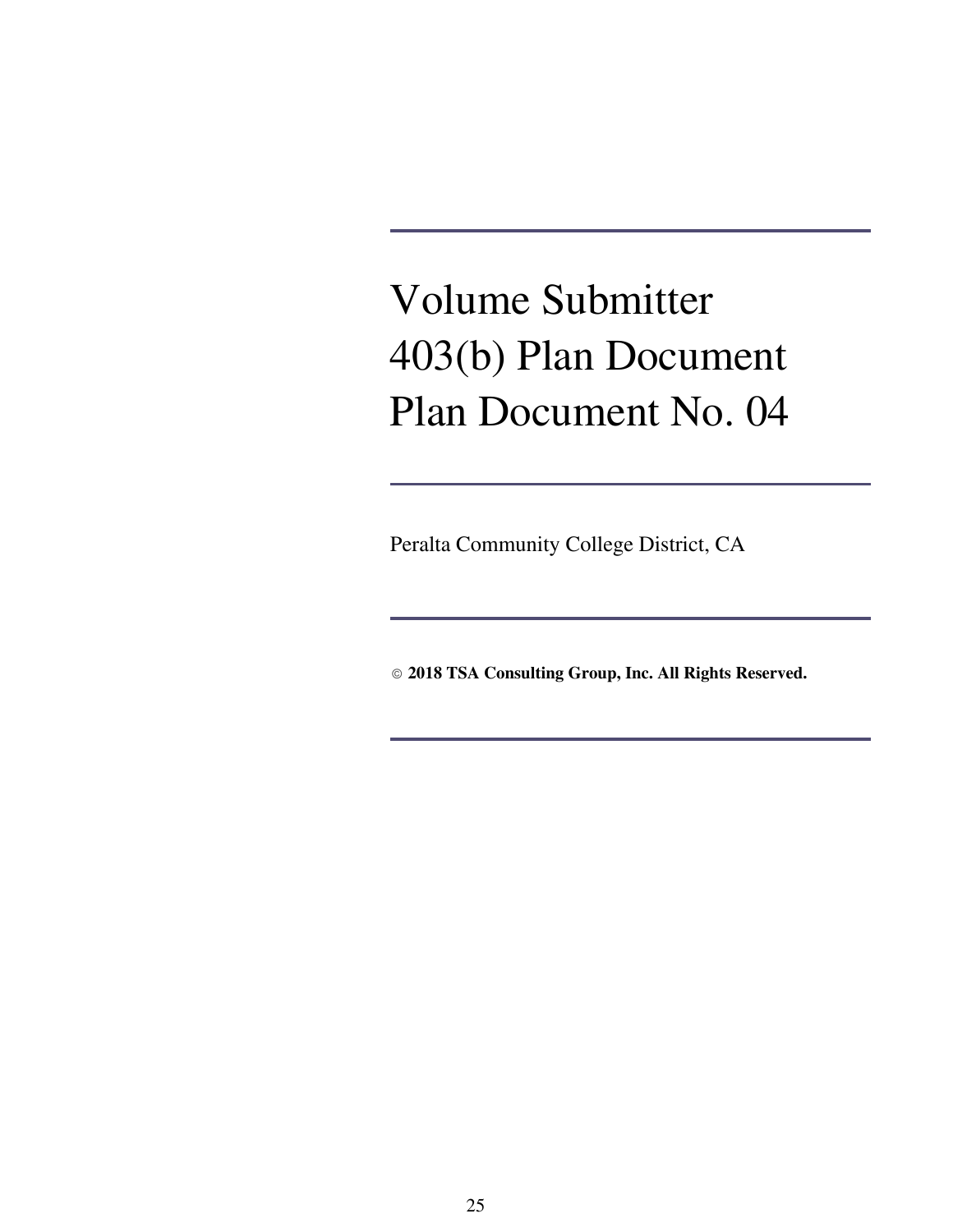## Section 403(b) Plan Document for Public Schools, Community Colleges, and Public Universities and Colleges

## **Article I - Purpose**

 $1.01$ Purpose: Section 403(b) of the Code of 1986 permits contributions to be made to annuity contracts and custodial accounts under a 403(b) Plan to provide retirement benefits for employees of certain non-profit educational, charitable, humane and religious organizations. The Employer whose name and signature appear on the Adoption Agreement hereby adopts a 403(b) Plan in the form of this Volume Submitter 403(b) Plan Document for Public Schools, as modified by the information provided and selections made in the Adoption Agreement, for the exclusive benefit of Employees and their beneficiaries.

### **Article II- Definitions**

The following words and terms, when used in the Plan and the Adoption Agreement, shall have the meaning set forth below.

- $2.01$ Account: The account or accumulation maintained for the benefit of any Participant or Beneficiary under one or more Annuity Contracts or Custodial Accounts. For purposes of this Plan a separate account (including a separate bookkeeping account) shall include separate accounting.
- $2.02$ Account Balance: The bookkeeping account maintained for each Participant which reflects the aggregate amount credited to the Participant's Account under all Accounts, including the Participant's Elective Deferrals, the earnings or loss of each Annuity Contract or a Custodial Account (net of expenses) allocable to the Participant, any transfers for the Participant's benefit, and any distribution made to the Participant or the Participant's Beneficiary. If permitted in the applicable Annuity Contract or Custodial Account Agreement, in the case where a Participant has more than one Beneficiary at the time of the Participant's death, then a separate Account Balance shall be maintained for each Beneficiary. The Account Balance includes any account established under Article VIII for rollover contributions and plan-to-plan transfers or exchanges made for a Participant, the account established for a Beneficiary after a Participant's death, and any account or accounts established for an Alternate Payee (as defined in section  $414(p)(8)$  of the Code).
- $2.03$ Accumulated Benefit: the sum of a Participant's or Beneficiary's Account Balances under all Funding Vehicles under the Plan.
- 2.04 Administrative Appendix (Appendix): Persons to whom administrative functions have been allocated and the specific functions allocated to such persons shall be identified in an Administrative Appendix to the Plan. Service agreements and other records or information pertaining to the administration of the Plan may be included or incorporated by reference in the Administrative Appendix. The Appendix will also include a list of all the Vendors of Funding Vehicles approved for use under the Plan, including sufficient information to identify the approved Funding Vehicles. This Appendix may be modified from time to time. A modification of the Appendix is not an amendment of the Plan.
- 2.05 Administrator: The person, committee, or other organization named in the Adoption Agreement, appointed by the Employer to administer the Plan. If no such Entity is named, the Administrator shall be the Employer. Functions of the Administrator, including those described in the Plan, may be performed by Vendors, designated agents of the Administrator, or others (including Employees a substantial portion of whose duties is administration of the Plan) pursuant to the terms of the Individual Agreements, written service agreements or other documents under the Plan. For this purpose, an Employee is treated as having a substantial portion of his or her duties devoted to administration of the Plan if the Employee's duties with respect to administration of the Plan are a regular part of the Employee's duties and the Employee's duties relate to Participants and Beneficiaries generally (and the Employee only performs those duties for himself or herself as a consequence of being a Participant or Beneficiary). Such duties shall be outlined and provided to the Employer under the Administrative Appendix.
- 2.06 Adoption Agreement: The instrument completed and executed by the Employer, in which the Employer adopts this Volume Submitter 403(b) Plan and selects its options under the Plan. Such Agreement may be amended by the Employer from time to time.
- 2.07 After-Tax (Nondeductible) Employee Contribution: Any contribution made to the Plan by a Participant as an After-Tax Employee Contribution that is included in the Participant's gross income in the year in which made and that is maintained under a separate account or separate accounting to which earnings and losses are allocated. If elected by the Employer in the Adoption Agreement, After-Tax Employee Contributions may be designated as Mandatory Employee Contributions.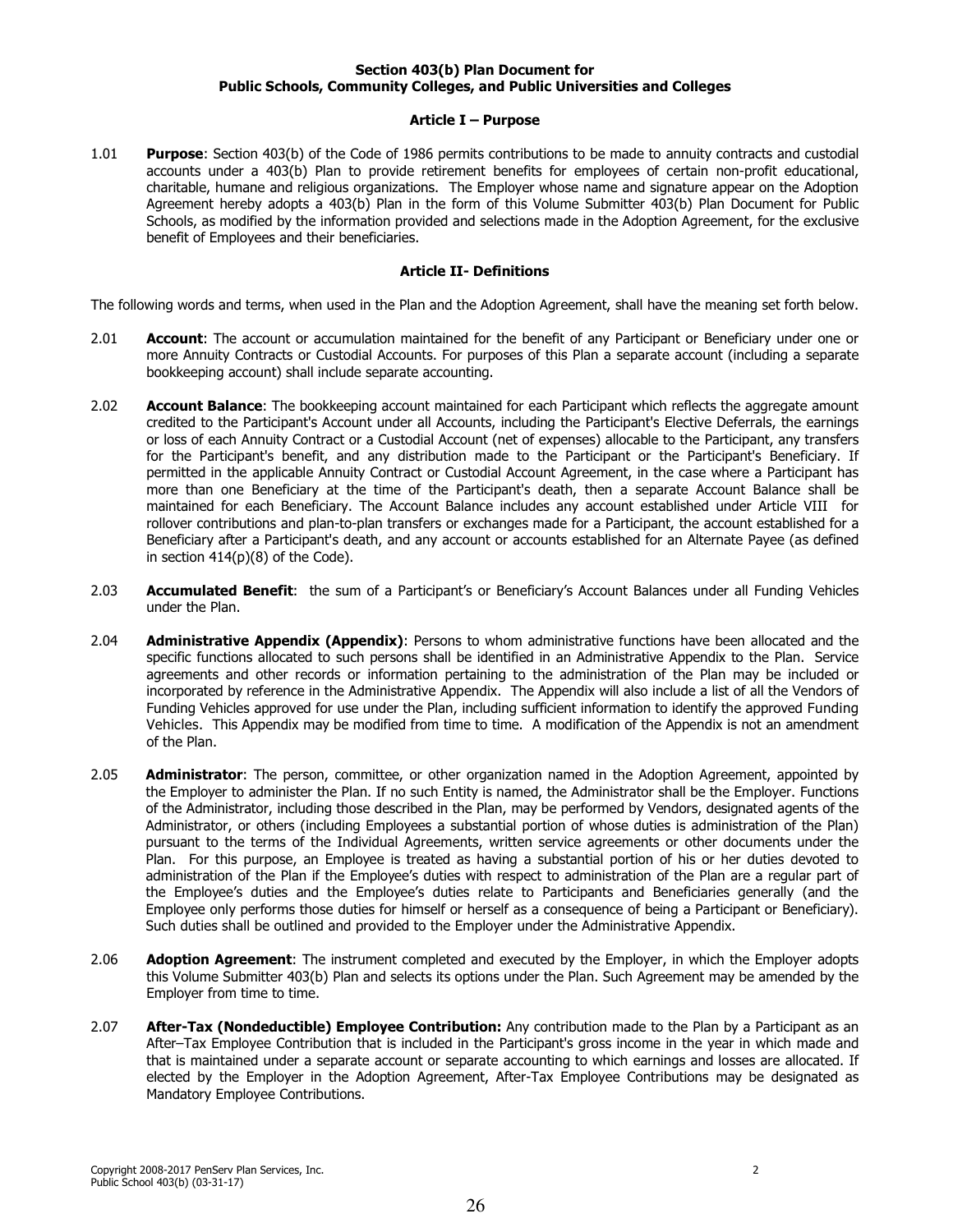- 2.08 Alternate Payee: A spouse, former spouse, child or other dependent of a Participant who is assigned under a qualified domestic relations order (as defined in §414(p) of the Code) a right to receive all or a portion of the benefits payable with respect to a Participant.
- 2.09 **Annuity Contract:** A nontransferable group or individual contract as defined in sections  $403(b)(1)$  and  $401(q)$  of the Code, established for each Participant by the Employer, or by each Participant individually, that is issued by an insurance company qualified to issue annuities under any applicable State law and that includes payment in the form of an annuity.
- $2.10$ Beneficiary: The designated person or persons entitled to receive benefits under the Plan after the death of a Participant, subject to such additional rules as may be set forth in the Individual Agreements. If no designation has been made, or if no beneficiary is living at the time of a Participant's death, his Beneficiary shall be:
	- (a) His surviving spouse; but if he has no surviving spouse, then
	- (b) His surviving children, in equal shares; but if he has no surviving children, then
	- (c) His estate.

If the Individual Agreement permits, a Beneficiary may designate a subsequent Beneficiary(ies) to receive the remaining balance in the account upon such original Beneficiary's death.

#### $2.11$ **Break in Service**

(a) Hour of Service Method - If the Employer has specified in the Adoption Agreement that the Hour of Service method shall be used, then a Break in Service shall mean a Plan Year during which an Employee does not complete more than 500 (or less, if so elected in the Adoption Agreement) Hours of Service with the Employer. However, in determining the Break in Service referenced in this paragraph, the computation period shall be the same as that which is used to determine a Year of Service for eligibility purposes.

Solely for the purpose of determining whether a Break in Service for eligibility and vesting purposes has occurred in a computation period, an individual who is absent from work for maternity or paternity reasons shall receive credit for the Hours of Service which would otherwise have been credited to such individual but for such absence, or in any case in which such hours cannot be determined, 8 Hours of Service per day of such absence. The Hours of Service credited under this paragraph shall be credited in the computation period in which the absence begins if the crediting is necessary to prevent a Break in Service in that period, or, in all other cases, in the following computation period.

(b) Elapsed Time Method - If the Employer has specified in the Adoption Agreement that the elapsed time method shall be used, then a Break in Service shall mean a Period of Severance of at least twelve-consecutive months.

A Period of Severance is a continuous period of time during which the Employee is not employed by the Employer. Such period begins on the date the Employee retires, quits, or is discharged, or if earlier, the 12 month anniversary of the date on which the Employee was otherwise first absent from service.

In the case of an individual who is absent from work for maternity or paternity reasons, the twelve-consecutive month period beginning on the first anniversary of the first date of such absence shall not constitute a Break in Service.

- (c) For purposes of Section 2.11(a) and (b) above, an absence from work for maternity or paternity reasons means an absence (1) by reason of the pregnancy of the individual, (2) by reason of the birth of a child of the individual, (3) by reason of the placement of a child with the individual in connection with the adoption of such child by such individual, or (4) for the purpose of caring for such child for a period beginning immediately following such birth or placement. The total number of hours of service under this Section by reason of any such pregnancy or placement shall not exceed 501 hours.
- $2.12$ Code: The Internal Revenue Code of 1986, as now in effect or as hereafter amended. All citations to sections of the Code are to such sections as they may from time to time be amended or renumbered.
- $2.13$ Collective Bargaining Agreement: An agreement which the Secretary of Labor finds to be a Collective Bargaining Agreement between employee representatives and one or more employers, if there is evidence that retirement benefits were the subject of good faith bargaining and if less than two percent of the Employees of the Employer who are covered pursuant to that agreement are professionals as defined in section  $1.410(b)(-9(g)$  of the proposed regulations. For this purpose, the term "employee representatives" does not include any organization more than half of whose members are employees who are owners, officers, or executives of the Employer.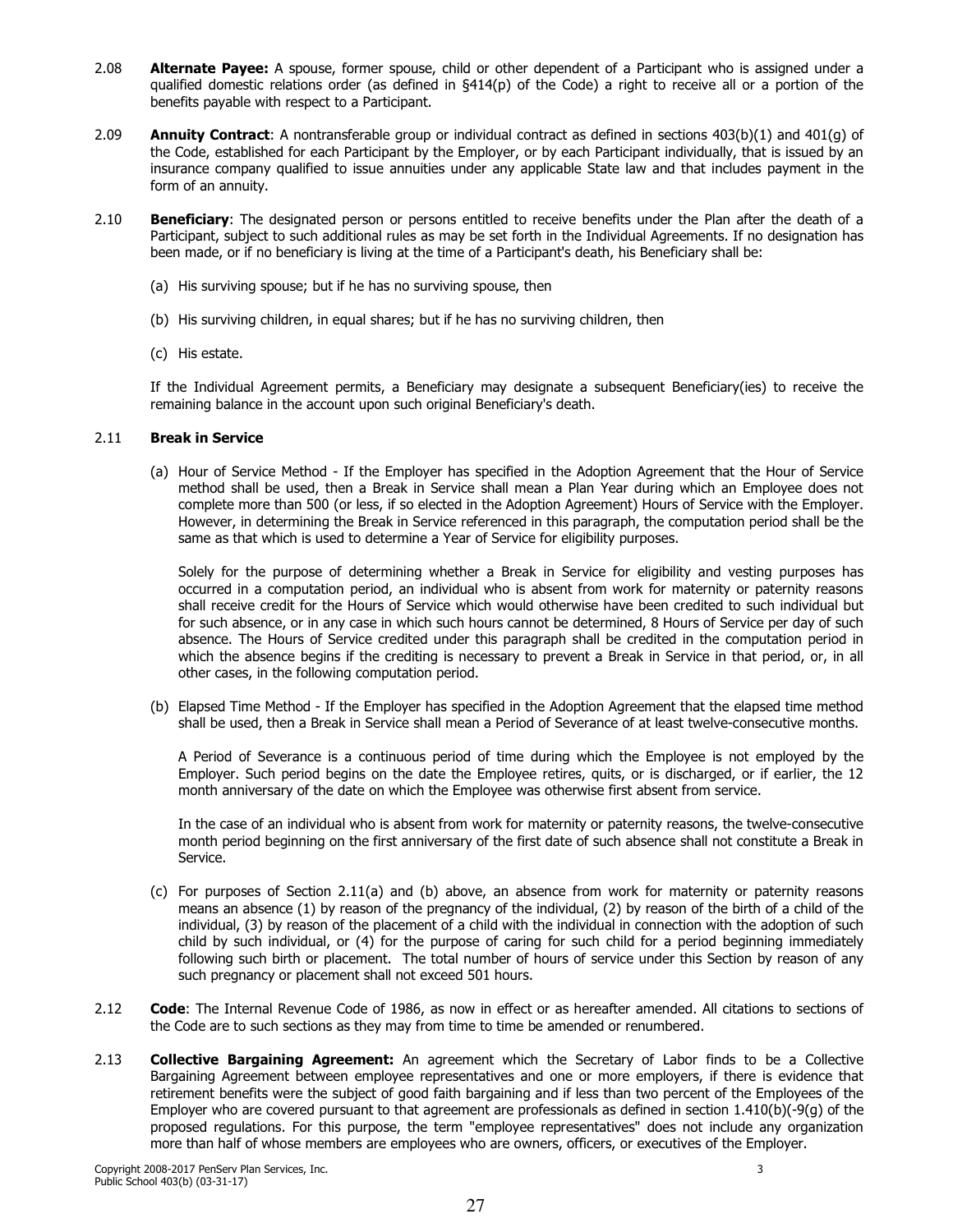#### $2.14$ **Compensation:**

- (a) All cash compensation for services to the Employer, including salary, wages, fees, commissions, bonuses, and overtime pay, that is includible in the Employee's gross income for the calendar year, plus amounts that would be cash compensation for services to the Employer includible in the Employee's gross income for the calendar year but for a compensation reduction election under section 125, 132(f), 401(k), 403(b), or 457(b) of the Code (including an election under Article III made to reduce compensation in order to have Elective Deferrals under the Plan). Such Compensation shall be determined under the most recent year of service pursuant to Section 403(b)(4) of the Code and which precedes the taxable year by no more than five years.
- (b) Notwithstanding section 2.14(a) above, if elected in the Adoption Agreement, the Employer may exclude certain forms of compensation for purposes of determining the maximum permitted Elective Deferrals, Employer Contributions, or any other contributions being made to this Plan.
- $2.15$ **Custodial Account:** The group or individual custodial account or accounts, as defined in section 403(b)(7) of the Code, established for each Participant by the Employer, or by each Participant individually, to hold assets of the Plan.
- $2.16$ **Disabled:** The definition of disability provided in the applicable Individual Agreement. If not defined in the Individual Agreement, "Disabled" shall mean, pursuant to section  $72(m)(7)$  of the Code, the inability to engage in any substantial gainful activity by reason of any medically determinable physical or mental impairment that can be expected to result in death or to be of long continued and indefinite duration. The permanence and degree of such impairment shall be supported by medical evidence.
- $2.17$ Elective Deferral: The Employer contributions made to the Plan at the election of the Participant in lieu of receiving cash compensation. If elected by the Employer in the Adoption Agreement, Elective Deferrals may include pre-tax salary reduction contributions and Designated Roth Elective Deferrals.
- 2.18 Employee: Each individual, whether appointed or elected, who is a common law Employee of the Employer performing services for a Public School of the State, as an Employee of the Employer. This definition is not applicable unless the Employee's Compensation for performing services for a Public School is paid by the Employer. Further, a person occupying an elective or appointive public office is not an Employee performing services for a Public School unless such office is one to which an individual is elected or appointed only if the individual has received training, or is experienced, in the field of education. A public office includes any elective or appointive office of a State or local government.
- $2.19$ **Employer:** The entity whose name appears on the Adoption Agreement executed by it, any successor which elects to continue the Plan, and any predecessor which has maintained this Plan. Such Employer must be an organization which is a State or political subdivision of a State or an agency or instrumentality of either, that has employees who perform services for an educational institution (as defined in section  $170(b)(1)(A)(ii)$  of the Code. For purposes of eligibility to participate in and make contributions to the Plan, "Employer" also includes any Related Employer that is an eligible employer within the meaning of section  $1.403(b)$ - $2(b)(8)$  of the Treasury Regulations and that is designated in the Adoption Agreement.
- 2.20 Employer Contribution: Amounts contributed by the Employer, other than Elective Deferrals, for the Participant pursuant to Article XII of the Plan.
- $2.21$ **Employer Contribution Account:** The account established and maintained for each Participant consisting of the Participant's Employer Contribution Account and certain transfers, where no accounting has been maintained with respect to principal and interest on Elective Deferrals or other unknown amounts that are part of the Employee's 403(b) account.
- $2.22$ **Entry Date:** The date designated by the Employer in the Adoption Agreement.
- $2.23$ **Excess Deferral:** For any taxable year, that portion of an Employee's Elective Deferrals that exceeds the limits of Section 402(q) of the Code.
- $2.24$ Funding Vehicles: The Annuity Contracts or Custodial Accounts that satisfy the requirements of section 1.403(b)-3 of the Treasury Regulations and that are issued or established for funding amounts held under the Plan. A list of Vendors of Funding Vehicles approved for use under the Plan, including sufficient information to identify the approved Funding Vehicles, shall be maintained in an appendix to the Plan. The terms governing each Individual Agreements for the Funding Vehicles under the Plan, excluding those terms that are inconsistent with the Plan or section 403(b) of the Code, are hereby incorporated by reference in the Plan.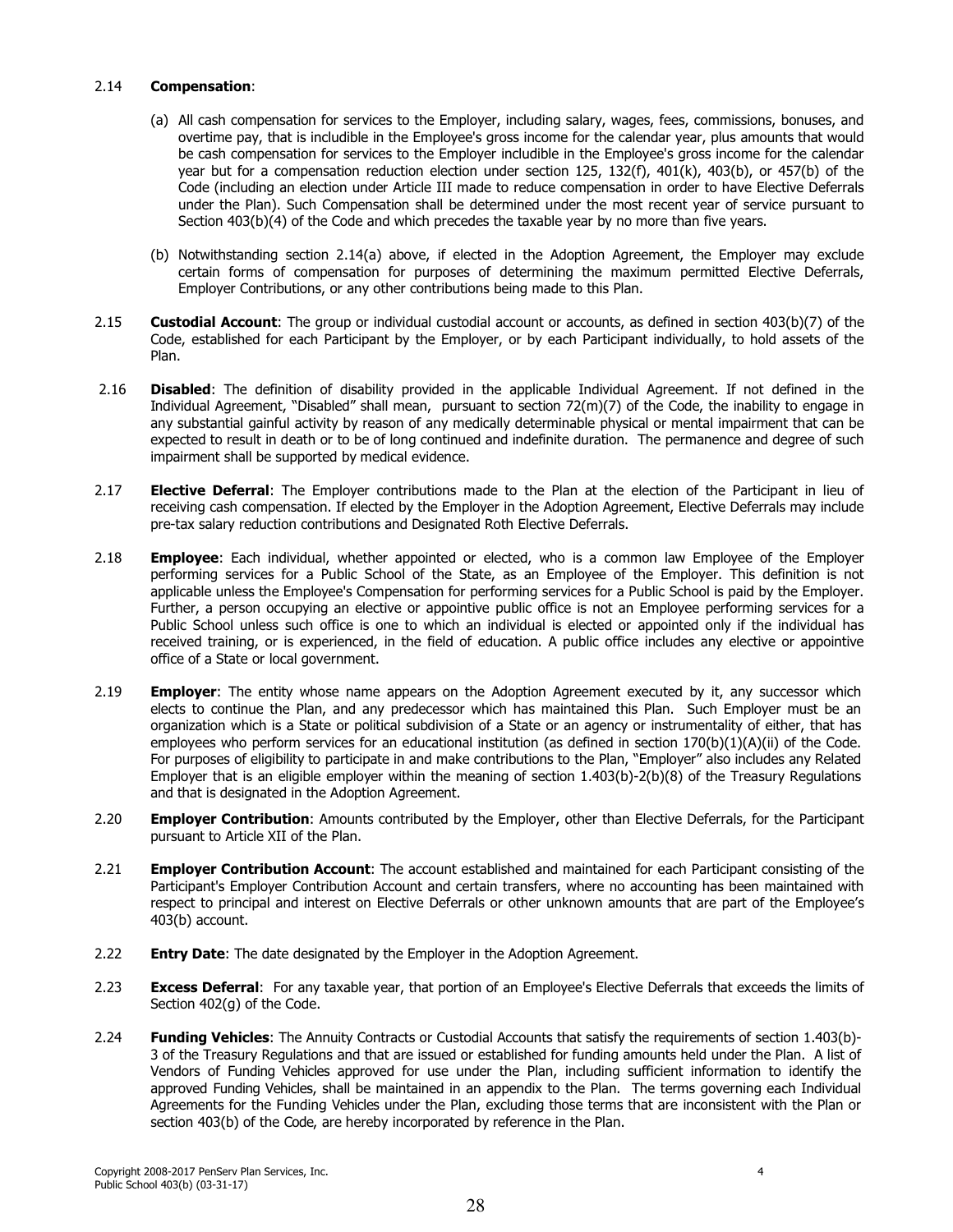- $2.25$ Hardship (Financial Hardship): Hardship is defined as an immediate and heavy financial need of the Employee where such Employee lacks other available resources. Unless the Employer maintains a separate Hardship Policy, the following are the only financial needs considered immediate and heavy:
	- (a) expenses (within the meaning of section 213(d) of the Code) incurred or necessary for medical care of the Participant, the Participant's spouse, or dependents or the Participant's primary beneficiary (as defined in Q&A-5 of IRS Notice 2007-7);
	- (b) the purchase (excluding mortgage payments) of a principal residence for the Participant;
	- (c) payment of tuition and related educational fees for the next 12 months of post-secondary education for the Participant, the Participant's spouse, children or dependents or the Participant's primary beneficiary;
	- (d) payments necessary to prevent the eviction of the Participant from, or a foreclosure on the mortgage of, the Participant's principal residence:
	- (e) payments for burial or funeral expenses for the Participant's deceased parent, spouse, child or dependent (as defined in Section 152, and, beginning on or after August 17, 2006, without regard to Section 152(d)(1)(B)) the Participant's primary beneficiary;
	- (f) expenses to repair damage to the Participant's principal residence that would qualify for the casualty loss deduction under Code section 165 (determined without regard to whether the loss exceeds 10% of adjusted aross income); or
	- (g) Other definitions of immediate and heavy financial needs promulgated by the Commissioner of Internal Revenue through the publication of revenue rulings, notices, and other documents of general applicability.

The Plan must demonstrate that it satisfies section  $1.401(k)-(1)(d)(3)(iv)(E)$  of the Treasury Regulations.

#### 2.26 **Hour of Service:**

- (a) Each hour for which an Employee is directly or indirectly compensated, or entitled to compensation, by the Employer for the performance of duties during the applicable computation period; each hour for which an Employee is directly or indirectly compensated or entitled to compensation by the Employer (irrespective of whether the employment relationship has terminated) for reasons other than performance of duties (such as vacation, holidays, sickness, jury duty, disability, lay-off, military duty, or Authorized Leave of Absence) during the applicable computation period; and, each hour for which back pay is awarded or agreed to by the Employer without regard to mitigation of damages.
- (b) Notwithstanding the above, (1) no more than 501 Hours of Service are required to be credited to an Employee on account of any single continuous period during which the Employee performs no duties (whether or not such period occurs in a single computation period), (2) an hour for which an Employee is directly or indirectly paid, or entitled to payment, on account of a period during which no duties are performed is not required to be credited to the Employee if such payment is made or due under a plan maintained solely for the purpose of complying with applicable workers' compensation, unemployment compensation, or disability insurance laws; and (3) Hours of Service are not required to be credited for a payment which solely reimburses an Employee for medical or for medically-related expenses incurred by the Employee.
- (c) For purposes of this Section, a payment shall be deemed to be made by, or due from, the Employer regardless of whether such payment is made by, or due from, the Employer directly or indirectly through, among others, a trust fund, or insurer, to which the Employer contributes or pays premiums, and regardless of whether contributions made or due to the trust fund, insurer, or other entity are for the benefit of particular Employees or are on behalf of a group of Employees in the aggregate.
- (d) An Hour of Service must be counted for the purpose of determining a year of participation for purposes of accrued benefits and the employment (or re-employment) commencement date. The provisions of Department of Labor Regulations 2530.200b 2 are incorporated herein by reference.
- $2.27$ Individual Agreement(s): The agreements between a Vendor and the Employer or a Participant that constitutes or governs a Custodial Account or an Annuity Contract.
- 2.28 Nonresident Alien: A nonresident alien who receives no earned income from the Employer which constitutes income from sources within the United States (within the meaning of section 861(a)(3) of the Code).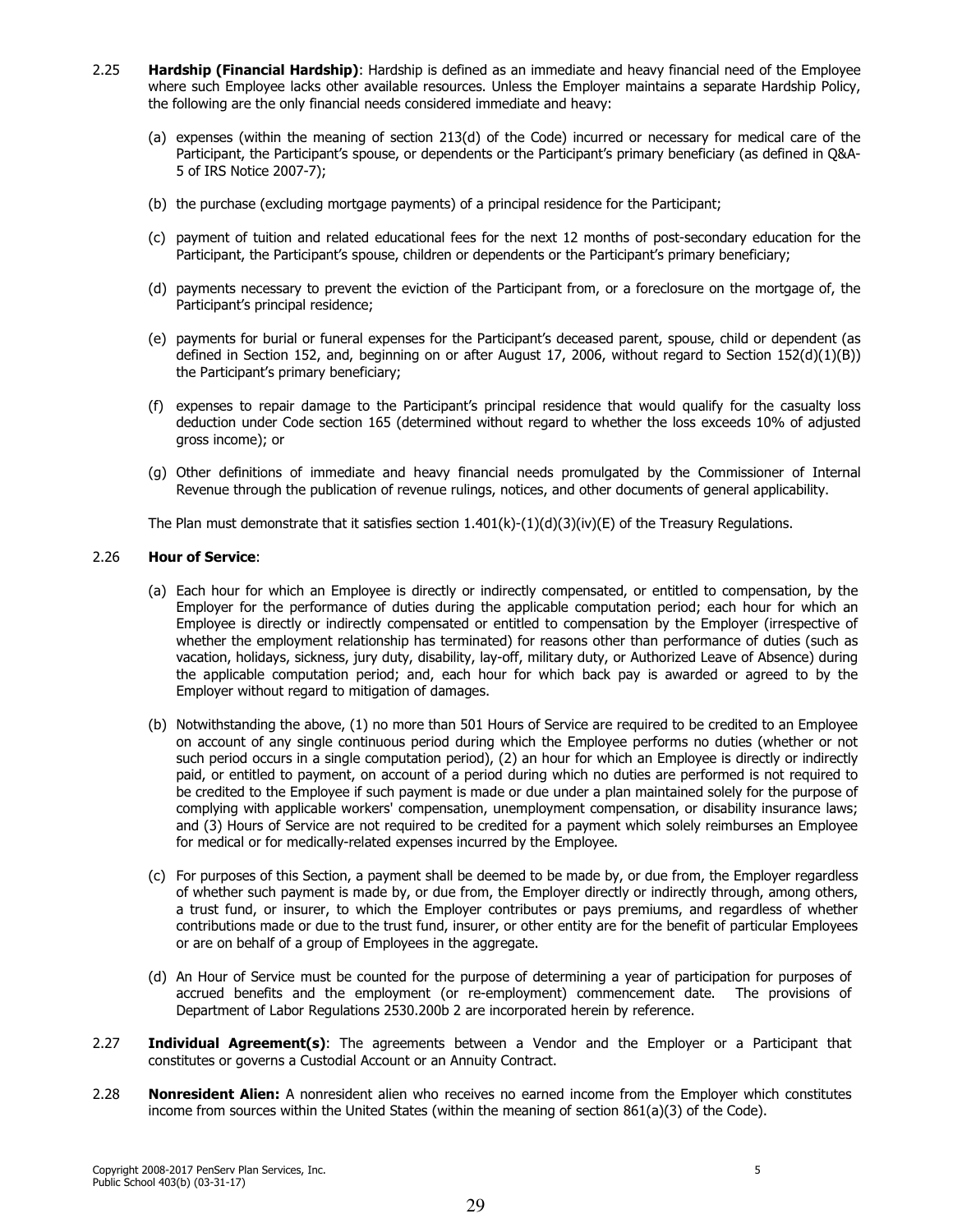- $2.29$ Participant: An individual for whom Elective Deferrals or Employer Contributions are currently being made, or for whom Elective Deferrals or Employer Contributions have previously been made, under the Plan and who has not received a distribution of his or her entire benefit under the Plan. All Employees of the Employer will be eligible to participate in the Plan except for those Employees excluded in the Adoption Agreement.
- 2.30 Plan: The name of the Plan, as indicated on the Employer's Adoption Agreement.
- $2.31$ Plan Year: The calendar year, unless a different12 month period or a short Plan Year is specified by the Employer in the Adoption Agreement.
- 2.32 **Public School:** An educational organization described in section  $170(b)(1)(A)(ii)$  of the Code (relating to educational organizations that normally maintain a regular faculty and curriculum and normally has a regularly enrolled body of pupils or students in attendance at the place where educational activities are regularly carried out). Such definition shall also include State Departments of Education pursuant to Revenue Ruling 73-607.
- 2.33 **Qualified Employee**: For purposes of the special section 403(b) Catch-up limitation (defined under section 4.02, an Employee who has completed at least 15 Years of Service taking into account only employment with the Employer.
- $2.34$ **Qualified Organization:** An organization that is an educational organization described in section 170(b)(1)(A)(ii), a hospital, a health and welfare service agency (including a home health service agency), a church related organization, or any organization described in section 414(e)(3)(B)(ii).
- 2.35 **Related Emplover:** The Emplover and any other entity which is under common control with the Emplover under section 414(b), (c), (m) or (o) of the Code as defined in section  $1.403(b)$ -2(b)(8) of the Treasury Regulations and that is designated in the Adoption Agreement. For this purpose, the Employer shall determine which entities are Related Employers based on a reasonable, good faith standard and taking into account the special rules applicable under Notice 89-23, 1989-1 C.B. 654.
- 2.36 Roth Elective Deferrals: A Roth Elective Deferral is an Elective Deferral that is: (1) designated irrevocably by the Participant at the time of the cash or deferred election as a Roth Elective Deferral that is being made in lieu of all or a portion of the pre-tax Elective Deferrals the Participant is otherwise eligible to make under the Plan; and (2) treated by the employer as includible in the Participant's income at the time the Participant would have received that amount in cash if the Participant had not made a cash or deferred election.
- 2.37 Salary Reduction Agreement: A legally binding agreement between the Employer and Employee whereby the Employee authorizes a reduction in the Employee's future salary or foregoes an increase in salary with respect to amounts earned after the Plan's effective date, and whereby the Employer agrees to contribute the amount of salary reduced or foregone by the Employee to the Plan. The Salary Reduction Agreement may be terminated at any time by either the Employer or the Employee with respect to amounts not yet earned by the Employee.
- Severance from Employment: For purpose of the Plan, Severance from Employment means that the Employee 2.38 ceases to be employed by the Employer maintaining the Plan or a Related Employer that is eligible to maintain a section 403(b) Plan. However, a Severance from Employment also occurs on any date on which an Employee ceases to be an employee of a Public School, even though the Employee may continue to be employed by a Related Employer that is another unit of the State or local government that is not a Public School or in a capacity that is not employment with a public school (e.g., ceasing to be an employee performing services for a public school but continuing to work for the same State or local government employer).
- 2.39 Sponsor of the 403(b) Volume Submitter Plan (Sponsor): The entity identified in the Adoption Agreement and who has received an Advisory Letter from the IRS with respect to the Plan.
- 2.40 State: A State, a political subdivision of a State, or any agency or instrumentality of a State. "State" includes the District of Columbia (pursuant to section  $7701(a)(10)$  of the Code). An Indian tribal government is treated as a State pursuant to section 7871(a)(6)(B) of the Code for purposes of section 403(b)(1)(A)(ii) of the Code.
- $2.41$ Valuation Date: The date or dates specified by the Employer and communicated to the Administrator.
- 2.42 Vendor: The provider of an Annuity Contract or Custodial Account. The Vendors selected by the Employer to receive ongoing payroll contributions shall be specified in the Administrative Appendix. Such Plan Vendor Attachment shall specify the Vendors who have entered into Information Sharing Agreements. Such Attachment shall be construed to be a part of the 403(b) Plan, and may be amended at any time by the Employer by reexecuting such Plan Vendor Attachment.

#### $2.43$ **Year of Service:**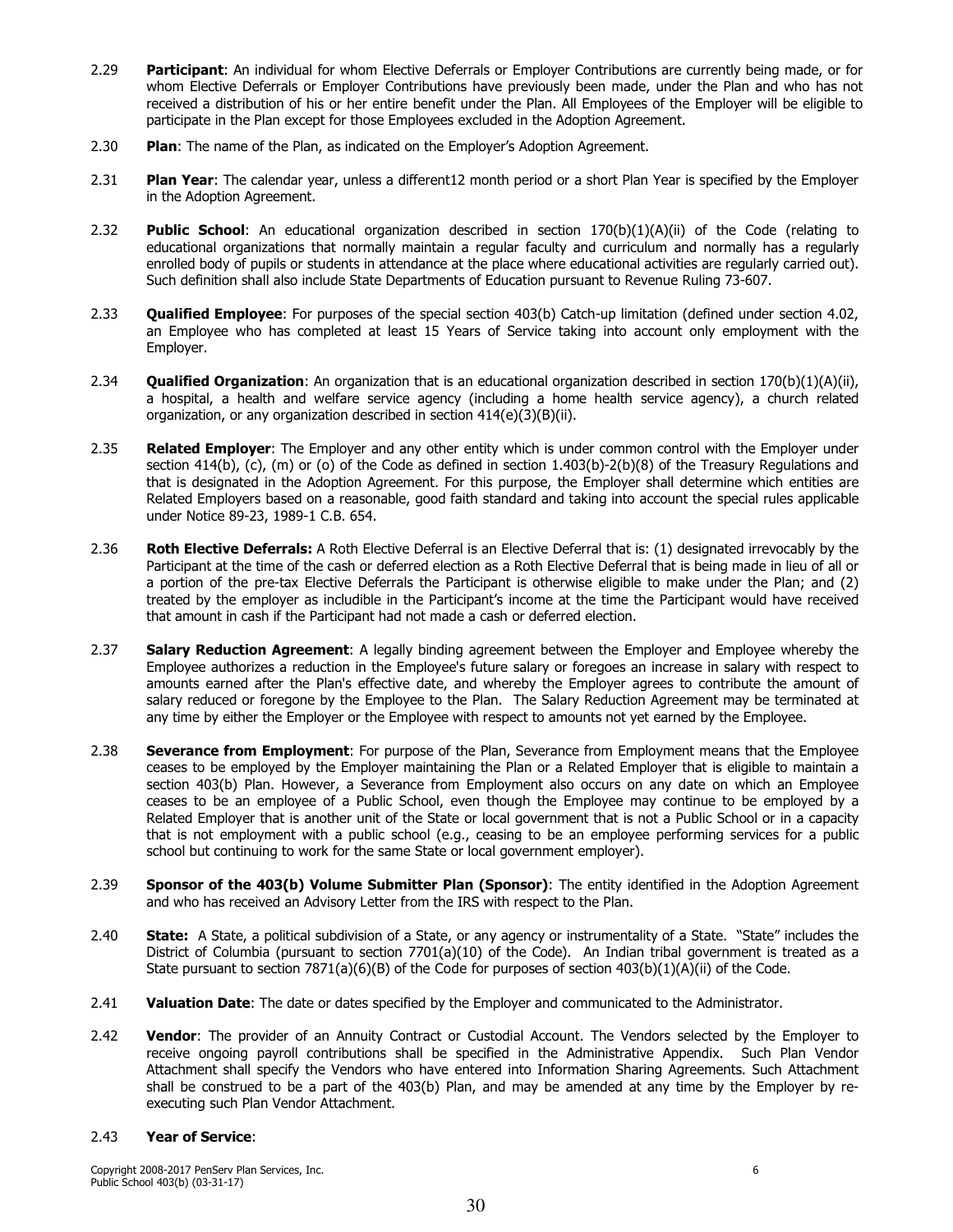- (a) For purposes of determining Includible Compensation or Special Catch-Up Contributions, "Year of Service" means each full year during which an individual is a full-time Employee of the Employer, plus fractional credit for each part of a year during which the individual is either a full-time Employee of the Employer for a part of a year or a part-time Employee of the Employer. The Employee must be credited with a full Year of Service for each year during which the Employee is a full-time Employee and a fraction of a year for each part of a work period during which the Employee is a full-time or part-time Employee of the Employer. An Employee's number of Years of Service equals the aggregate of the annual work periods during which the Employee is employed by the Employer. The work period is the Employer's annual work period.
- (b) For purposes of determining Eligibility and Vesting for Employer Contributions, Year of Service shall be determined by one of the following methods:
	- (1) Hours of Service Method: If the Employer has specified in the Adoption Agreement that service will be credited on the basis of hours, days, weeks, semi-monthly payroll periods, or months, a Year of Service is a 12-consecutive month computation period during which the Employee completes at least the number of Hours of Service (not to exceed 1,000) specified in the Adoption Agreement.
	- (2) Elapsed Time Method:
		- (A) If the Employer has specified in the Adoption Agreement (or if the Adoption Agreement default is) that service will be credited under the Elapsed Time Method, for purposes of determining an Employee's initial or continued eligibility to participate in the Plan or the nonforfeitable interest in a Participant's account balance derived from Employer Contributions, a Year of Service is a period of service of 365 days
		- (B) For purposes of determining an Employee's initial or continued eligibility to participate in the Plan or the nonforfeitable interest in the Participant's account balance derived from Employer Contributions, (except for periods of service which may be disregarded on account of the "rule of parity") an Employee will receive credit for the aggregate of all time period(s) commencing with the Employee's first day of employment or reemployment and ending on the date a Break in Service begins. The first day of employment or reemployment is the first day the Employee performs an Hour of Service. An Employee will also receive credit for any period of severance of less than 12 consecutive months. Fractional periods of a year will be expressed in terms of days.
	- (3) Except where specifically excluded under in the Adoption Agreement, all of an Employee's Years of Service shall be taken into account for eligibility and vesting purposes, including Years of Service for an employee to be aggregated with the Employer pursuant to section 414(b), (c), or (m) of the Code.

#### $2.44$ **Definitions Related to Eligible Automatic Contribution Arrangements (EACAs):**

- (a) EACA: An "EACA" is an automatic contribution arrangement that satisfies the uniformity requirement in Section 3 of this Article and the notice requirement in Section 4 of this Article.
- (b) Automatic Contribution Arrangement: An "automatic contribution arrangement" is an arrangement under which, in the absence of an affirmative election by a Covered Employee, a certain percentage of the Covered Employee's Compensation will be contributed to the Plan as an Elective Deferral in lieu of being included in the Covered Employee's pay.
- (c) Covered Employee: A "Covered Employee" is a Participant identified in the Adoption Agreement as being covered under the EACA.
- (d) Default Elective Deferrals: "Default Elective Deferrals" are the Elective Deferrals contributed to the Plan under the EACA on behalf of Covered Employees who do not have an affirmative election in effect regarding Elective Deferrals.
- (e) Default Percentage: The "Default Percentage" is the percentage of a Covered Employee's Compensation contributed to the Plan as a Default Elective Deferral for the Plan Year. The Default Percentage is specified in the Adoption Agreement.

# 2.45 Definitions Related to Limitation on Annual Additions:

(a) Annual Additions: The following amounts credited to a Participant under the Plan or any other plan aggregated with the Plan under sections 5.01(b) and 5.01(c):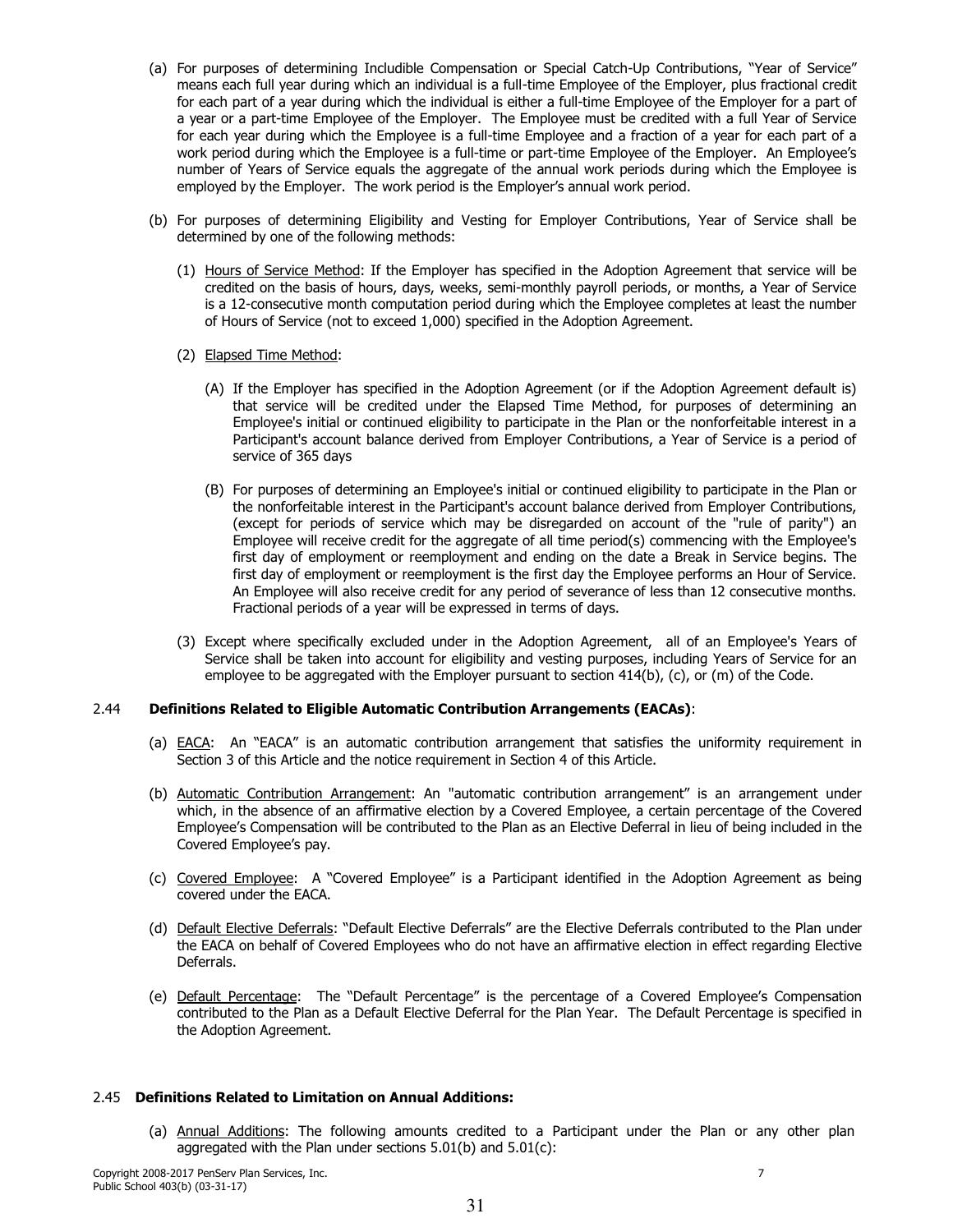- (1) Employer contributions, including Elective Deferrals (other than age 50 Catch up contributions described in section  $414(v)$  of the Code and contributions that have been distributed to the Participant as Excess Elective Deferrals);
- (2) After-tax Employee contributions;
- (3) Forfeitures allocated to the Participant's Account;
- (4) Amounts allocated to an individual medical account, as defined in section 415(I)(2) of the Code, which is part of a pension or annuity plan, and amounts derived from contributions paid or accrued which are attributable to post-retirement medical benefits, allocated to the separate account of a key employee, as defined in section 419A(d)(3) of the Code, under a welfare benefit fund, as defined in section 419(e) of the Code: and
- (5) Allocations under a simplified employee pension.

Amounts described in  $2.45(a)(1)$ , (2), (3) and (5) are annual additions for purposes of both the dollar limitation under section 2.45(d)(1) and the percentage of compensation limitation under section 2.45(d)(2). Amounts described in (d) are annual additions solely for purposes of the dollar limitation under section  $2.45(d)(1)$ .

- (b) Includible Compensation:
	- (1) An Employee's actual wages that are included in the Participant's gross income for Federal income tax purposes (computed without regard to section 911 of the Code, relating to United States citizens or residents living abroad), including differential wage payments under section 3401(h) of the Code for the most recent period that is a Year of Service. Includible Compensation also includes any Elective Deferral or other amount contributed or deferred by the Employer at the election of the Employee that would be includible in gross income but for the rules of section 125, 132(f)(4), 402(e)(3), 402(h)(1)(B), 402(k), or 457(b) of the Code. Includible Compensation does not include any compensation received during a period when the Employer was not an eligible employer within the meaning of section 1.403(b)-2(b)(8) of the Treasury Regulations. The amount of Includible Compensation is determined without regard to any community property laws. Except as provided in section  $1.401(a)(17)-1(d)(4)(ii)$  of the Treasury Regulations with respect to eligible Participants in governmental plans, the amount of Includible Compensation of each Participant taken into account in determining contributions shall not exceed \$265,000, as adjusted for cost-of- living increases in accordance with section  $401(a)(17)(B)$  of the Code for periods after 2016.
	- (2) For purposes of applying the limitations on Annual Additions to nonelective Employer contributions pursuant to section 415 of the Code, Includible Compensation for a Participant who is permanently and totally disabled (as defined in section 72(m)(7) of the Code) is the compensation such Participant would have received for the Limitation Year if the Participant had been paid at the rate of compensation paid immediately before becoming permanently and totally disabled.
- (c) Limitation Year: The Limitation Year means the Plan Year selected in the Adoption Agreement. However, if the Participant is in control of an Employer pursuant to section 5.01(c) above, the Limitation Year shall be the Limitation Year in the defined contribution plan controlled by the Participant.
- (d) Maximum Annual Addition: The Annual Addition that may be contributed or allocated to a Participant's account under the Plan for any Limitation Year shall not exceed the lesser of:
	- (1) \$53,000, as adjusted for increases in the cost-of -living under section 415 (d) of the Code for 2015 or 2016 periods, or
	- (2) 100 percent of the Participant's Includible Compensation for the Limitation Year.
- (e) Contributions for Medical Benefits After Separation of Service: The Includible Compensation limit referred to in referred to in (d)(2) above shall not apply to any contribution for medical benefits after separation from service (within the meaning of section 401(h) or section 419A(f)(2) of the Internal Revenue Code) which is otherwise treated as an Annual Addition.
- (f) Section 403(b) Prototype Plan: A Section 403(b) Prototype Plan means a section 403(b) plan the form of which is the subject of a favorable opinion letter from the Internal Revenue Service.
- (q) Employer: Solely for purposes of this Article, "Employer" means the employer that has adopted the Plan and any employer required to be aggregated with that employer under section 414(b) and (c) (taking into account section 415(h)), (m), (o), of the Internal Revenue Code and section  $1.414(c)$ -5 of the Treasury Regulations.
- (h) Excess Annual Addition. "Excess Annual Addition" means the excess of the Annual Additions credited to the Participant for the Limitation Year under the Plan and plans aggregated with the Plan under sections 5.01(b) (c) over the Maximum Annual Addition for the Limitation Year under section 5.01(d)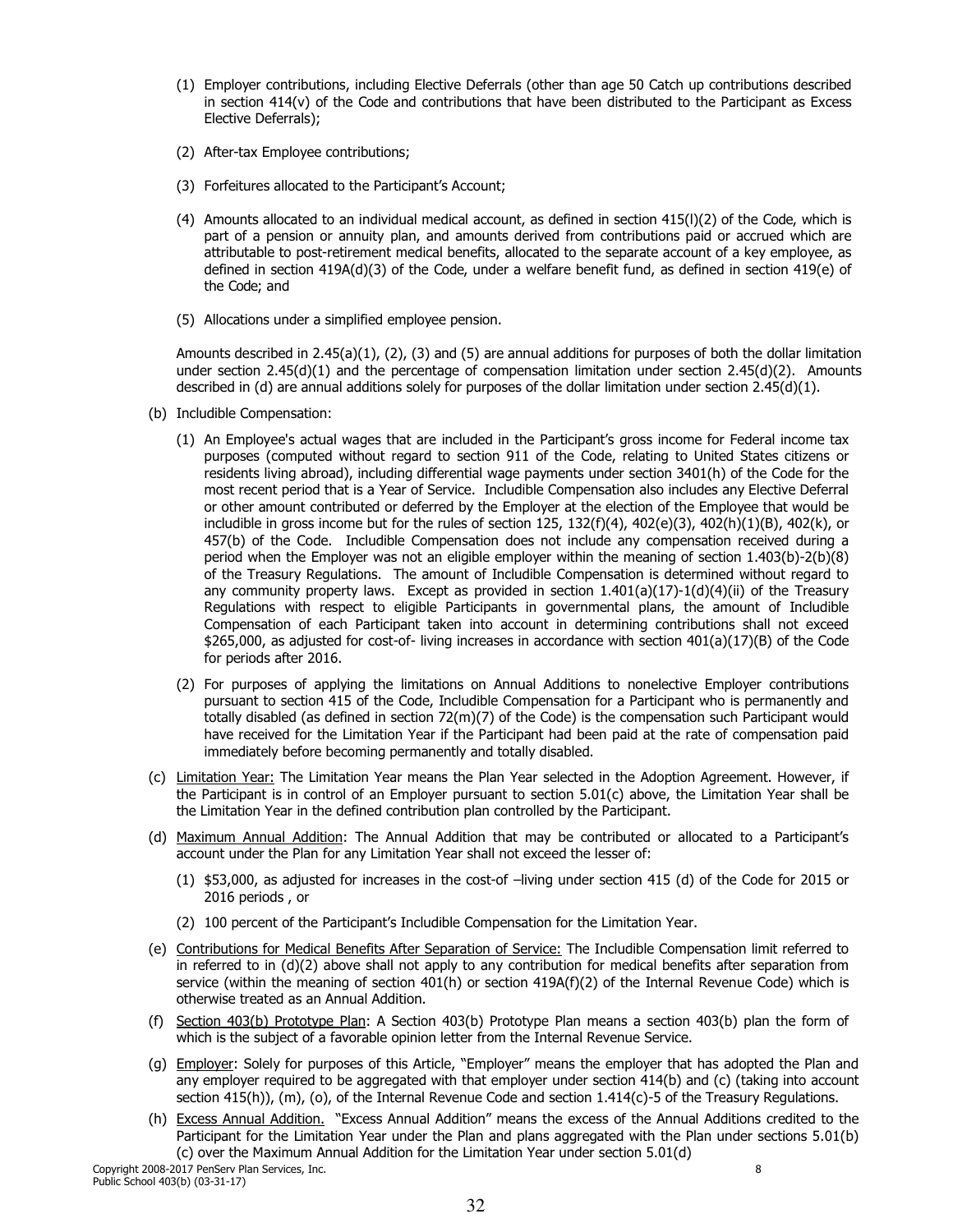#### 2.46 **Definitions Related to Employer Contributions:**

- (a) Vested Percentage: The nonforfeitable percentage of each Participant's Employer Contribution Account determined in accordance with the vesting formula specified in the Adoption Agreement.
- (b) For Vesting Purposes For purposes of computing the Employee's nonforfeitable right to the account balance derived from Employer Contributions, Years of Service and Breaks in Service will be measured by the Plan Year.
- (c) If 100% vesting after 2 years of service is selected in the Adoption Agreement and if an Employee has a 1year Break in Service before satisfying the Plan's requirement for eligibility, service before such break will not be taken into account.

# **Article III - Participation and Contributions**

 $3.01$ **Eligibility:** Each Employee shall be eligible to participate in the Plan and elect to have Elective Deferrals made on his or her behalf hereunder immediately upon becoming emploved by the Emplover, or if later, the Entry Date specified in the Adoption Agreement. If elected by the Employer in the Adoption Agreement the following Employees may also be excluded: (a) nonresident aliens who receive no earned income from the Employer which constitutes income from sources within the U.S.; (b) Employees who are participants in an eligible deferred compensation plan within the meaning of section 457 of the Code or a qualified cash or deferred arrangement of the Employer or another custodial account or annuity described in section 403(b) of the Code; (c) students performing services in the employee of a school, college, or university as descried in section 3121(b)(10); and (d) an Employee who normally works fewer than 20 hours per week.

For exclusions outlined above under Section  $3.01(c)$  and (d), if any Employee in one of these two categories is permitted to participate, then all employees in that category must be permitted to participate in the Plan.

An Employee normally works fewer than 20 hours per week if, for the 12-month period beginning on the date the Employee's employment commenced, the Employer reasonably expects the Employee to work fewer than 1,000 hours of service (as defined under section 410(a)(3)(C) of the Code) and, for each Plan Year ending after the close of that 12-month period, the Employee has worked fewer than 1,000 hours of service.

If the Employer has elected the "20 hour rule" in the Adoption Agreement as an exclusion for Employees to be eligible to defer, once the Employee is eligible they will remain eligible for future years.

#### $3.02$ **Compensation Reduction Election:**

- (a) General Rule: An Employee elects to become a Participant by executing an election to reduce his or her Compensation (and have that amount contributed as an Elective Deferral on his or her behalf) and filing it with the Administrator or its designated agent. This Compensation reduction election shall be made on the agreement provided by the Administrator under which the Employee agrees to be bound by all the terms and conditions of the Plan. The Administrator may establish an annual minimum deferral amount no higher than \$200, and may change such minimum to a different amount (but not in excess of \$200 or such lower amount so specified in the Adoption Agreement), from time to time. The participation election shall also include designation of the Funding Vehicles and Accounts therein to which Elective Deferrals are to be made. Any such election shall remain in effect until a new election is filed. Only an individual who performs services for the Employer as an Employee may reduce his or her Compensation under the Plan. An Employee shall become a Participant as soon as administratively practicable following the date applicable under the Employee's election, or if later, the Entry Date specified in the Adoption Agreement.
- (b) Compensation for Compensation Reduction Election: For purposes of the Compensation Reduction Election, unless elected otherwise in the Adoption Agreement, "Compensation" means all cash compensation for services to the Employer, including salary, wages, fees, commissions, bonuses and overtime pay, that is includible in the Employee's gross income for the calendar year and amounts that would be cash compensation includible in gross income but for a reduction election under section 125, 132(f), 401(k), 403(b), or 457(b) of the Code (including a Compensation Reduction Election under the Plan).
- (c) Leave of Absence: Unless an election is otherwise revised, if an Employee is absent from work by leave of absence, Elective Deferrals under the Plan shall continue to the extent that Compensation continues.
- (d) Timing of Elective Deferrals: Elective Deferrals must be transferred to the Plan within a period that is not longer than what is reasonable for the proper administration of the Plan. Since this Plan is not subject to ERISA, notwithstanding any policy adopted to the contrary, the applicable State laws requirements shall be used.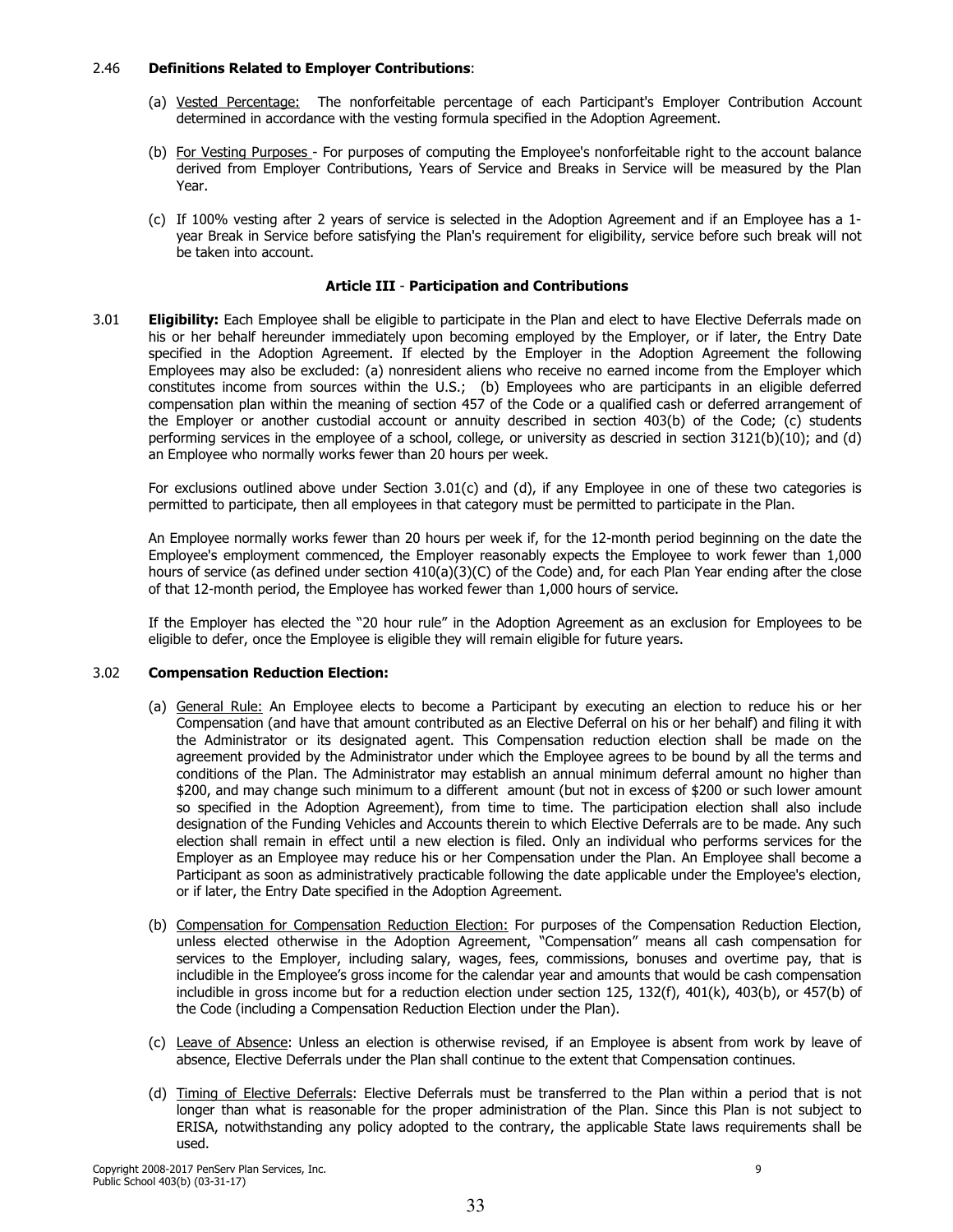#### $3.03$ **Eligible Automatic Contribution Arrangement (EACA)**

- (a) Rules of Application
	- (1) Employer Election of EACA Option: If an EACA is permitted under the terms of an Individual Agreement and the Employer has elected the EACA option in the Adoption Agreement, the provisions of this Section 3.03 shall apply for the Plan Year and, to the extent that any other provision of the Plan is inconsistent with the provisions of this section, the provisions of this section shall govern.
	- (2) Default Elective Deferrals: Default Elective Deferrals will be made on behalf of Covered Employees who do not have an affirmative election in effect regarding Elective Deferrals. The amount of Default Elective Deferrals made for a Covered Employee each pay period is equal to the Default Percentage specified in the Adoption Agreement multiplied by the Covered Employee's Compensation for that pay period. If the Employer has so elected in the Adoption Agreement, a Covered Employee's Default Percentage will increase by one percentage point each Plan Year, beginning with the second Plan Year that begins after the Default Percentage first applies to the Covered Employee. The increase will be effective beginning with the first pay period that begins in such Plan Year or, if elected by the Employer in the Adoption Agreement, the first pay period in such Plan Year that begins on or after the date specified in the Adoption Agreement.
	- (3) Right to Make Affirmative Election: A Covered Employee will have a reasonable opportunity after receipt of the notice described in Section 3.03(d) of this Article to make an affirmative election regarding Elective Deferrals (either to have no Elective Deferrals made or to have a different amount of Elective Deferrals made) before Default Elective Deferrals are made on the Covered Employee's behalf. Default Elective Deferrals being made on behalf of a Covered Employee will cease as soon as administratively feasible after the Covered Employee makes an affirmative election to have no Elective Deferrals made or to have a different amount of Elective Deferrals made.
- (b) Definitions: Refer to Article II, Section 2.43 for definitions related to Eligible Automatic Contribution Arrangements (EACAs).
- (c) Uniformity Requirement
	- (1) Non-increasing Default Percentage. Except as provided in Section 3.03(c)(2) below or if the Employer has elected an increasing Default Percentage in the Adoption Agreement, the same percentage of Compensation will be withheld as Default Elective Deferrals from all Covered Employees subject to the Default Percentage.
	- (2) Required Reduction or Cessation of Default Elective Deferrals. Default Elective Deferrals will be reduced or stopped to meet the limitations under  $\S_5$  402(q), and 415 of the Code and to satisfy any suspension period required after a distribution.
- (d) Notice Requirement
	- (1) Timing of Notice. At least 30 days, but not more than 90 days, before the beginning of the Plan Year, the Employer will provide each Covered Employee a notice of the Covered Employee's rights and obligations under the EACA as described in section  $3.03(d)(2)$ , written in a manner calculated to be understood by the average Covered Employee. If an Employee becomes a Covered Employee after the 90th day before the beginning of the Plan Year and does not receive the notice for that reason, the notice will be provided no more than 90 days before the Employee becomes a Covered Employee but not later than the date the Employee becomes a Covered Employee.
	- (2) Content of Notice: The notice must accurately describe:
		- (A) The amount of Default Elective Deferrals that will be made on the Covered Employee's behalf in the absence of an affirmative election;
		- (B) The Covered Employee's right to elect to have no Elective Deferrals made on his or her behalf or to have a different amount of Elective Deferrals made;
		- (C) How Default Elective Deferrals will be invested in the absence of the Covered Employee's investment instructions: and
		- (D) The Covered Employee's right under section 3.03(e)(1) to make a withdrawal of Default Elective Deferrals and the procedures for making such a withdrawal.
- (e) Withdrawal of Default Elective Deferrals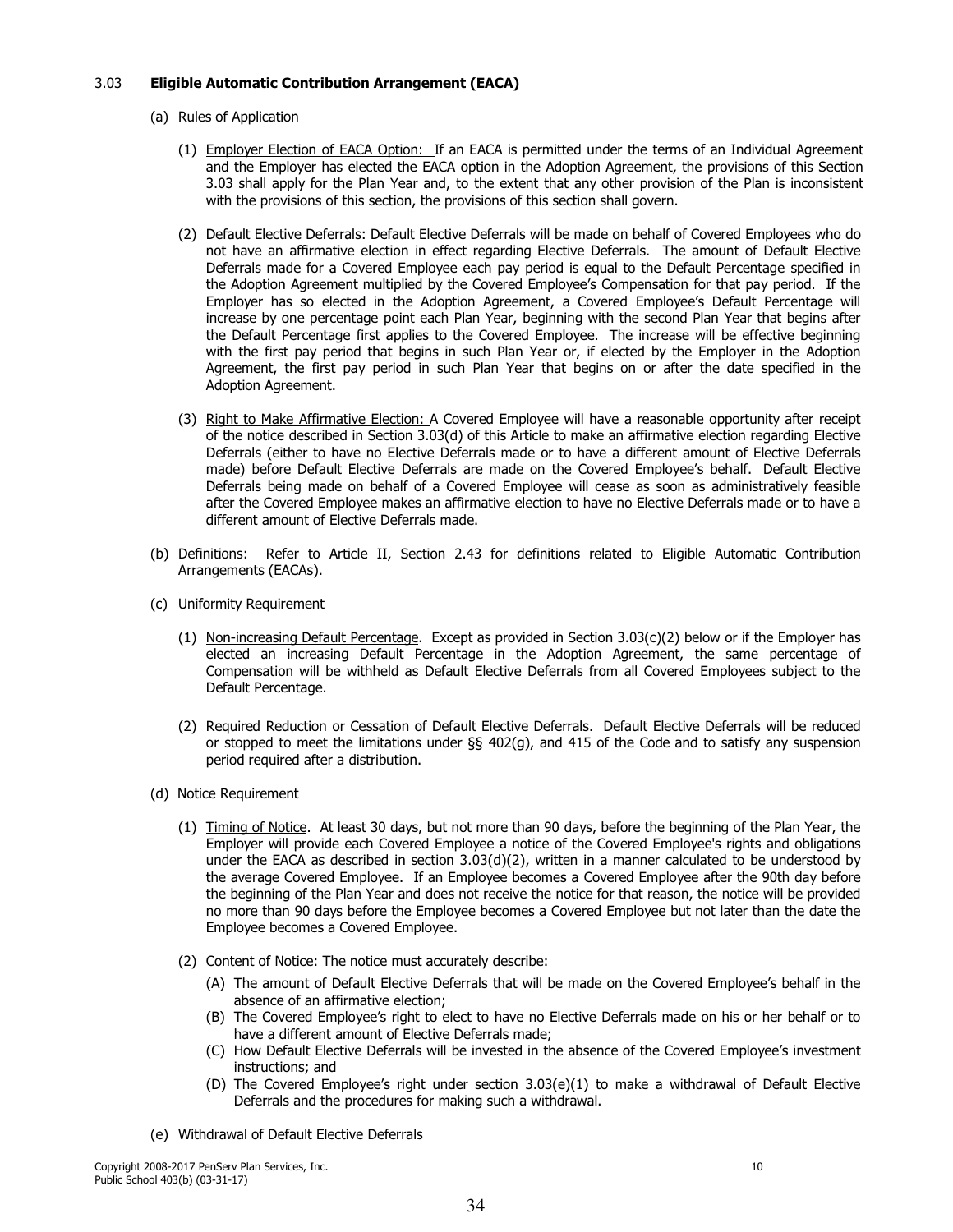- (1) 90-Day Withdrawal Period. No later than 90 days after a Covered Employee's pay is first reduced by Default Elective Deferrals, the Covered Employee may request a distribution of his or her Default Elective Deferrals. No spousal consent is required for a withdrawal under this Section 3.03(e).
- (2) Amount of Withdrawal. The amount to be distributed from the Plan upon the Covered Emplovee's request is equal to the amount of Default Elective Deferrals made through the earlier of (a) the pay date for the second payroll period that begins after the Covered Employee's withdrawal request and (b) the first pay date that occurs after 30 days after the Covered Employee's request, plus attributable earnings through the date of distribution. Any fee charged to the Covered Employee for the withdrawal may not be greater than any other fee charged for a cash distribution.
- (3) Effect of Withdrawal on Elective Deferrals. Unless the Covered Employee affirmatively elects otherwise, any withdrawal request will be treated as an affirmative election to stop having Elective Deferrals made on the Covered Employee's behalf as of the date specified in Section 3.03(e)(2) above.
- (4) Treatment of Withdrawn Amounts. Default Elective Deferrals distributed pursuant to this Section 3.03 are not counted towards the dollar limitation on Elective Deferrals contained in Code § 402(g). Matching Contributions that might otherwise be allocated to a Covered Employee's Account on behalf of Default Elective Deferrals will not be allocated to the extent the Covered Employee withdraws such Elective Deferrals pursuant to this Section 3.03 and any Matching Contributions already made on account of Default Elective Deferrals that are later withdrawn pursuant to this Section 3.03 will be forfeited.
- (f) Special Rule for Distribution of Excess Aggregate Contributions: If the Employer has elected in the Adoption Agreement that all Participants are Covered Employees, then the Plan has until 6 months (rather than 21/2 months) after the end of the Plan Year to distribute Excess Aggregate Contributions and avoid the Code section 4979 10% excise tax.

#### $3.04$ Roth 403(b) Elective Deferrals

## (a) General Application

- (1) If the Employer has elected in the Adoption Agreement, this Section 3.04 will apply to contributions beginning with the effective date specified in the Adoption Agreement but in no event before the first day of the first taxable year beginning on or after January 1, 2006.
- (2) As of the effective date under section 3.04(a)(1), the Plan will accept Roth Elective Deferrals made on behalf of Participants. A Participant's Roth Elective Deferrals will be allocated to a separate account maintained for such deferrals as described in section 3.04(b).
- (3) Unless specifically stated otherwise, Roth Elective Deferrals will be treated as Elective Deferrals for all purposes under the Plan.
- (b) Separate Accounting
	- (1) Contributions and withdrawals of Roth Elective Deferrals will be credited and debited to the Roth Elective Deferral account maintained for each Participant.
	- (2) The Plan will maintain a record of the amount of Roth Elective Deferrals in each Participant's account.
	- (3) Gains, losses, and other credits or charges must be separately allocated on a reasonable and consistent basis to each Participant's Roth Elective Deferral account and the Participant's other accounts under the Plan.
	- (4) No contributions other than Roth Elective Deferrals and properly attributable earnings will be credited to each Participant's Roth Elective Deferral account.
- (c) Direct Rollovers
	- (1) Notwithstanding any provision in this Plan, a direct rollover of a distribution from a Roth Elective Deferral account under the Plan will only be made to another Roth Elective Deferral account under an applicable retirement plan described in section 402A(e)(1) or to a Roth IRA described in section 408A, and only to the extent the rollover is permitted under the rules of section 402(c).
	- (2) Notwithstanding any provision in this Plan, unless otherwise provided by the Employer in the Adoption Agreement, the Plan will accept a rollover contribution to a Roth Elective Deferral account only if it is a direct rollover from another Roth Elective Deferral account under an applicable retirement plan described in section  $402A(e)(1)$  and only to the extent the rollover is permitted under the rules of section  $402(c)$ .
	- (3) The Plan will not provide for a direct rollover (including an automatic rollover) for distributions from a Participant's Roth Elective Deferral account if the amounts of the distributions that are eligible rollover distributions are reasonably expected to total less than \$200 during a year. In addition, any distribution from a Participant's Roth Elective Deferral account is not taken into account in determining whether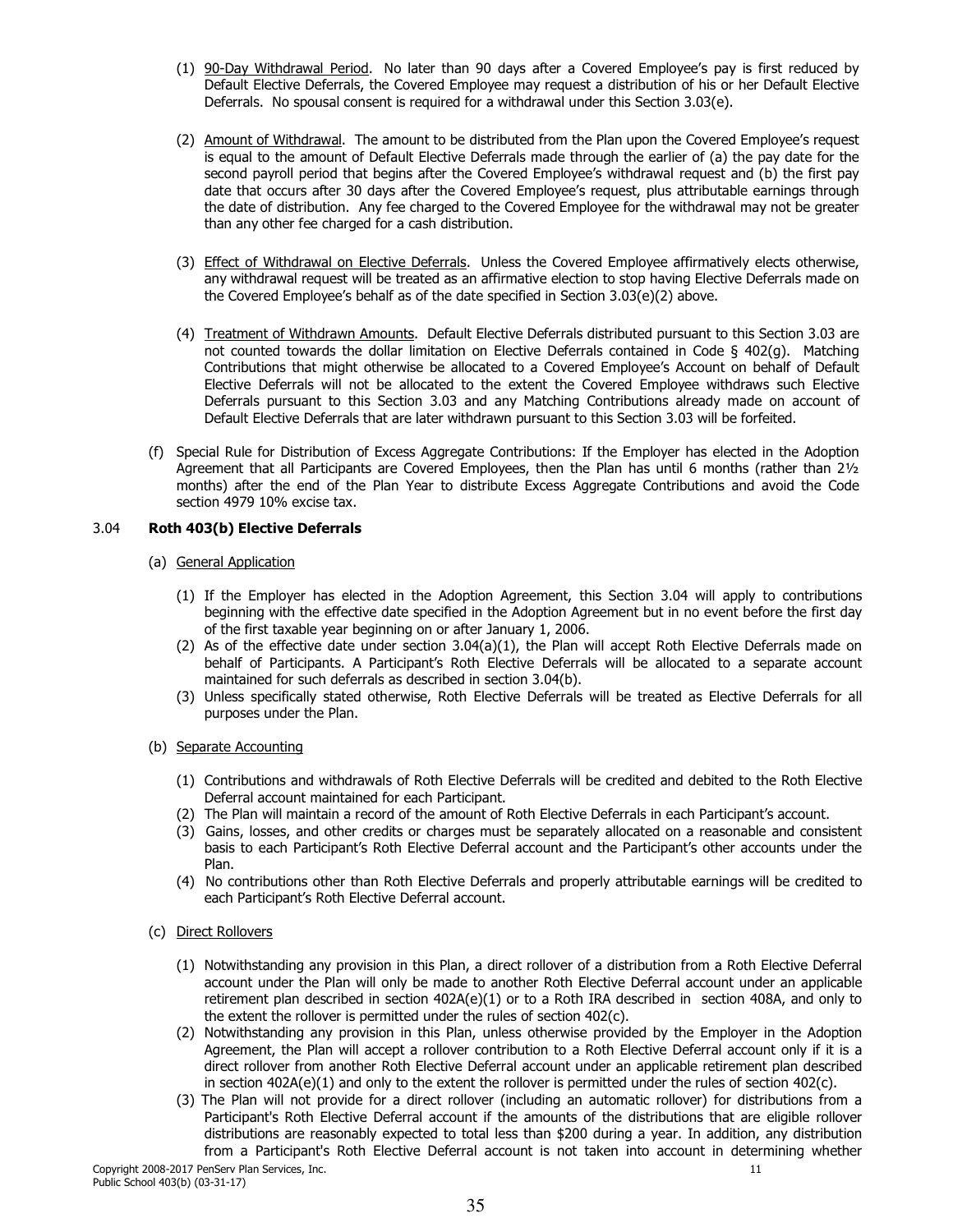distributions from a Participant's other accounts are reasonably expected to total less than \$200 during a year. However, eligible rollover distributions from a Participant's Roth Elective Deferral account are taken into account in determining whether the total amount of the Participant's account balances under the Plan exceeds \$1,000 for purposes of mandatory distributions from the Plan.

- $3.05$ Information Provided by the Emplovee: Each Emplovee enrolling in the Plan should provide to the Administrator at the time of initial enrollment, and later if there are any changes, any information necessary or advisable for the Administrator to administer the Plan, including any information required under the Individual Agreements.
- 3.06 Change in Elective Deferrals Election: Subject to the provisions of the applicable Individual Agreements, an Employee may at any time revise his or her participation election, including a change of the amount of his or her Elective Deferrals, his or her investment direction, and his or her designated Beneficiary. A change in the investment direction shall take effect as of the date provided by the Administrator on a uniform basis for all Employees. A change in the Beneficiary designation shall take effect when the election is accepted by the Vendor, or if applicable, the Administrator.
- 3.07 **Contributions Made Promptly:** Elective Deferrals under the Plan shall be transferred to the applicable Funding Vehicle as soon as administratively feasible. An Employer may adopt a policy and procedure that will satisfy State Law requirements or adopt the IRS safe harbor rule of depositing the amounts within 15 business days following the end of the month in which the amount would otherwise have been paid to the Participant, as long as the IRS safe harbor is not a longer period than the applicable State law.

# Article IV - Limitations on Amounts Deferred and Other Special Contribution Rules

- 4.01 Basic Annual Limitation for Elective Deferrals: Except as provided in Sections 4.02 and 4.03, the maximum amount of the Elective Deferral under the Plan for any calendar year shall not exceed the lesser of (a) the applicable dollar amount or (b) the Participant's Includible Compensation for the calendar year. The applicable dollar amount is the amount established under section  $402(g)(1)(B)$  of the Code, which is \$18,000 for 2015 and 2016, and is adjusted for cost-of-living after 2016 to the extent provided under section 415(d) of the Code.
- 4.02 Special Section 403(b) Catch-up Limitation for Employees With 15 Years of Service: If elected by the Employer in the Adoption Agreement and if the Employer is a Qualified Organization (within the meaning of  $\S$  $1.403(b)-4(c)(3)(ii)$  of the Income Tax Regulations), the applicable dollar amount under Section 4.01 for any "Oualified Employee" is increased (to the extent provided in the Individual Agreements) by the least of:
	- $(a)$  \$3,000;
	- (b) The excess of:
		- $(1)$  \$15,000, over
		- (2) The total special 403(b) catch-up elective deferrals made for the Qualified Employee by the Qualified Organization for prior years; or
	- (c) The excess of:

(1) \$5,000 multiplied by the number of years of service of the employee with the qualified organization, over (2) The total Elective Deferrals made for the employee by the qualified organization for prior years.

- $4.03$ Age 50 Catch-up Elective Deferral Contributions: If elected by the Employer in the Adoption Agreement, an Employee who is a Participant who will attain age 50 or more by the end of the calendar year is permitted to elect an additional amount of Elective Deferrals, up to the maximum age 50 catch-up Elective Deferrals for the year. The maximum dollar amount of the age 50 catch-up Elective Deferrals for a year is \$6,000 for 2015 and 2016, and is adjusted for cost-of-living after 2016 to the extent provided under the Code.
- $4.04$ Coordination of Catch-up Contributions: Amounts in excess of the limitation set forth in Section 4.01 shall be allocated first to the special 403(b) catch-up under Section 4.02 and next as an age 50 catch-up contribution under Section 4.03. However, in no event can the amount of the Elective Deferrals for a year be more than the Participant's Compensation for the year.
- 4.05 Special Rule for a Participant Covered by Another Section 403(b) Plan: For purposes of this Article IV, if the Participant is or has been a participant in one or more other plans under section 403(b) of the Code (and any other plan that permits elective deferrals under section 402(g) of the Code), then this Plan and all such other plans shall be considered as one plan for purposes of applying the foregoing limitations of this Article IV. For this purpose, the Administrator shall take into account any other such plan maintained by any Related Employer and shall also take into account any other such plan for which the Administrator receives from the Participant sufficient information concerning his or her participation in such other plan. Notwithstanding the foregoing, another plan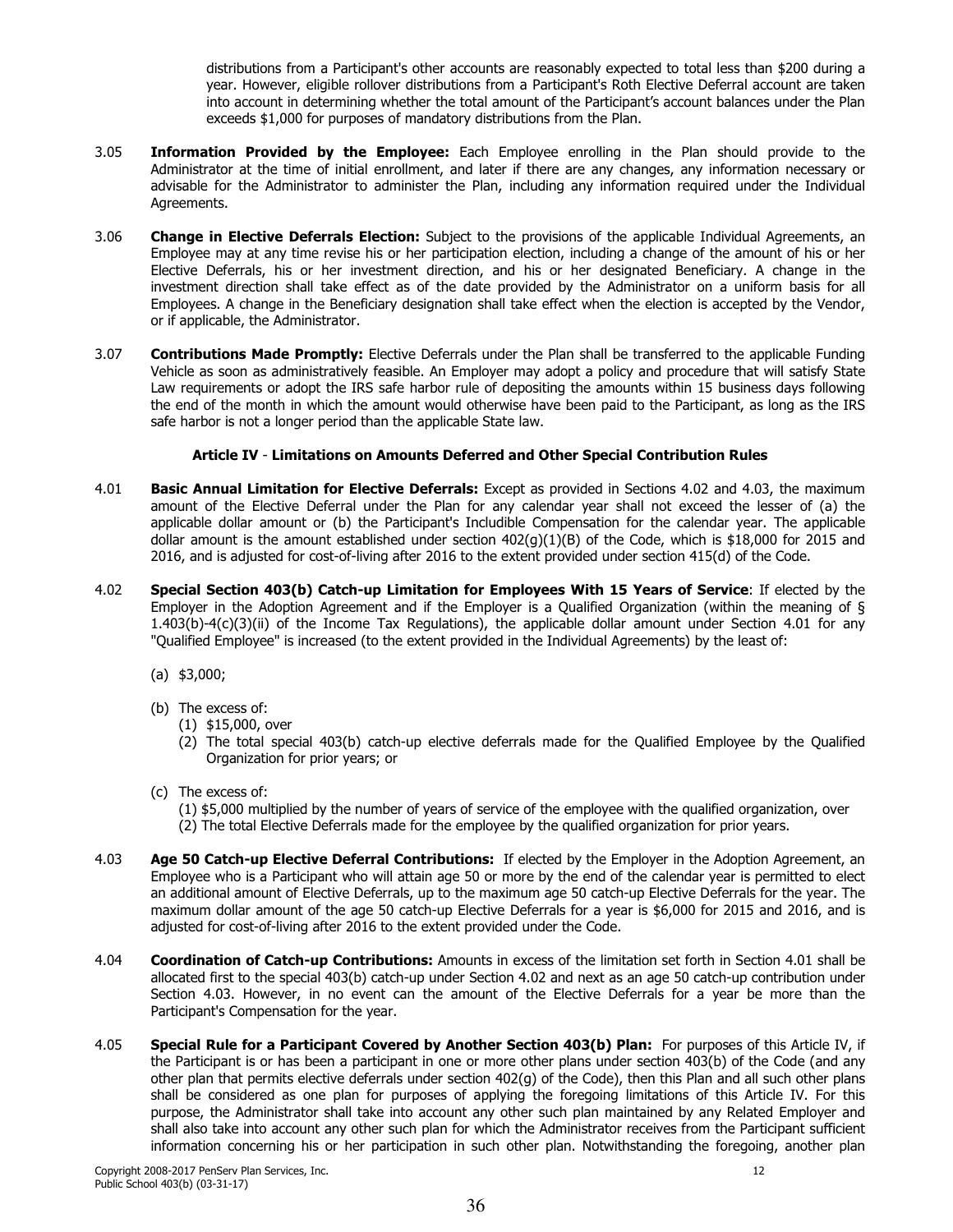maintained by a Related Employer shall be taken into account for purposes of Section 4.02 only if the other plan is a section 403(b) plan.

#### 4.06 **Correction of Excess Elective Deferrals in Multiple Plans:**

- (a) If any portion of an Employee's Elective Deferral exceeds the limitation on Elective Deferrals under this Article IV, such portion shall be included in the Employee's gross income and be considered an Excess Deferral. Notwithstanding any other provision of this Plan, Excess Deferrals assigned to this Plan, plus any income and minus any losses allocable thereto, shall be distributed no later than April 15 to Participants who claim Excess Deferrals for the preceding taxable year and assign them to the Plan for such preceding year.
- (b) A Participant may assign to this Plan any Excess Deferrals made during a taxable year of the Participant by notifying the Administrator on or before March 1 (unless a later date, but not after April 15th is outlined in the Individual Agreement) of the amount of the Excess Deferrals to be assigned to the Plan. The Participant's notice shall be in writing, shall specify the Participant's Excess Deferrals for the preceding taxable year, and shall be accompanied by the Participant's written statement that if such amounts are not distributed, such Excess Deferrals when added to amounts deferred under other plans or arrangements described in sections 401(k), 408(k), 408(p) or 403(b) of the Code, exceed the limit imposed on the Participant by section 402(q) of the Code for the year in which the deferral occurred. For years beginning after 2005, distribution of Excess Deferrals for a year shall be made first from the Participant's pre-tax Elective Deferral account to the extent pre-tax Elective Deferrals were made for such year, unless the Employer elects otherwise in the Adoption Agreement.
- (c) Excess Deferrals shall be adjusted for any income or loss up to the date of distribution. The income or loss allocable to Excess Deferrals is the income or loss allocable to the Participant's Employee Elective Deferral account for the taxable year multiplied by a fraction, the numerator of which is such Participant's Excess Deferrals for the year and the denominator is the Participant's account balance attributable to Elective Deferrals without regard to any income or loss occurring during such taxable year; and income or loss allocable to the Participant's Elective Deferral account from the beginning of the next Plan Year through the date of correction. If the Elective Deferral on behalf of a Participant for any calendar year exceeds the limitations described above, or the Elective Deferral on behalf of a Participant for any calendar year exceeds the limitations described above when combined with other amounts deferred by the Participant under another plan of the Employer under section 403(b) of the Code (and any other plan that permits elective deferrals under section 402(q) of the Code for which the Participant provides information that is accepted by the Administrator), then the Elective Deferral, to the extent in excess of the applicable limitation (adjusted for any income or loss in value, if any, allocable thereto), shall be distributed to the Participant.

#### **Return of Excess 415 Contributions:** 4.07

- (a) If, as a result of a reasonable error in estimating a Participant's annual compensation, a reasonable error in determining the amount of Elective Deferrals under Section  $402(q)(3)$  of the Code, or any other circumstances that the Internal Revenue Service shall determine meets the requirements of Section 415 of the Code and the regulations thereunder, an excess annual addition occurs in any Participant's account, a distribution is permitted of such excess. Such corrections of 415 excesses shall also include any subsequent guidance provided by the Treasury and any correction procedure included under the Employee Plans Compliance Resolution System (EPCRS).
- (b) Excess annual addition amounts which are distributed shall not be deemed annual additions for the limitation year during which such contributions were made, and are disregarded for purposes of Section 402(g) of the Code.
- (c) Distributions made under this section 4.07 include distributions of Elective Deferrals or employee After-Tax contributions. Such distributions will also include the income attributable to the excess annual addition.
- 4.08 Protection of Persons Who Serve in a Uniformed Service: An Employee whose employment is interrupted by qualified military service under section 414(u) of the Code or who is on a leave of absence for qualified military service under section 414(u) of the Code may elect to make additional Elective Deferrals upon resumption of employment with the Employer equal to the maximum Elective Deferrals that the Employee could have elected during that period if the Employee's employment with the Employer had continued (at the same level of Compensation) without the interruption or leave, reduced by the Elective Deferrals, if any, actually made for the Employee during the period of the interruption or leave. Except to the extent provided under section  $414(u)$  of the Code, this right applies for five years following the resumption of employment (or, if sooner, for a period equal to three times the period of the interruption or leave).

#### 4.09 **Amounts Paid after Severance Treated as Compensation:**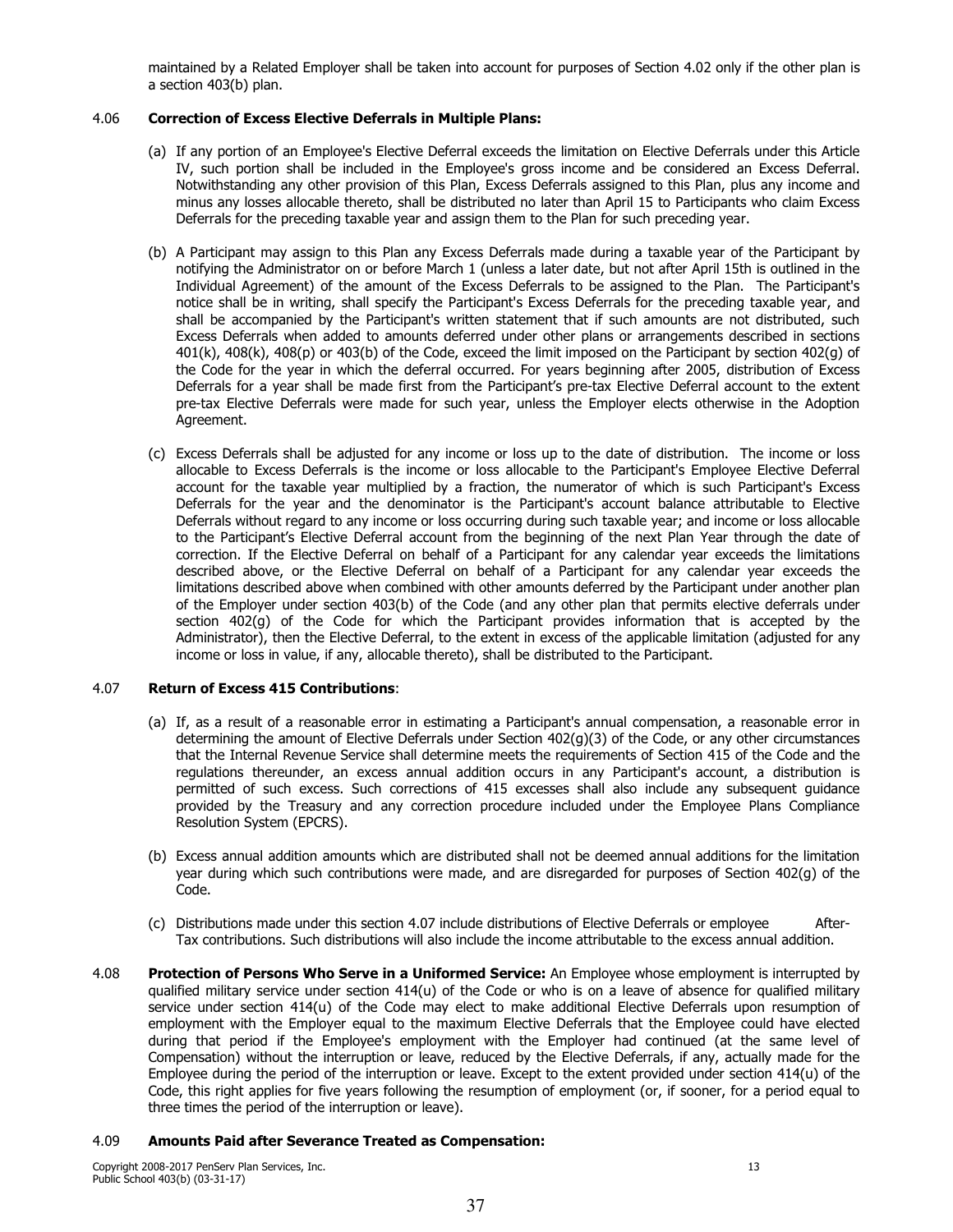- (a) Effective Date: The provisions of this Section 4.10 shall apply to limitation years beginning on or after July 1, 2007.
- (b) Compensation paid after severance from employment: If elected by the Employer in the Adoption Agreement, Compensation shall be adjusted, as set forth herein and as otherwise elected in this Section 4.10, for the following types of compensation paid after a Participant's severance from employment with the Employer maintaining the Plan (or any other entity that is treated as the Employer pursuant to sections 414(b), (c), (m) or (o)). However, amounts described in subsections (1i) and (2) below may only be included in Compensation to the extent such amounts are paid by the later of 2 1/2 months after severance from employment or by the end of the limitation year that includes the date of such severance from employment. Any other payment of compensation paid after severance of employment that is not described in the following types of compensation is not considered Compensation within the meaning of section  $415(c)(3)$ , even if payment is made within the time period specified above.
	- (1) Regular pay: Compensation shall include regular pay after severance of employment if (1) the payment is regular compensation for services during the participant's regular working hours, or compensation for services outside the participant's regular working hours (such as overtime or shift differential), commissions, bonuses, or other similar payments; and (2) the payment would have been paid to the participant prior to a severance from employment if the Participant had continued in employment with the Employer.
	- (2) Leave cashouts and deferred compensation: Leave cashouts shall be included in Compensation, unless otherwise elected in the Adoption Agreement, if those amounts would have been included in the definition of Compensation if they were paid prior to the Participant's severance from employment, and the amounts are payment for unused accrued bona fide sick, vacation, or other leave, but only if the Participant would have been able to use the leave if employment had continued. In addition, deferred compensation shall be included in Compensation, unless otherwise elected in the Adoption Agreement, if the compensation would have been included in the definition of Compensation if it had been paid prior to the Participant's severance from employment, and the compensation is received pursuant to a nongualified unfunded deferred compensation plan, but only if the payment would have been paid at the same time if the Participant had continued in employment with the Employer and only to the extent that the payment is includible in the Participant's gross income.
- $4.10$ Salary continuation payments for military service participants: Compensation does not include, unless otherwise elected in the Adoption Agreement, payments to an individual who does not currently perform services for the Employer by reason of qualified military service (as that term is used in Code section  $414(u)(1)$ ) to the extent those payments do not exceed the amounts the individual would have received if the individual had continued to perform services for the Employer rather than entering qualified military service.
- $4.11$ Administrative delay ("the first few weeks") rule: Compensation for a limitation year shall not include, unless otherwise elected in the Adoption Agreement, amounts earned but not paid during the limitation year solely because of the timing of pay periods and pay dates. However, if elected, Compensation for a limitation year shall include amounts earned but not paid during the limitation year solely because of the timing of pay periods and pay dates, provided the amounts are paid during the first few weeks of the next limitation year, the amounts are included on a uniform and consistent basis with respect to all similarly situated Participants, and no compensation is included in more than one limitation year.

# Article V - Limitation on Annual Additions

#### $5.01$ **Limitations on Aggregate Annual Additions**

- (a) General Limitation on Annual Additions: A Participant's Annual Additions under the Plan for a Limitation Year may not exceed the Maximum Annual Addition as set forth in section 5.02(d) below.
- (b) Aggregation of Section 403(b) Plans of the Employer. If Annual Additions are credited to a Participant under any section 403(b) plans of the Employer in addition to this Plan for a Limitation Year, the sum of the Participant's Annual Additions for the Limitation Year under this Plan and such other section 403(b) plans may not exceed the Maximum Annual Addition as set forth in section 5.02(d) below.
- (c) Aggregation Where Participant is in Control of Any Employer. If a Participant is in control of any employer for a Limitation Year, the sum of the Participant's Annual Additions for the Limitation Year under this Plan, any other section 403(b) plans of the Employer, any defined contribution plans maintained by controlled employers, and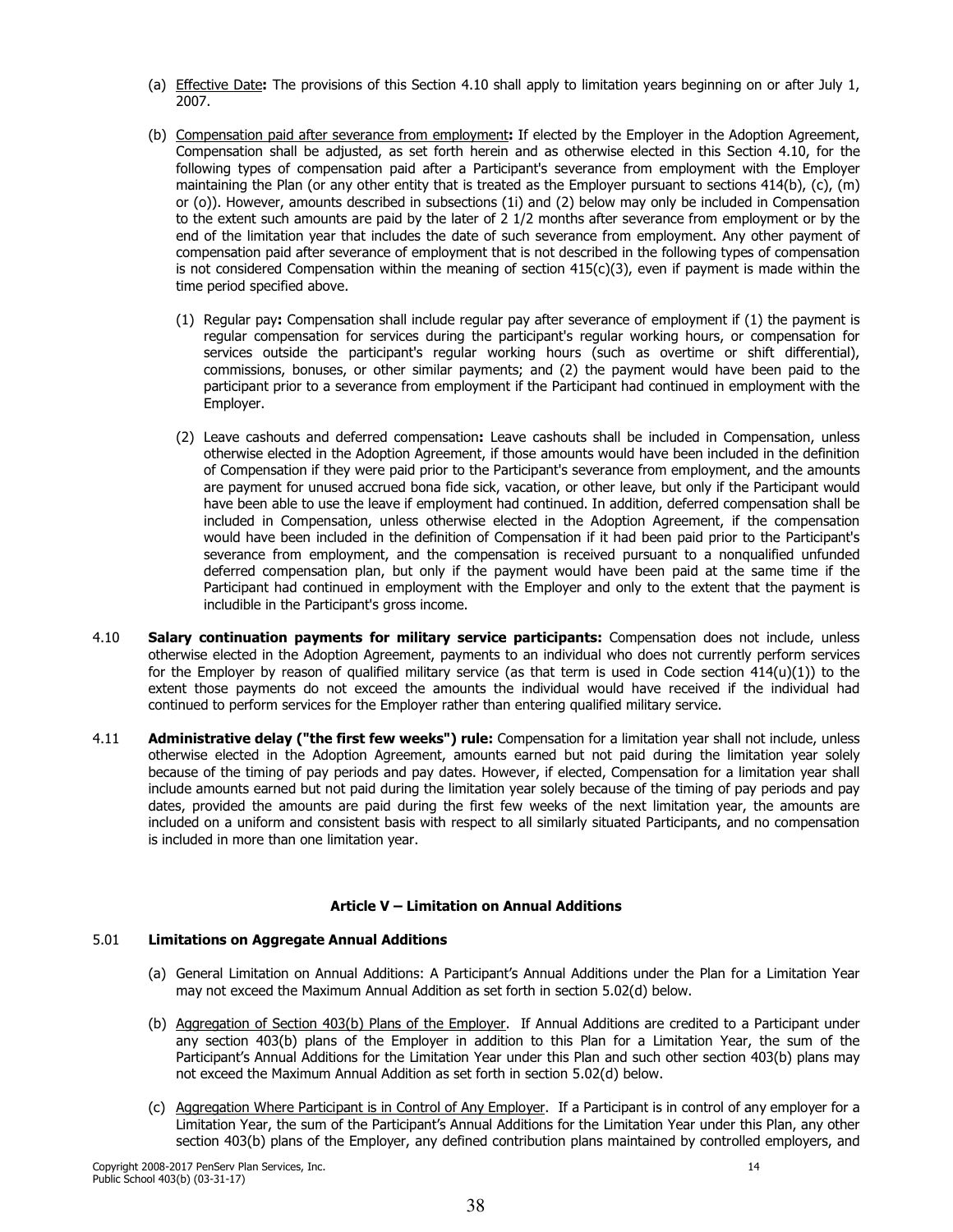any section 403(b) plans of any other employers may not exceed the Maximum Annual Addition as set forth in section 5.02(d) below. For purposes of this paragraph, a Participant is in control of an employer based upon the rules of sections 414(b), 414(c), and 415(h) of the Code; and a defined contribution plan means a defined contribution plan that is qualified under section 401(a) or 403(a) of the Code, a section 403(b) plan, or a simplified employee pension within the meaning of section 408(k) of the Code.

- (d) Notice to Participants. The Administrator will provide written or electronic notice to Participants that explains the limitation in section 5.01(c) in a manner calculated to be understood by the average Participant and informs Participants of their responsibility to provide information to the Administrator that is necessary to satisfy section 5.01(c). The notice will advise Participants that the application of the limitations in section 5.01(c) will take into account information supplied by the Participant and that failure to provide necessary and correct information to the Administrator could result in adverse tax consequences to the Participant, including the inability to exclude contributions to the Plan under section 403(b) of the Code. The notice will be provided annually, beginning no later than the year in which the Employee becomes a Participant.
- (e) Coordination of Limitation on Annual Additions Where Employer Has Another Section 403(b) Prototype Plan or Participant is in Control of Employer. The Annual Additions which may be credited to a Participant under this Plan for any Limitation Year will not exceed the Maximum Annual Addition under section 2.4, reduced by the Annual Additions credited to the Participant under any other Section 403(b) Prototype Plans of the Employer in addition to this Plan and, if the Participant is in control of an employer, any defined contribution plans maintained by controlled employers and section 403(b) plans of any other employers. Contributions to the Participant's Accounts under this Plan will be reduced to the extent necessary to prevent this limitation from being exceeded.
- (f) Excess Annual Additions:
	- (1) If, notwithstanding sections 5.01(a) through 5.01(e), a Participant's Annual Additions under this Plan, or under this Plan and plans aggregated with this Plan under sections  $5.01(b)$  and  $5.01(c)$ , result in an Excess Annual Addition for a Limitation Year, the Excess Annual Addition will be deemed to consist of the Annual Additions last credited, except Annual Additions to a defined contribution plan qualified under section 401(a) of the Code or a simplified employee pension maintained by an employer controlled by the Participant will be deemed to have been credited first.
	- (2) If an Excess Annual Addition is credited to a Participant under this Plan and another Section 403(b) Prototype Plan of the Employer on the same date, the Excess Annual Addition attributable to this Plan will be the product of:
		- (A) the total Excess Annual Addition credited as of such date, times
		- (B) the ratio of (1) the Annual Additions credited to the Participant for the Limitation Year as of such date under this Plan to (2) the total Annual Additions credited to the Participant for the Limitation Year as of such date under this Plan and all other Section 403(b) Prototype Plans of the Employer.
	- (3) Any Excess Annual Addition attributable to this Plan will be corrected in the manner described in section  $5.01(h)$ .
- (g) Coordination of Limitation on Annual Additions Where Employer Has Another Section 403(b) Plan that is Not a Prototype Plan. If Annual Additions are credited to the Participant for the Limitation Year under another section 403(b) plan of the Employer which is not a Section 403(b) Prototype Plan, the Annual Additions which may be credited to the Participant under this Plan for the Limitation Year will be limited in accordance with sections 5.01(e) and 5.01(f) as though the other plan were a Section 403(b) Prototype Plan unless the Employer provides other limitations in the Adoption Agreement.
- (h) Correction of Excess Annual Additions. A Participant's Excess Annual Additions for a taxable year are includible in the Participant's gross income for that taxable year. A Participant's Excess Annual Additions attributable to this Plan will be credited in the year of the excess to a separate account under the Plan for such Excess Annual Additions which will be maintained by the Vendor until the Excess Annual Additions are distributed. This separate account will be treated as a separate contract to which section  $403(c)$  (or another applicable provision of the Code) applies. Amounts in the separate account may be distributed at any time, notwithstanding any other provisions of the Plan.
- $5.02$ **Definitions:** Refer to Article II, Section 2.45 for definitions related to Limitation on Annual Additions.

## Article VI - Loans

- $6.01$ Loans: Loans shall be permitted under the Plan to the extent permitted by the Individual Agreements controlling the Account assets from which the loan is made.
- $6.02$ Information Coordination Concerning Loan: Each Vendor is responsible for all information reporting and tax withholding required by applicable federal and state laws in connection with distributions and loans. To minimize Copyright 2008-2017 PenServ Plan Services, Inc. 15 Public School 403(b) (03-31-17)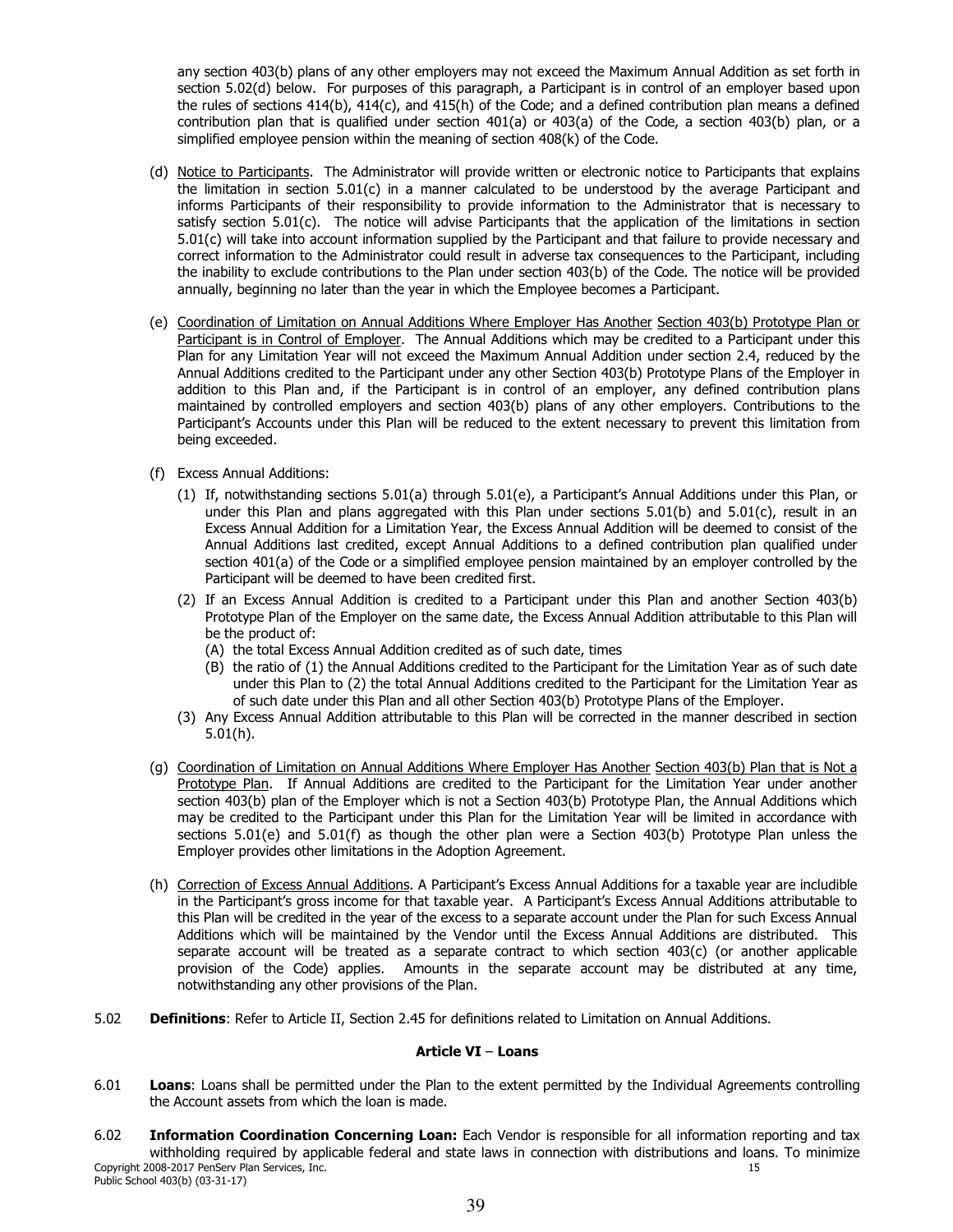the instances in which Participants have taxable income as a result of loans from the Plan, the Administrator shall take such steps as may be appropriate to coordinate the limitations on loans set forth in Section 6.03, including the collection of information from Vendors, and transmission of information requested by any Vendor, concerning the outstanding balance of any loans made to a Participant under the Plan or any other plan of the Employer. The Administrator shall also take such steps as may be appropriate to collect information from Vendors and transmission of information to any Vendor, concerning any failure by a Participant to repay timely any loans made to a Participant under the Plan or any other plan of the Employer.

- $6.03$ **Maximum Loan Amount:** No loan to a Participant under the Plan may exceed the lesser of:
	- (a) \$50,000, reduced by the greater of (1) the outstanding balance on any loan from the Plan to the Participant on the date the loan is made or (2) the highest outstanding balance on loans from the Plan to the Participant during the one-year period ending on the day before the date the loan is approved by the Administrator (not taking into account any payments made during such one-year period); or
	- (b) one- half of the value of the Participant's vested Account Balance (as of the valuation date immediately preceding the date on which such loan is approved by the Administrator) or, if greater, the total accrued benefit up to \$10,000.

For purposes of this Section 6.03, any loan from any other plan maintained by the Employer and any Related Employer shall be treated as if it were a loan made from the Plan, and the Participant's vested interest under any such other plan shall be considered a vested interest under this Plan: provided, however, that the provisions of this paragraph shall not be applied so as to allow the amount of a loan to exceed the amount that would otherwise be permitted in the absence of this paragraph.

- 6.04 Failure to Make Loan Payment: If a Participant fails to make a loan payment when due, such Participant will have a reasonable period as described in the loan agreement and applied on a uniform basis, (but no longer than the end of the calendar quarter following the calendar quarter in which the loan payment was due) after such loan payment due date to cure such default.
- $6.05$ Suspension of Certain Loan Payments: Loan payments may be suspended under this Plan:
	- (a) as permitted under section  $414(u)(4)$  of the Code during participants' periods of military service; and
	- (b) during any Participants' leave of absence as defined in section 72(p) of the Code and the regulations thereunder, but in no event shall such suspension exceed one year.
- 6.06 Term of Loan: Any loan shall by its terms require that repayment (principal and interest) be amortized in level payments, not less frequently than quarterly, over a period not extending beyond five years from the date of the loan. If such loan is used to acquire a dwelling unit which within a reasonable time (determined at the time the loan is made) will be used as the principal residence of the Participant, the amortization period shall not extend beyond 30 years from the date of the loan.
- 6.07 Assignment or Pledge: An assignment or pledge of any portion of the Participant's interest in the Plan and a loan, pledge, or assignment with respect to any insurance contract purchased under the Plan, will be treated as a loan under this paragraph.
- 6.08 Administration of Loans: Any applicable loan will be administered based on the loan policy of the Vendor or the Employer, whichever is applicable, Such policy(ies) must satisfy section 72(p) and the regulations thereunder.
- $6.09$ Repayment of Loan: The terms governing the applicable Investment Arrangement shall determine the method of repayment of loans.

# **Article VII - Benefit Distributions**

#### $7.01$ Benefit Distributions At Severance from Employment or Other Distribution Event:

(a) Except as permitted under Section 4.06 (relating to excess Elective Deferrals), Section 7.04 (relating to withdrawals of amounts rolled over into the Plan), Section 7.05 (relating to hardship), or Section 10.03 (relating to termination of the Plan), pre-1989 Elective Deferral contributions (excluding earnings thereon) to an Annuity Contract that are separately accounted for, amounts rolled over into the Plan, a qualified reservist distributions as defined in section  $72(t)(2(G)$  of the Code, a payment pursuant to a qualified domestic relations order, or an IRS Levy, or as may otherwise be provided by law and in regulations or other rules of general applicability published by the Department of the Treasury or the Internal Revenue Service, distributions from a Participant's Elective Deferral Account may not be made earlier than the earliest of the date on which the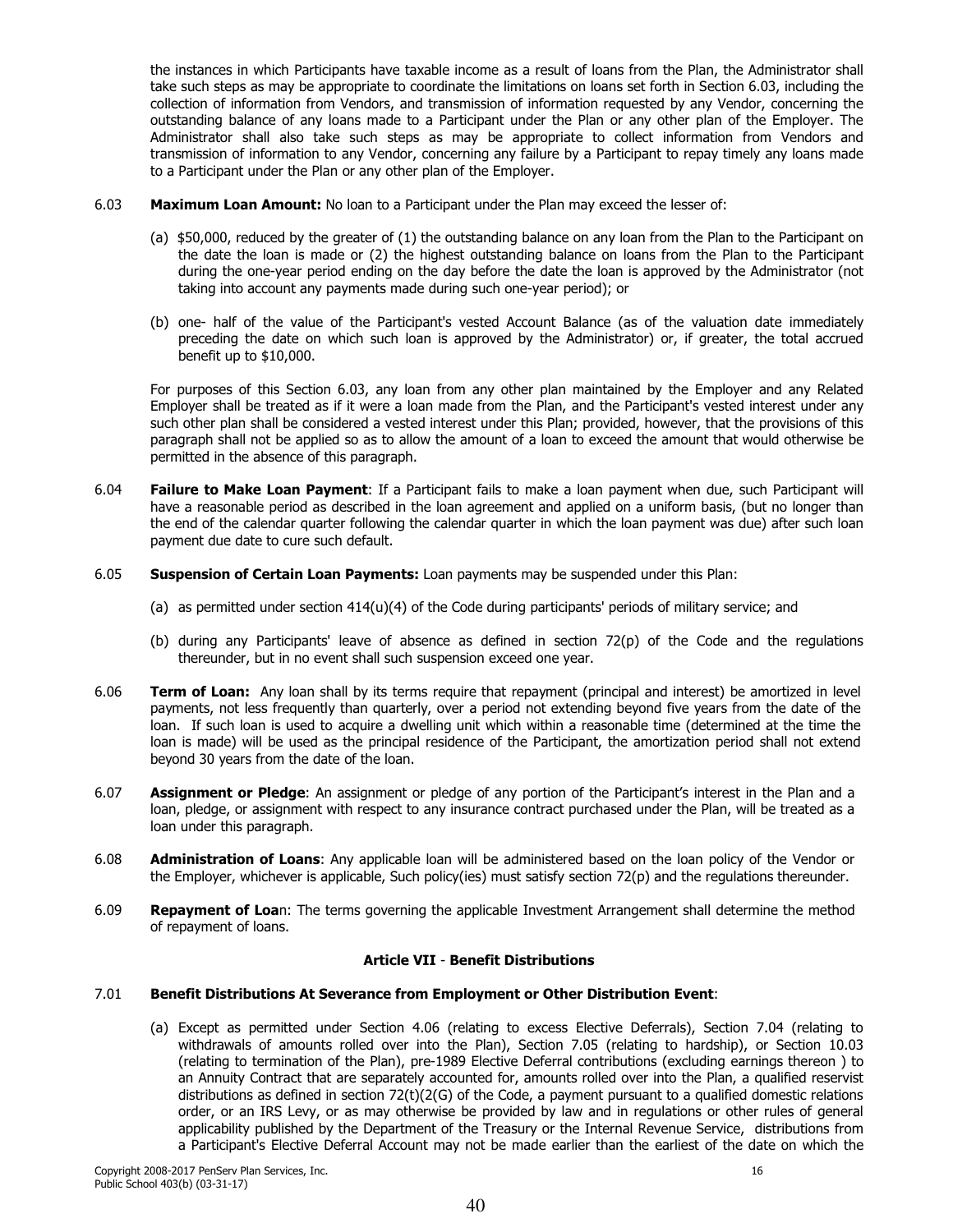Participation has a Severance from Employment, dies, becomes Disabled, or attains age 59 1/2. Distributions shall otherwise be made in accordance with the terms of the Individual Agreements.

For purposes of this paragraph, a Participant shall be treated as having a Severance from Employment during any period the Participant is performing service in the uniformed services described in section 3401(h)(2)(A) of the Code.

- (b) Except for a payment pursuant to section 7.01(a) of the Plan, or as may otherwise be provided by law in requlations or other rules of general applicability published by the Department of the Treasury or the Internal Revenue Service, Employer contributions held in a Custodial Account may not be distributed earlier than the earliest of the date on which the Participant has a Severance from Employment, dies, becomes Disabled, or attains age 59  $\frac{1}{2}$ . The available forms of distribution will be based on the terms governing the applicable Investment Arrangement.
- (c) Except for a payment pursuant to section 7.01(a) of the Plan, or as may otherwise be provided by law in regulations or other rules of general applicability published by the Department of the Treasury or the Internal Revenue Service, Employer contributions held in an Annuity Contract may not be distributed earlier than the earliest of the date on which the Participant has a Severance from Employment or upon the prior occurrence of an event as specified in the Adoption Agreement such as after a fixed number of years, attainment of a stated age, or after the Participant becomes disabled. The available forms of distribution will be based on the terms governing the applicable Investment Arrangement.
- $7.02$ **Small Account Balances:** To the extent permitted under the terms governing the applicable Funding Vehicles, and if elected in the Adoption Agreement, distributions may be made in the form of a lump-sum payment, without the consent of the Participant or Beneficiary, but not without the consent of the Participant or Beneficiary if the Participant's Accumulated Benefit (determined without regard to any separate account that holds rollover contributions) exceeds \$5,000 or any lesser amount specified in the Funding Vehicle, ("Small Account Balance"). Any such distribution shall comply with the requirements of section  $401(a)(31)(B)$  of the Code (relating to automatic distribution as a direct rollover to an individual retirement plan for distributions in excess of \$1,000).
- 7.03 Minimum Distributions: The Plan shall comply with the distribution requirements of section 401(a)(9) of the Code and the requlations thereunder in accordance with the terms of each Individual Agreement, unless and to the extent otherwise permitted by law and on regulations or other rules of general applicability published by the Department of the Treasury or the Internal Revenue Service. For purposes of applying the distribution rules of section 401(a)(9) of the Code, each Individual Agreement is treated as an individual retirement account (IRA) and distributions shall be made in accordance with the provisions of §1.408-8 of the Treasury Regulations, except as provided in §1.403(b)-6(e) of the Treasury Regulations.
- 7.04 In-Service Distributions From Rollover Account: If a Participant has a separate account attributable to rollover contributions to the Plan, to the extent permitted by the applicable Individual Agreement, if elected by the Employer in the Adoption Agreement, the Participant may at any time elect to receive a distribution of all or any portion of the amount held in the rollover account.

#### $7.05$ **Hardship Withdrawals:**

- (a) Hardship withdrawals shall be permitted under the Plan to the extent elected in the Adoption Agreement and permitted by the Individual Agreements controlling the Account assets to be withdrawn to satisfy the hardship. If applicable under an Individual Agreement, no Elective Deferrals or After-Tax Employee Contributions (excluding Mandatory Employee Contributions) shall be allowed under the Plan during the 6-month period beginning on the date the Participant receives a distribution on account of hardship. A Participant who receives a distribution of Elective Deferrals on account of hardship shall be prohibited from making Elective Deferrals and/or After Tax Employee Contributions under this and all other plans of the Employer for 6 months after receipt of the distribution;
- (b) The Individual Agreements shall provide for the exchange of information among the Employer and the Vendors or the Administrator to the extent necessary to implement the Individual Agreements, including, in the case of a hardship withdrawal that is automatically deemed to be necessary to satisfy the Participant's financial need (pursuant to section 1.401(k)-1(d)(3)(iv)(E) of the Income Tax Regulations), the Vendor or the Administrator notifying the Employer of the withdrawal in order for the Employer to implement the resulting 6-month suspension of the Participant's right to make Elective Deferrals under the Plan. In addition, in the case of a hardship withdrawal that is not automatically deemed to be necessary to satisfy the financial need (pursuant to section  $1.401(k)-1(d)(3)(iii)(B)$  of the Income Tax Regulations), the Vendor or the Administrator, if applicable shall obtain information from the Employer or other Vendors to determine the amount of any plan loans and rollover accounts that are available to the Participant under the Plan to satisfy the financial need;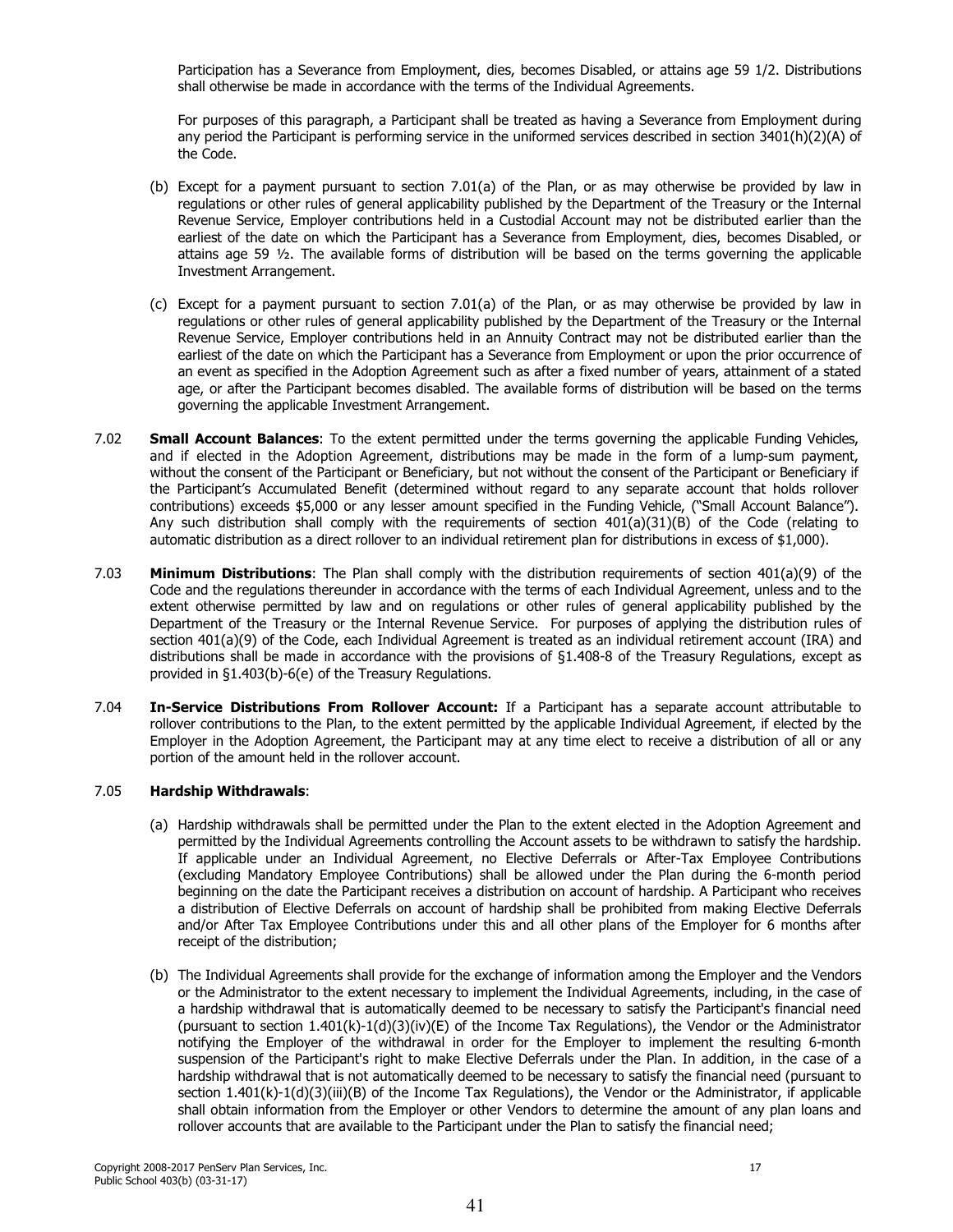- (c) The distribution is not in excess of the amount of the immediate and heavy financial need (including amounts necessary to pay any federal, state or local income taxes or penalties reasonably anticipated to result from the distribution); and
- (d) If required by Treasury regulations, the Participant has obtained all distributions, other than hardship distributions, and all nontaxable loans under all plans maintained by the Employer (except to the extent such actions would be counterproductive to alleviating the financial need).
- (e) In applying the overall permitted Hardship distribution, such amounts shall be limited to the aggregate dollar amount of the Participant's section 403(b) elective deferrals under the applicable custodial agreements and contracts (and may not include any income thereon), reduced by the aggregate dollar amount of Elective Deferral distributions previously made to the Participant from the custodial agreements and/or contracts.

#### 7.06 **Rollover Distributions:**

- (a) A Participant or the Beneficiary of a deceased Participant (or a Participant's spouse or former spouse who is an Alternate Payee under a domestic relations order, as defined in section 414(p) of the Code) who is entitled to an eligible rollover distribution may elect to have any portion of an eligible rollover distribution (as defined in section 402(c)(4) of the Code) from the Plan paid directly to an eligible retirement plan (as defined in section 402(c)(8)(B) of the Code) specified by the Participant in a direct rollover. In the case of a distribution to a Beneficiary who at the time of the Participant's death was neither the spouse of the Participant nor the spouse or former spouse of the Participant who is an Alternate Payee under a domestic relations order, a direct rollover is payable only to a traditional individual retirement account or traditional individual retirement annuity (IRA) that has been established on behalf of the Beneficiary as an inherited traditional IRA (within the meaning of section  $408(d)(3)(C)$  of the Code).
- (b) For distributions made after December 31, 2007, Participants must be given the option to directly rollover to a Roth IRA as a qualified rollover contribution pursuant to section 408A(e) of the Code.
- (c) Pursuant to section 402(c)(11) of the Code and section 108(f) of WRERA, for Plan Years after December 31, 2009, a plan must permit rollovers by nonspouse Beneficiaries and a rollover by a nonspouse Beneficiary must be made in a Direct Rollover to either a Roth IRA or traditional IRA. A surviving spouse Beneficiary who makes a rollover to a Roth IRA or a traditional IRA from this Plan may elect either to treat the Roth IRA or traditional IRA as his or her own or establish the Roth IRA or traditional IRA in the name of the decedent with the surviving spouse as the Beneficiary.
- (d) Each Vendor shall be separately responsible for providing, within a reasonable time period before making an initial eligible rollover distribution, an explanation to the Participant of his or her right to elect a direct rollover and the income tax withholding consequences of not electing a direct rollover.

#### 7.07 **Nonspouse Beneficiary Direct Rollover**

(a) A direct trustee-to-trustee transfer of any portion of a benefit payable upon the death of a Participant may be distributed from this Plan to an individual retirement plan described in section 408(a) or (b) of the Code (an "IRA") that is established for the purpose of receiving the distribution on behalf of a Designated Beneficiary who is a nonspouse beneficiary. The transfer is treated as a direct rollover of an eligible rollover distribution for purposes of section 402(c) of the Code.

The IRA of the nonspouse beneficiary is treated as an inherited IRA within the meaning of section 408(d)(3)(C) of the Code.

- (b) This Plan shall offer a direct rollover of a distribution to a nonspouse beneficiary who is a Designated Beneficiary within the meaning of section  $401(a)(9)(E)$  of the Code, provided that the distributed amount satisfies all the requirements to be an eligible rollover distribution other than the requirement that the distribution be made to the participant or the participant's spouse. The direct rollover must be made to an IRA established on behalf of the Designated Beneficiary that will be treated as an inherited IRA pursuant to the provisions of section  $402(c)(11)$  of the Code. If a nonspouse beneficiary elects a direct rollover, the amount directly rolled over is not includible in gross income in the year of the distribution.
- (c) Section  $402(c)(11)$  of the Code provides that a direct rollover of a distribution by a nonspouse beneficiary is a rollover of an eligible rollover distribution only for purposes of section 402(c) of the Code. Therefore, the distribution is not subject to the direct rollover requirements of section  $401(a)(31)$  of the Code, the notice requirements of section 402(f) of the Code, or the mandatory withholding requirements of section 3405(c) of the Code. If an amount distributed from a plan is received by a nonspouse beneficiary, the distribution is not eligible for rollover.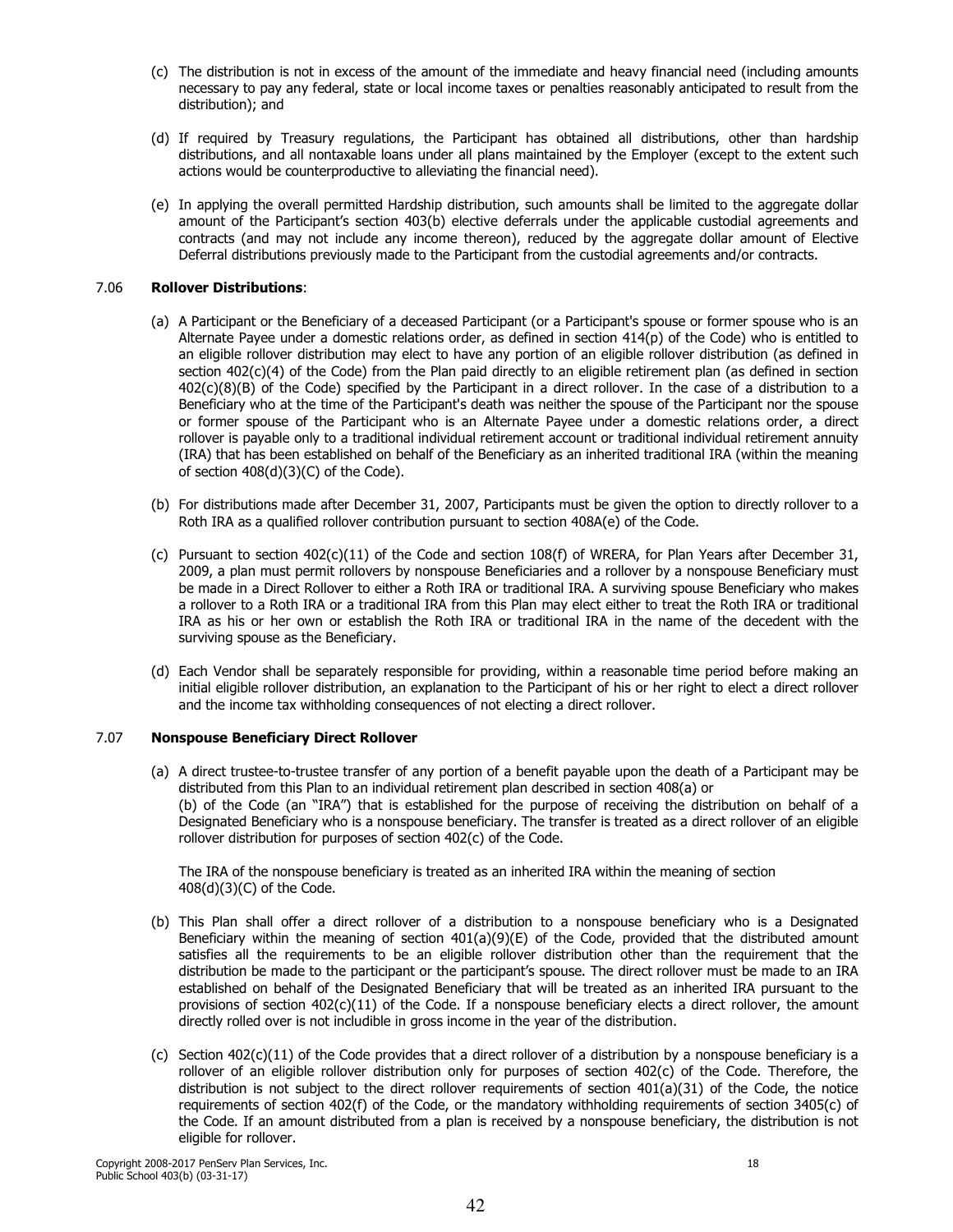- (d) This Plan may make a direct rollover to an IRA on behalf of a trust where the trust is the named beneficiary of a decedent, provided the beneficiaries of the trust meet the requirements to be designated beneficiaries within the meaning of section  $401(a)(9)(E)$  of the Code. In such a case, the beneficiaries of the trust are treated as having been designated as beneficiaries of the decedent for purposes of determining the distribution period under section  $401(a)(9)$  of the Code, if the trust meets the requirements set forth in Treasury Regulation section 1.401(a)(9)-4, Q&A-5, with respect to the IRA.
- (e) Determination of Required Minimum Distributions:

General rule. If the Employee dies before his or her Required Beginning Date, the required minimum distributions for purposes of determining the amount eligible for rollover with respect to a nonspouse beneficiary are determined under either the 5-year rule described in section  $401(a)(9)(B)(ii)$  of the Code or the life expectancy rule described in section  $401(a)(9)(B)(iii)$  of the Code. Under either rule, no amount is a required minimum distribution for the year in which the Employee dies. The rule in Treasury Requlation section 1.402(c)-2, Q&A-7(b) (relating to distributions before an Employee has attained age  $70\frac{1}{2}$ ) does not apply to nonspouse beneficiaries.

Five-year rule. Under the 5-year rule described in section 401(a)(9)(B)(ii) of the Code, no amount is required to be distributed until the fifth calendar year following the year of the Employee's death. In that year, the entire amount to which the beneficiary is entitled under the plan must be distributed. Thus, if the 5-year rule applies with respect to a nonspouse beneficiary who is a designated beneficiary within the meaning of section 401(a)(9)(E) of the Code, for the first 4 years after the year the Employee dies, no amount payable to the beneficiary is ineligible for direct rollover as a required minimum distribution. Accordingly, the beneficiary is permitted to directly roll over the beneficiary's entire benefit until the end of the fourth year (but, the 5-year rule must also apply to the IRA to which the rollover contribution is made). On or after January 1 of the fifth year following the year in which the Employee died, no amount payable to the beneficiary is eligible for rollover.

Life expectancy rule. (1) General rule. If the life expectancy rule described in section 401(a)(9)(B)(iii) of the Code applies, in the year following the year of death and each subsequent year thereafter, there is a required minimum distribution. The amount not eligible for rollover includes all undistributed required minimum distributions for the year in which the direct rollover occurs and any prior year (even if the excise tax under section 4974 of the Code has been paid with respect to the failure in the prior years). (2) Special rule. If, under Treasury Regulation section 1.401(a)(9)-3, Q&A, paragraph (b) or (c) the 5-year rule applies, the nonspouse Designated Beneficiary may determine the required minimum distribution under the plan using the life expectancy rule in the case of a distribution made prior to the end of the year following the year of death. However, in order to use this rule, the required minimum distributions under the IRA to which the direct rollover is made must be determined under the life expectancy rule using the same Designated Beneficiary.

- (f) If an Employee dies on or after his or her Required Beginning Date, within the meaning of section 401(a)(9)(C) of the Code, for the year of the Employee's death, the required minimum distribution not eligible for rollover is the same as the amount that would have applied if the Employee were still alive and elected the direct rollover. For the year after the year of the Employee's death and subsequent years thereafter, see O&A-5 of Treasury Regulation section 1.401(a)(9)-5, Q&A-5, to determine the applicable distribution period to use in calculating the required minimum distribution. As in the case of death before the Employee's Required Beginning Date, the amount not eligible for rollover includes all undistributed required minimum distributions for the vear in which the direct rollover occurs and any prior year, including years before the Employee's death.
- (q) Under section 402(c)(11) of the Code, an IRA established to receive a direct rollover on behalf of a nonspouse Designated Beneficiary is treated as an inherited IRA within the meaning of section 408(d)(3)(C) of the Code. The required minimum distribution requirements set forth in section  $401(a)(9)(B)$  of the Code and the regulations thereunder apply to the inherited IRA. The rules for determining the required minimum distributions under the Plan with respect to the nonspouse beneficiary also apply under the IRA. Thus, if the Employee dies before his or her Required beginning Date and the 5-year rule in section  $401(a)(9)(B)(ii)$  of the Code applied to the nonspouse Designated Beneficiary under the plan making the direct rollover, the 5-year rule applies for purposes of determining required minimum distributions under the IRA. If the life expectancy rule applied to the nonspouse Designated Beneficiary under the plan, the required minimum distribution under the IRA must be determined using the same applicable distribution period as would have been used under the plan if the direct rollover had not occurred. Similarly, if the Employee dies on or after his or her Required Beginning Date, the required minimum distribution under the IRA for any year after the year of death must be determined using the same applicable distribution period as would have been used under the plan if the direct rollover had not occurred.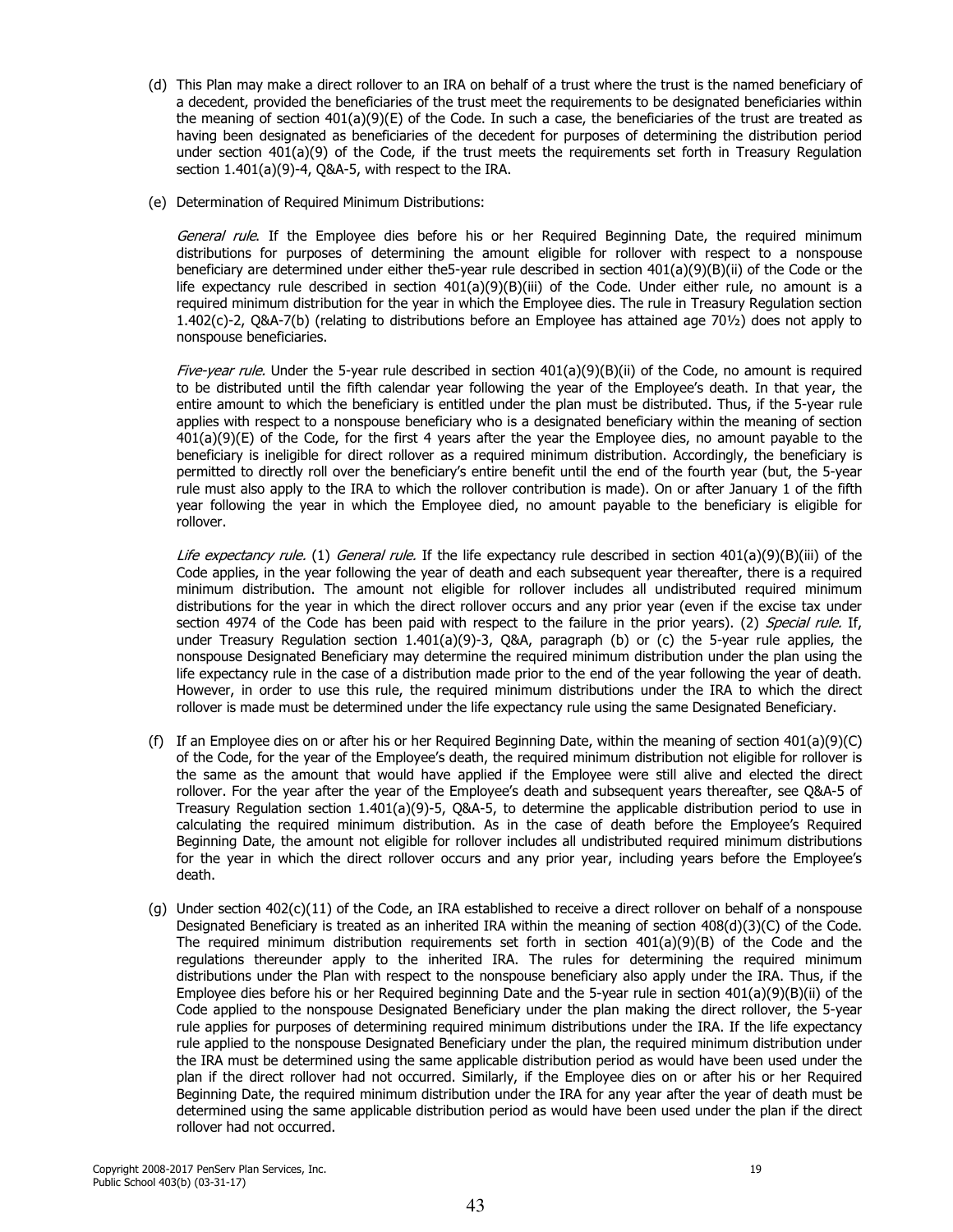- 7.08 **Qualified Reservist Distribution:** 
	- (a) This provision applies to individuals ordered or called to active duty after September 11, 2001. The two-year period for making repayments of Qualified Reservist Distributions does not end before the date that is two years after the date of enactment.
	- (b) A Qualified Reservist Distribution is a distribution (1) from an IRA or attributable to elective deferrals under a 401(k) plan, 403(b) plan, or certain similar arrangements, (2) made to an individual who (by reason of being a member of a reserve component as defined in section 101 of title 37 of the U.S. Code) was ordered or called to active duty for a period in excess of 179 days or for an indefinite period, and (3) that is made during the period beginning on the date of such order or call to duty and ending at the close of the active duty period. A 401(k) plan or 403(b) plan does not violate the distribution restrictions applicable to such plans by reason of making a Qualified Reservist Distribution.
	- (c) An individual who receives a Qualified Reservist Distribution may, at any time during the two-year period beginning on the day after the end of the active duty period, make one or more contributions to an IRA of such individual in an aggregate amount not to exceed the amount of such distribution. The dollar limitations otherwise applicable to contributions to IRAs do not apply to any contribution made pursuant to the provision. No deduction is allowed for any contribution made under the provision.

# Article VIII - Rollovers to the Plan and Transfers from the Plan

#### 8.01 **Eligible Rollover Contributions to the Plan:**

- (a) Eligible Rollover Contributions: If elected by the Employer in the Adoption Agreement and to the extent provided in the Individual Agreements, an Employee who is a Participant who is entitled to receive an eligible rollover distribution from another eligible retirement plan may request to have all or a portion of the eligible rollover distribution paid to the Plan. The Vendor or the Administrator, if applicable, may require such documentation from the distributing plan as it deems necessary to effectuate the rollover in accordance with section 402 of the Code and to confirm that such plan is an eligible retirement plan within the meaning of section 402(c)(8)(B) of the Code. If elected by the Employer in the Adoption Agreement and permitted in the Individual Agreements, the Plan may accept a rollover contribution from a Roth elective deferral account under an applicable retirement plan described in section 402A(e)(1) of the Code.
- (b) Eligible Rollover Distribution: For purposes of Section 8.01(a), an eligible rollover distribution means any distribution of all or any portion of a Participant's benefit under another eligible retirement plan, except that an eligible rollover distribution does not include (1) any installment payment for a period of 10 years or more, (2) any distribution made as a result of an unforeseeable emergency or other distribution which is made upon hardship of the employee, or (3) for any other distribution, the portion, if any, of the distribution that is a required minimum distribution under section  $401(a)(9)$  of the Code. In addition, an eligible retirement plan means an individual retirement account described in section 408(a) of the Code, an individual retirement annuity described in section 408(b) of the Code, a qualified trust described in section 401(a) of the Code, an annuity plan described in section 403(a) or 403(b) of the Code, or an eligible governmental plan described in section 457(b) of the Code, that accepts the eligible rollover distribution.
- (c) Eligible Retirement Plan. An Eligible Retirement Plan means a qualified trust described in section 401(a) of the Code, an annuity plan described in section 403(a) or 403(b) of the Code, an individual retirement account described in section 408(a) of the Code, an individual retirement annuity described in section 408(b) of the Code, or an eligible governmental plan described in section 457(b) of the Code.
- (d) Separate Accounts: The Vendor, or the Administrator if applicable, shall establish and maintain for the Participant a separate account for any eligible rollover distribution paid to the Plan.
- (e) Roth Rollovers: If provided by the Employer in the Adoption Agreement, the plan will accept a rollover contribution to a Roth Elective Deferral account only if it is a direct rollover from another Roth elective deferral account under an applicable retirement plan described in section 402A(e)(1) of the Code and only to the extent the rollover is permitted under the rules of section 402(c) of the Code.
- (f) Information Regarding Participant Basis Reguired. A rollover of an Eligible Rollover Distribution that includes after-tax employee contributions or Roth Elective Deferrals will only be accepted if the Administrator obtains information regarding the Participant's tax basis under section 72 of the Code in the amount rolled over.
- 8.02 Plan-to-Plan Transfers to the Plan: If elected in the Adoption Agreement, plan-to-plan transfers for a Participant shall be permitted as provided in this section.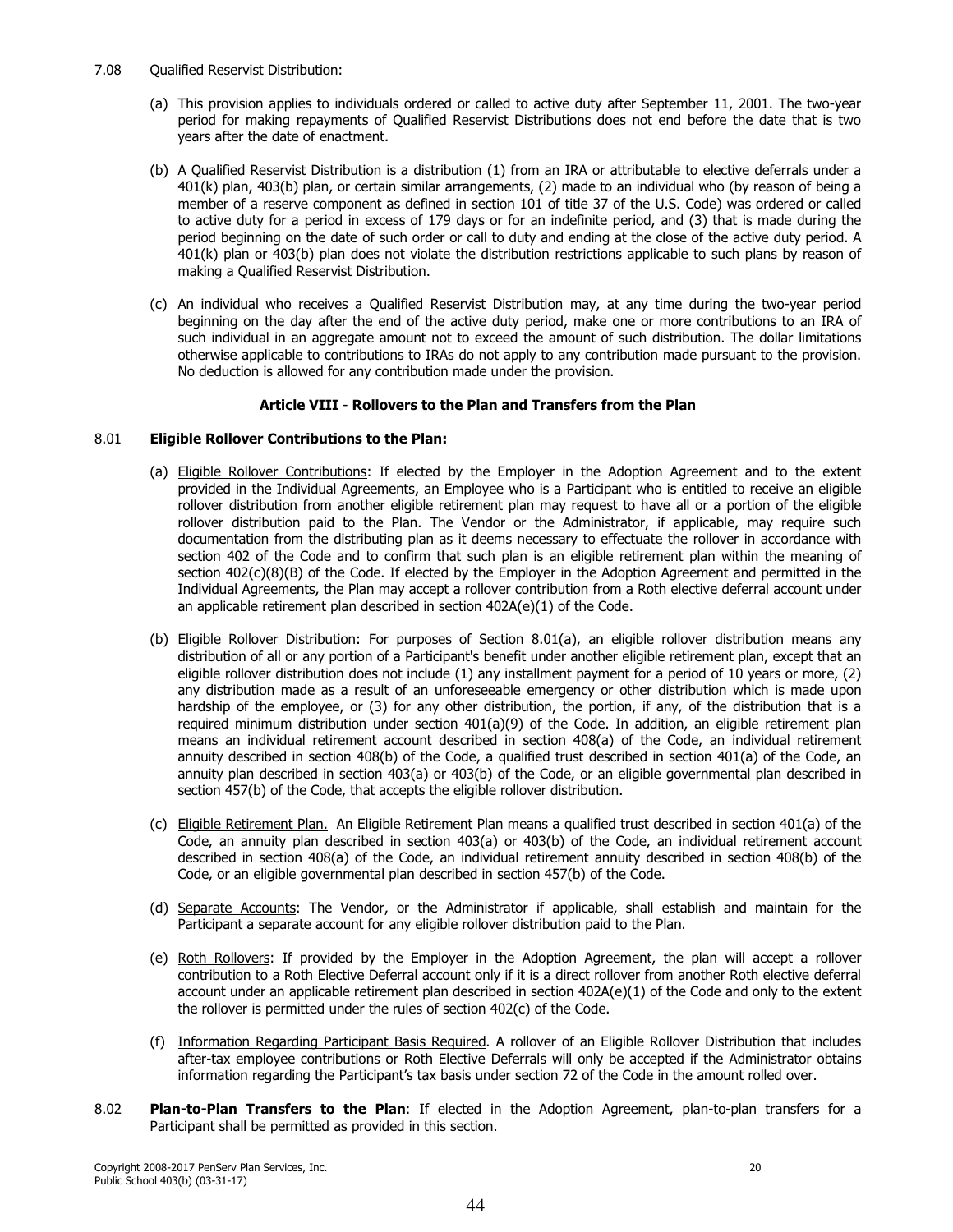- (a) At the direction of the Employer, for a class of Employees who are Participants or Beneficiaries in another plan under section 403(b) of the Code, the Administrator may permit a transfer of part or all of the assets to the Plan as provided in this Section 8.02. Such a transfer is permitted only if the other plan provides for the direct transfer of each person's interest therein (entire or partial interest) to the Plan and the participant is an employee or former employee of the Employer. The Administrator and any Vendor accepting such transferred amounts may require that the transfer be in cash or other property acceptable to it. The Administrator or any Vendor accepting such transferred amounts may require such documentation from the other plan as it deems necessary to effectuate the transfer in accordance with §1.403(b)-10(b)(3) of the Income Tax Regulations and to confirm that the other plan is a plan that satisfies section 403(b) of the Code.
- (b) The amount so transferred shall be credited to the Participant's Account Balance, so that the Participant or Beneficiary whose assets are being transferred has an accumulated benefit immediately after the transfer at least equal to the accumulated benefit with respect to that Participant or Beneficiary immediately before the transfer.
- (c) To the extent provided in the Individual Agreements holding such transferred amounts, the amount transferred shall be held, accounted for, administered and otherwise treated in the same manner as an Elective Deferral by the Participant under the Plan, except that (1) the Individual Agreement which holds any amount transferred to the Plan must provide that, to the extent any amount transferred is subject to any distribution restrictions required under section 403(b) of the Code, the Individual Agreement must impose restrictions on distributions to the Participant or Beneficiary whose assets are being transferred that are not less stringent than those imposed on the transferor plan and (2) the transferred amount shall not be considered an Elective Deferral under the Plan in determining the maximum deferral under Article IV. The Employer reserves the right to establish procedures with respect to former employees.
- (d) Plan-to-Plan transfer may not be made between this Plan and a qualified plan or a 457(b) Plan. Notwithstanding the previous sentence if the Plan Sponsor is a church, or church related organization transfers and mergers may be made between a qualified plan and a 403(b) or vice versa.
- 8.03 Plan-to-Plan Transfers from the Plan: If elected in the Adoption Agreement, plan-to-plan transfers for a Participant shall be permitted as provided in this section.
	- (a) At the direction of the Employer, the Administrator may permit a class of Participants and Beneficiaries to elect to have all or any portion of their Account Balance transferred to another plan that satisfies section 403(b) of the Code in accordance with  $\S1.403(b)-10(b)(3)$  of the Income Tax Regulations. A transfer is permitted under this Section 8.03(a) only if the Participants or Beneficiaries are employees or former employees of the employer (or the business of the employer) under the receiving plan and the other plan provides for the acceptance of plan-to-plan transfers with respect to the Participants and Beneficiaries and for each Participant and Beneficiary to have an amount under the other plan immediately after the transfer at least equal to the amount transferred.
	- (b) The other plan must provide that, to the extent any amount transferred is subject to any distribution restrictions required under section 403(b) of the Code, the other plan shall impose restrictions on distributions to the Participant or Beneficiary whose assets are transferred that are not less stringent than those imposed under the Plan. In addition, if the transfer does not constitute a complete transfer of the Participant's or Beneficiary's interest in the Plan, the other plan shall treat the amount transferred as a continuation of a pro rata portion of the Participant's or Beneficiary's interest in the transferor plan (e.g., a pro rata portion of the Participant's or Beneficiary's interest in any after-tax employee contributions).
	- (c) Upon the transfer of assets under this Section 8.03, the Plan's liability to pay benefits to the Participant or Beneficiary under this Plan shall be discharged to the extent of the amount so transferred for the Participant or Beneficiary. The Administrator may require such documentation from the receiving plan as it deems appropriate or necessary to comply with this Section 8.03 (for example, to confirm that the receiving plan satisfies section 403(b) of the Code and to assure that the transfer is permitted under the receiving plan) or to effectuate the transfer pursuant to  $\S$  1.403(b)-10(b)(3) of the Income Tax Regulations.

#### 8.04 **Contract and Custodial Account Exchanges:**

(a) A Participant or Beneficiary is permitted to change the investment of his or her Account Balance among the Vendors under the Plan, subject to the terms of the Individual Agreements. However, an investment change that includes an investment with a Vendor that is not eligible to receive contributions under Article III (referred to below as an exchange) is not permitted unless the conditions in paragraphs (b) through (d) of this Section 8.04 are satisfied.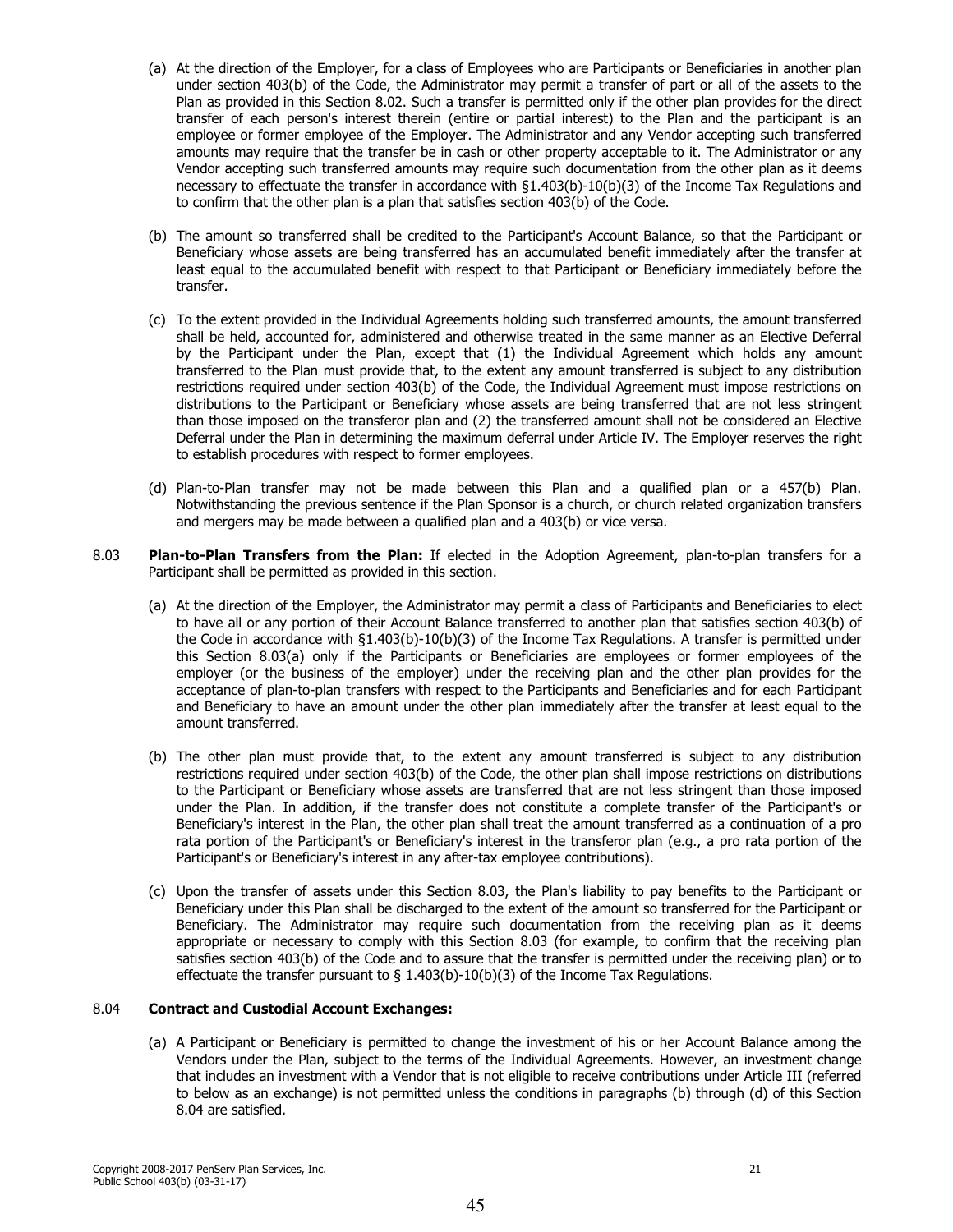- (b) The Participant or Beneficiary must have an Account Balance immediately after the exchange that is at least equal to the Account Balance of that Participant or Beneficiary immediately before the exchange (taking into account the Account Balance of that Participant or Beneficiary under both section 403(b) contracts and custodial accounts immediately before the exchange).
- (c) The Individual Agreement with the receiving Vendor has distribution restrictions with respect to the Participant that are not less stringent than those imposed on the investment being exchanged.
- (d) The Employer or the Administrator enters into an agreement with the receiving Vendor for the other contract or custodial account under which the Employer and the Vendor will from time to time in the future provide each other with the following information:
	- (1) Information necessary for the resulting contract or custodial account, or any other contract or custodial accounts to which contributions have been made by the Employer, to satisfy section 403(b) of the Code, including the following: (1) the Employer providing information as to whether the Participant's employment with the Employer is continuing, and notifying the Vendor when the Participant has had a Severance from Employment (for purposes of the distribution restrictions in Section 7.01); (2) the Vendor notifying the Employer of any hardship withdrawal under Section 7.05 if the withdrawal results in a 6month suspension of the Participant's right to make Elective Deferrals under the Plan; and (3) the Vendor providing information to the Employer or other Vendors concerning the Participant's or Beneficiary's section 403(b) contracts or custodial accounts or qualified employer plan benefits (to enable a Vendor to determine the amount of any plan loans and any rollover accounts that are available to the Participant under the Plan in order to satisfy the financial need under the hardship withdrawal rules of Section 7.05); and
	- (2) Information necessary in order for the resulting contract or custodial account and any other contract or custodial account to which contributions have been made for the Participant by the Employer to satisfy other tax requirements, including the following: (1) the amount of any plan loan that is outstanding to the Participant in order for a Vendor to determine whether an additional plan loan satisfies the loan limitations of Section 603, so that any such additional loan is not a deemed distribution under section  $72(p)(1)$ ; and (2) information concerning the Participant's or Beneficiary's after-tax employee contributions in order for a Vendor to determine the extent to which a distribution is includible in gross income.
- (e) If any Vendor ceases to be eligible to receive Elective Deferrals under the Plan, the Employer or the Administrator will enter into an information sharing agreement as described in Section 8.04(d) to the extent the Employer's contract with the Vendor does not provide for the exchange of information described in Section  $8.04(d)(1)$  and  $(2)$ .
- (f) Notwithstanding anything to the contrary in this section, if the Employer does not permit Exchanges under this Plan, an invalid exchange (an exchange that occurs after September 24, 2007) shall be permitted to be reexchanged into an approved Vendor under this Plan.

#### 8.05 **Permissive Service Credit Transfers:**

- (a) If a Participant is also a participant in a tax-qualified defined benefit governmental plan (as defined in section 414(d) of the Code) that provides for the acceptance of plan-to-plan transfers with respect to the Participant, then the Participant may elect to have any portion of the Participant's Account Balance transferred to the defined benefit governmental plan. A transfer under this Section 8.05(a) may be made before the Participant has had a Severance from Employment.
- (b) A transfer may be made under Section 8.05(a) only if the transfer is either for the purchase of permissive service credit (as defined in section  $415(n)(3)(A)$  of the Code) under the receiving defined benefit governmental plan or a repayment to which section 415 of the Code does not apply by reason of section 415(k)(3) of the Code.
- (c) In addition, if a plan-to-plan transfer does not constitute a complete transfer of the Participant's or Beneficiary's interest in the transferor plan, the Plan shall treat the amount transferred as a continuation of a pro rata portion of the Participant's or Beneficiary's interest in the transferor plan (e.g., a pro rata portion of the Participant's or Beneficiary's interest in any after-tax employee contributions).
- 8.06 Transfer by Employer. To the extent permitted by applicable law and the underlying Individual Agreements, and subject to rules and procedures established by the Administrator, an Employer may request a transfer of all Accounts maintained under its Plan to another section 403(b) plan that it has established.

## **Article IX - Investment of Contributions**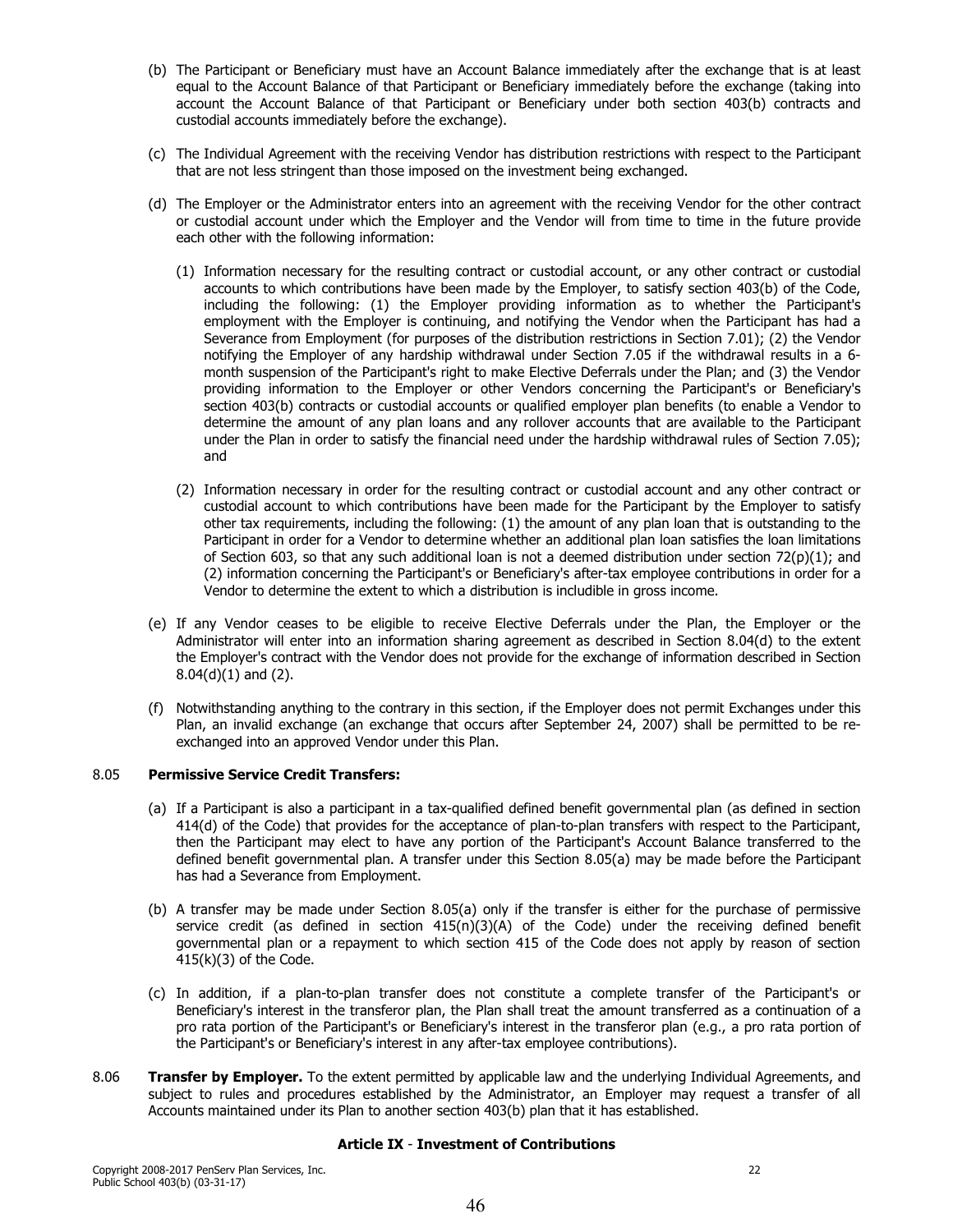- $9.01$ Manner of Investment: All Elective Deferrals or other amounts contributed to the Plan, all property and rights purchased with such amounts under the Funding Vehicles, and all income attributable to such amounts, property, or rights shall be held and invested in one or more Annuity Contracts or Custodial Accounts. Each Custodial Account shall provide for it to be impossible, prior to the satisfaction of all liabilities with respect to Participants and their Beneficiaries, for any part of the assets and income of the Custodial Account to be used for, or diverted to, purposes other than for the exclusive benefit of Participants and their Beneficiaries.
- $9.02$ Investment of Contributions: Each Participant or Beneficiary shall direct the investment of his or her Account among the investment options available under the Annuity Contract or Custodial Account in accordance with the terms of the Individual Agreements. Transfers and Exchanges among Annuity Contracts and Custodial Accounts may be made to the extent provided in the Individual Agreements, the Plan and permitted under applicable Income Tax Regulations.
- $9.03$ **Current and Former Vendors:** The Administrator shall maintain a list of all Vendors under the Plan. Each Vendor and the Administrator shall exchange such information as may be necessary to satisfy section 403(b) of the Code or other requirements of applicable law. In the case of a Vendor which is not eligible to receive Elective Deferrals under the Plan (including a Vendor which has ceased to be a Vendor eligible to receive Elective Deferrals under the Plan and a Vendor holding assets under the Plan in accordance with Plan Vendor Attachment which is incorporated in the Administrative Appendix), the Employer shall keep the Vendor informed of the name and contact information of the Administrator in order to coordinate information necessary to satisfy section 403(b) of the Code or other requirements of applicable law.

# **Article X - Amendment and Plan Termination**

- Termination of Contributions: The Employer has adopted the Plan with the intention and expectation that 10.01 contributions will be continued indefinitely. However, the Employer has no obligation or liability whatsoever to maintain the Plan for any length of time and may discontinue contributions under the Plan at any time without any liability hereunder for any such discontinuance.
- 10.02 Amendment and Termination By Employer: The Employer reserves the authority to amend or terminate this Plan at any time. An Employer that amends the Plan, other than to change the choice of options or procedures in the Adoption Agreement or to add certain sample or model amendments published by the Internal Revenue Service which specifically provide that their adoption will not cause the Plan to be treated as individually designed, will no longer participate in this section 403(b) volume submitter plan and will be considered to have an individually designed 403(b) plan.
- 10.03 Distribution upon Termination of the Plan: The Employer may provide that, in connection with a termination of the Plan and subject to any restrictions contained in the Individual Agreements, all Accounts will be distributed, provided that the Employer and any Related Employer on the date of termination do not make contributions to an alternative section 403(b) contract that is not part of the Plan during the period beginning on the date of plan termination and ending 12 months after the distribution of all assets from the Plan, except as permitted by the Income Tax Regulations. Upon Termination of the Plan all nonvested amounts under the Plan shall become fully vested. In addition, all accumulated benefits for a Participant must be distributed to Participants and Beneficiaries as soon as administratively feasible as described in section  $1.403(b)-10(b)(1)(i)$  of the Treasury regulations.

#### 10.04 **Amendment by Sponsor of Volume Submitter:**

(a) The Sponsor reserves the right to amend the Plan from time to time on behalf of all adopting employers, including those Employers who have adopted the Plan prior to this amendment, for changes in the Code, regulations, revenue rulings, other statements published by the Internal Revenue Service, including model, sample or other required good faith amendments, but only if their adoption will not cause such Plan to be individually designed, and for corrections of prior approved plans. These amendments will be applied to all Employers who have adopted the plan and such amendments will comply with section 12.03 of Revenue Procedure 2013-22. The Mass Submitter, as agent for the Sponsor, shall have the right to unilaterally amend the Plan on behalf of the Sponsors of the Volume Submitter for purposes of any amendments mandated for changes in the Code, regulations, or other guidance issued from the IRS, Department of Labor or other government entity, as it may deem appropriate.

Notwithstanding the paragraph above, if the amendment that is being made requires an election by the Employer, then the Sponsor will maintain, or have maintained on its behalf, a record of the Employers that have adopted the Plan, and the Sponsor will make reasonable and diligent efforts to ensure that adopting Employers have actually received and are aware of all Plan amendments and that such Employers adopt new documents when necessary. This amendment supersedes other provisions of the Plan to the extent those other provisions are inconsistent with this amendment.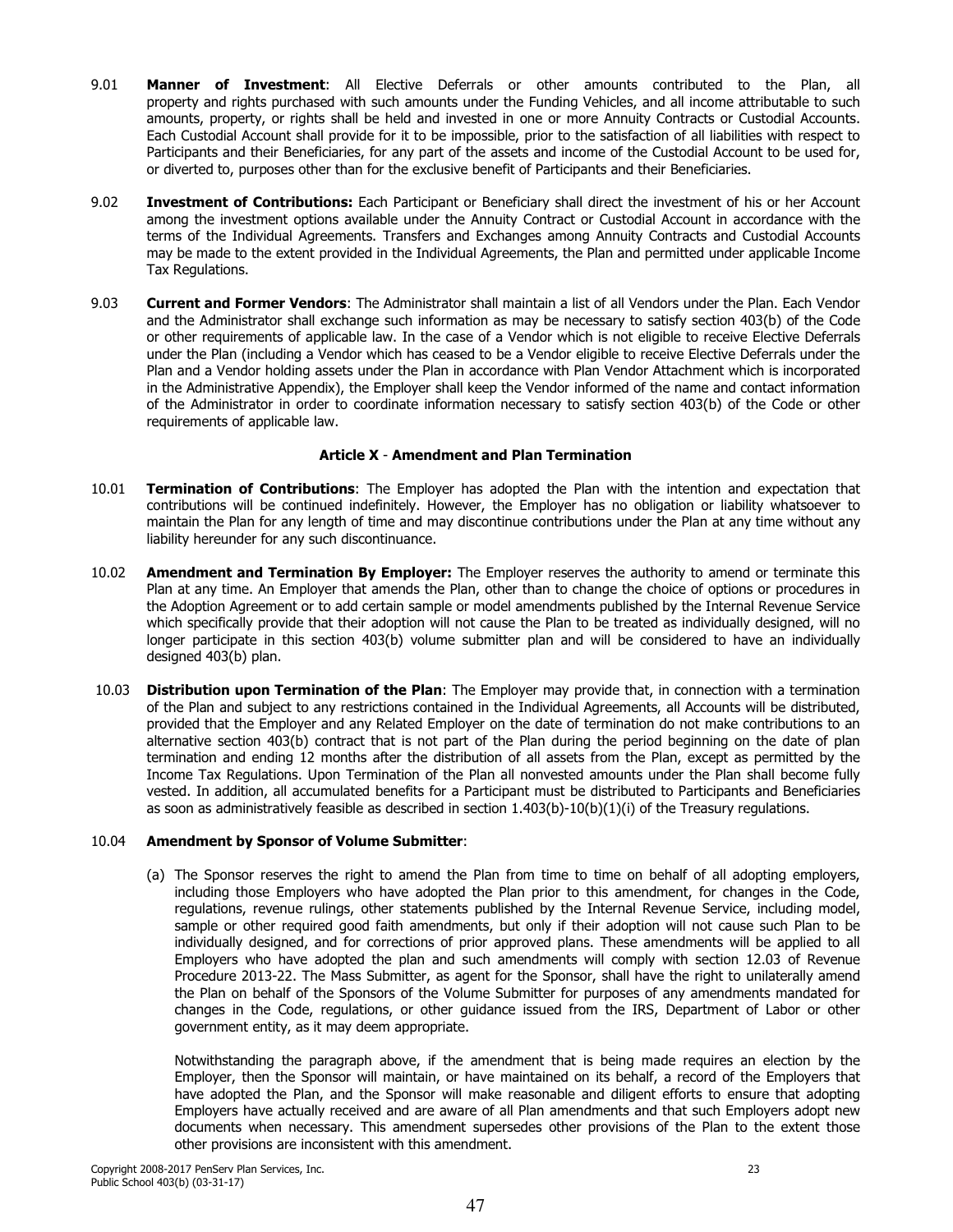- (b) The Sponsor may preselect options on the Adoption Agreements where necessary, from time to time. The Sponsor also reserves the right to amend the "Defaults" that are in the Adoption Agreements to reflect the administration of the plans, or to only permit certain options to be available to adopting Employers. The "Defaults" that may appear on the Adoption Agreements below certain items are not to be considered a part of the Plan and may be amended or removed at the discretion of the Employer, Sponsor, or Administrator.
- 10.05 Amendment of Vesting Schedule: If the Plan's vesting schedule is amended, or the Plan is amended in any way that directly or indirectly affects the computation of a Participant's nonforfeitable percentage, each Participant with at least 3 years of service with the Employer may elect, within a reasonable period after the adoption of the amendment or change, to have the nonforfeitable percentage computed under the Plan without regard to such amendment or change. For Participants who do not have at least 1 Hour of Service in any Plan Year beginning after December 31, 1988, the preceding sentence shall be applied by substituting "5 Years of Service" for "3 Years of Service" where such language appears.

The period during which the election may be made shall commence with the date the amendment is adopted or deemed to be made and shall end on the latest of:

- (a) 60 days after the amendment is adopted;
- (b) 60 days after the amendment becomes effective; or
- (c) 60 days after the Participant is issued written notice of the amendment by the Employer or Administrator.

# Article XI - Miscellaneous and Administration of the Plan

- 11.01 Non-Assignability: Except as provided in Section 10.02 and 10.03, the interests of each Participant or Beneficiary under the Plan are not subject to the claims of the Participant's or Beneficiary's creditors; and neither the Participant nor any Beneficiary shall have any right to sell, assign, transfer, or otherwise convey the right to receive any payments hereunder or any interest under the Plan, which payments and interest are expressly declared to be nonassignable and nontransferable.
- Domestic Relation Orders: Notwithstanding Section 10.01, if a judgment, decree or order (including approval of 11.02 a property settlement agreement) that relates to the provision of child support, alimony payments, or the marital property rights of a spouse or former spouse, child, or other dependent of a Participant is made pursuant to the domestic relations law of any State ("domestic relations order"), then the amount of the Participant's Account Balance shall be paid in the manner and to the person or persons so directed in the domestic relations order. Such payment shall be made without regard to whether the Participant is eligible for a distribution of benefits under the Plan. The Administrator shall establish reasonable procedures for determining the status of any such decree or order and for effectuating distribution pursuant to the domestic relations order.
- 11.03 IRS Levy: Notwithstanding Section 10.01, the payor or the Administrator, as applicable may pay from a Participant's or Beneficiary's Account Balance the amount that the Administrator finds is lawfully demanded under a levy issued by the Internal Revenue Service with respect to that Participant or Beneficiary or is sought to be collected by the United States Government under a judgment resulting from an unpaid tax assessment against the Participant or Beneficiary.
- 11.04 Tax Withholding: Contributions to the Plan are subject to applicable employment taxes (including, if applicable, Federal Insurance Contributions Act (FICA) taxes with respect to Elective Deferrals, which constitute wages under section 3121 of the Code). Any benefit payment made under the Plan is subject to applicable income tax withholding requirements (including section 3405 of the Code and the Employment Tax Requlations thereunder). A payee shall provide such information as the payor or the Administrator, if applicable may need to satisfy income tax withholding obligations, and any other information that may be required by quidance issued under the Code.
- 11.05 Payments to Minors and Incompetents: Subject to any State law requirements, if a Participant or Beneficiary entitled to receive any benefits hereunder is a minor or is adjudged to be legally incapable of giving valid receipt and discharge for such benefits, or is deemed so by the payor or the Administrator, if applicable, benefits will be paid to such person as the payor or the Administrator may designate for the benefit of such Participant or Beneficiary. Such payments shall be considered a payment to such Participant or Beneficiary and shall, to the extent made, be deemed a complete discharge of any liability for such payments under the Plan.
- 11.06 Mistaken Contributions: If any contribution (or any portion of a contribution) is made to the Plan by a good faith mistake of fact, then within one year after the payment of the contribution, and upon receipt in good order of a proper request approved by the Administrator, the amount of the mistaken contribution (not adjusted for any income but adjusted for loss in value, if any, allocable thereto) shall be returned directly to the Employer.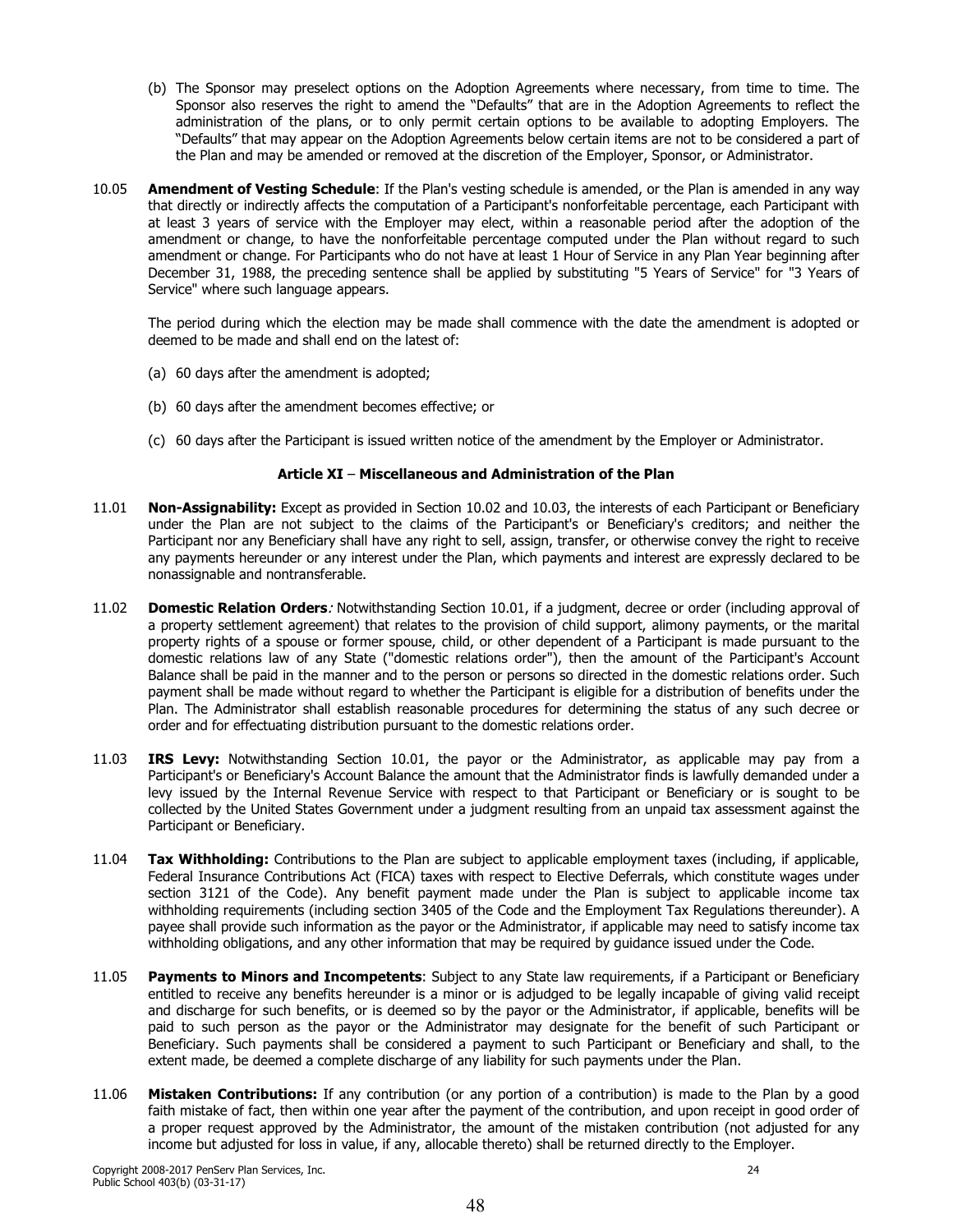- 11.07 Procedure When Distributee Cannot Be Located: The Administrator shall make all reasonable attempts to determine the identity and address of a Participant or a Participant's Beneficiary entitled to benefits under the Plan. For this purpose, a reasonable attempt means (a) the mailing by certified mail of a notice to the last known address shown on the Employer's or the Administrator's records, (b) notification sent to the Internal Revenue Service, the Social Security Administration or the Pension Benefit Guaranty Corporation (under their respective programs to identify payees under retirement plans), and (c) the payee has not responded within 6 months. If the Administrator is unable to locate such a person entitled to benefits hereunder, or if there has been no claim made for such benefits, the funding vehicle shall continue to hold the benefits due such person.
- 11.08 **Plan Administration:** The Plan shall be administered, and the provisions of the various documents comprising the Plan shall be coordinated, in accordance with the terms of the Plan and the requirements of section 403(b) of the Code. These provisions and requirements (as outlined in the Administrative Appendix) include but are not limited to:
	- (a) Determining whether an employee is eligible to participate in the Plan
	- (b) Determining whether contributions comply with the applicable limitations
	- (c) Determining whether hardship withdrawals and loans comply with applicable requirements and limitations
	- (d) Determining that any transfers, rollovers, or purchases of service credit comply with applicable requirements and limitations
	- (e) Determining that the requirements of the Plan and section 403(b) of the Code are properly applied, including whether the Employer is a member of a controlled group
	- (f) Determining the status of domestic relations orders or qualified domestic relations orders

Administrative functions, including functions to comply with section 403(b) of the Code and other tax requirements may be allocated among various persons pursuant to service agreements or other written documents, including the Administrative Appendix. However, in no case shall administrative functions be allocated to Participants (other than permitting Participants to make investment elections for self-directed accounts). Any administrative functions not allocated to other persons are reserved to the Employer.

In the event there is a conflict between the provisions of this Plan (including the Adoption Agreement) and the underlying Custodial Accounts and/or the Annuity Contracts, the provisions of this Plan shall govern.

- 11.09 Responsibilities of Employer: The Employer shall have the following responsibilities with respect to administration of the Plan:
	- (a) The Employer shall make any Employer Contributions required under the Plan.
	- (b) The Employer shall serve as Administrator of the Plan, unless the Employer designates in writing another person to administer the Plan on behalf of the Employer. The Employer may remove and reappoint a Plan Administrator from time to time in the Employer's discretion.
	- (c) The Employer shall supply the Administrator in a timely manner with all information necessary for the Administrator to fulfill its responsibilities under the Plan, including Compensation of Participants and other pertinent facts.
- $11.10$ Responsibilities of Administrator: The Administrator shall administer the Plan according to its terms for the exclusive benefit of Participants, former Participants, and their Beneficiaries in accordance with the following provisions:
	- (a) The Administrator's responsibilities shall include, but shall not be limited to, the following:
		- (1) To determine all questions relating to the eligibility of Employees to participate or remain Participants hereunder.
		- (2) To maintain all records necessary for administration of the Plan.
		- (3) To interpret the provisions of the Plan and prepare and publish rules and regulations for the Plan.
		- (4) To comply with all reporting, disclosure, and notice requirements of the Code.
	- (b) In order to fulfill its responsibilities, the Plan Administrator shall have all powers necessary or appropriate to accomplish its duties under the Plan, including the power to determine all questions arising in connection with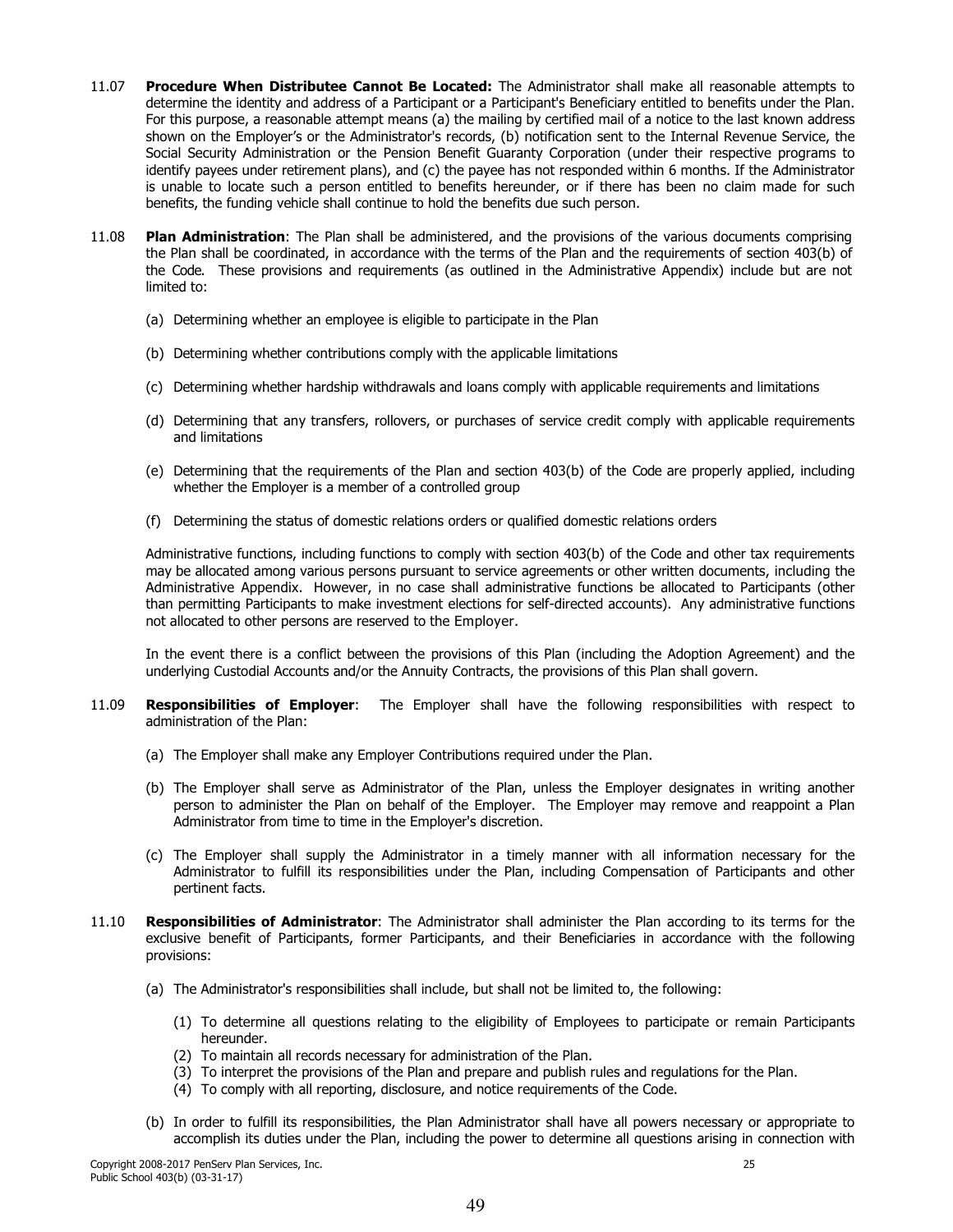the administration, interpretation, and application of the Plan. Any such determination shall be conclusive and binding upon all persons. However, all discretionary acts, interpretations, and constructions shall be done in a nondiscriminatory manner based upon uniform principles consistently applied.

- (c) In order to fulfill its responsibilities hereunder, the Administrator shall be specifically authorized to employ such agents, or attorneys, or contract for such assistance, as the Plan Administrator may from time to time deem necessary or advisable in connection with its responsibilities hereunder and to pay the fees, commission, or salaries incurred on account thereof as an expense of administration of the Plan. The Administrator is authorized to delegate administrative duties to the Custodian when not inconsistent with the terms of this Plan.
- (d) The Administrator shall serve as the designated agent for legal purposes under the Plan.
- Resignation and Removal of Administrator: The Administrator may resign at any time by giving the Employer 11.11 thirty (30) days prior written notice. The Employer may waive such notice. The Employer may remove the Administrator from office at any time by giving written notice to the Administrator, which removal shall be effective as of the date specified in the notice.
- 11.12 **Expenses of Administration:** All costs and expenses of administering this Plan shall be paid pursuant to the service agreement(s) entered into by the Employer. Expenses shall be paid: directly by the Employer; or where applicable, shall be paid pro rata or per capita from each Participant's Account; or where applicable shall be paid by the Vendors. Payment of such expenses shall not be considered to be Employer Contributions.
- 11.13 Incorporation of Individual Agreements: The Plan, together with the Individual Agreements, is intended to satisfy the requirements of section 403(b) of the Code and the Income Tax Requlations thereunder. Terms and conditions of the Individual Agreements are hereby incorporated by reference into the Plan, excluding those terms that are inconsistent with the Plan or section 403(b) of the Code.
- 11.14 Governing Law: The Plan will be construed, administered and enforced according to the Code and the laws of the State in which the Employer has its principal place of business.
- 11.15 Headings: Headings of the Plan have been inserted for convenience of reference only and are to be ignored in any construction of the provisions hereof.
- 11.16 Gender: Pronouns used in the Plan in the masculine or feminine gender include both genders unless the context clearly indicates otherwise.
- 11.17 This Plan Is Not An Employment Contract: Neither the adoption of the Plan by the Employer, nor any action of the Employer or the Administrator under this Plan, nor the establishment of any custodial account, nor the payment of any benefits, shall be construed to confer upon any person any legal right to be continued as an Employee of the Employer or any affiliated or related employer. All Employees shall be subject to discharge to the same extent as they would have been had this Plan never have been adopted.
- 11.18 **USERRA - Military Service Credit:** Notwithstanding any provision of this Plan to the contrary, contributions, benefits and service credit with respect to qualified military service will be provided in accordance with section 414(u) of the Internal Revenue Code. In addition, the survivors of any Participant who dies on or after January 1, 2007, while performing qualified military service, are entitled to any additional benefits (other than benefit accruals relating to the period of qualified military service) that would have been provided under the Plan had the Participant resumed employment and then terminated employment on account of death.

## **Article XII - Employer Contributions**

- 12.01 **Employer Contributions:** If the Adoption Agreement provides that this Plan shall accept Employer Contributions, then the following rules shall apply.
	- (a) Unless otherwise elected by the Employer in the Adoption Agreement, Employer Contributions shall be an amount, if any, determined annually in the sole discretion of the Employer.
	- (b) Post-Employment Employer Contributions shall follow the rules of Section 12.03.
	- (c) Optional Retirement Plan (ORP) Provisions:
		- (1) General Application. This Section 12.01(c) shall apply only if the Employer has indicated that it offers an Optional Retirement Program (ORP) on the Adoption Agreement and only if permitted under the Adoption Agreement being completed. Not all Adoption Agreements that accompany this Plan will permit this selection.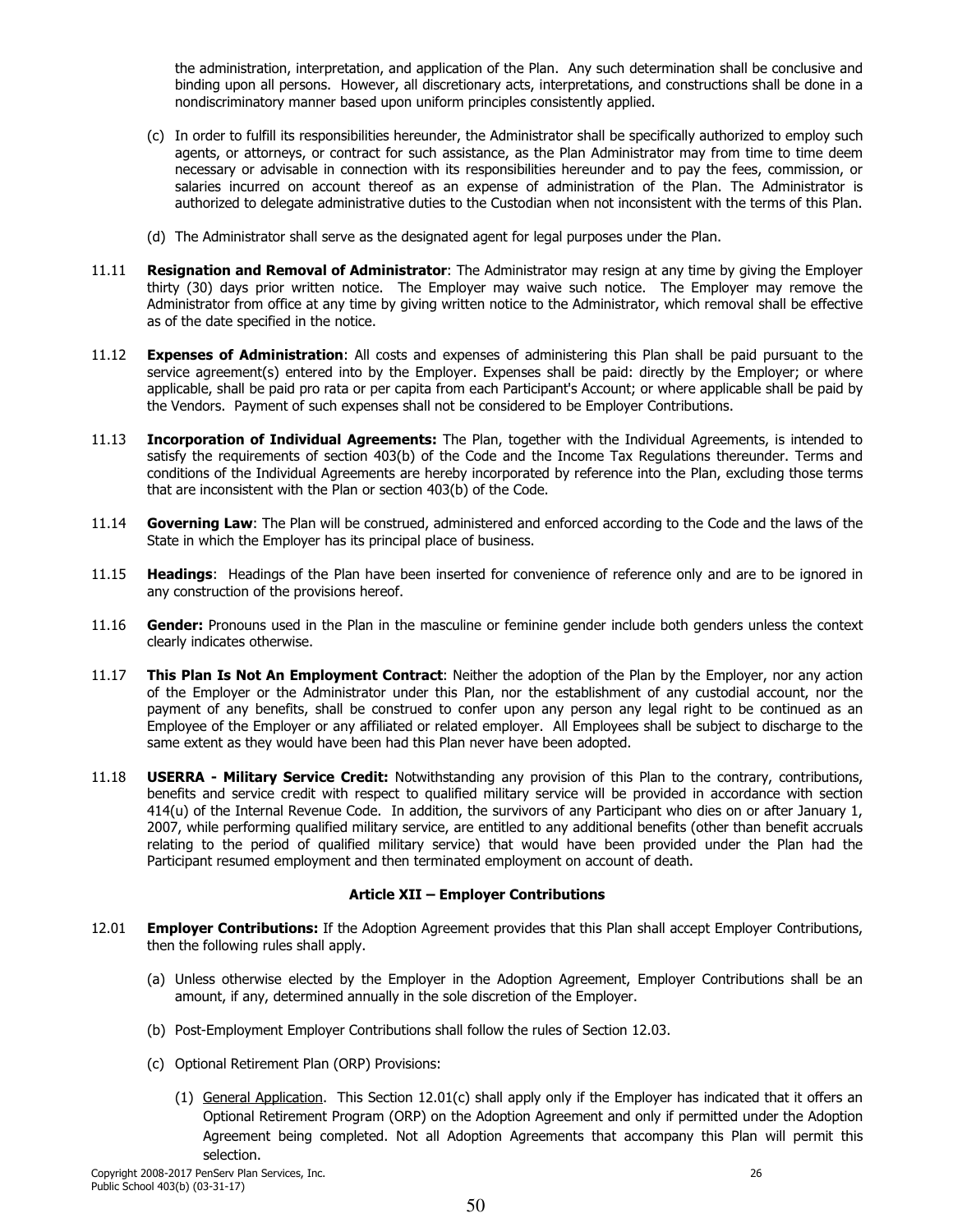- (2) Incorporation of ORP. The ORP is established and governed by separate plan documentation which may include a plan document, statutory language and/or regulatory guidance. The terms and conditions of the ORP are incorporated herein by reference. If there is a conflict between the Plan and the requirements of the ORP, the ORP shall govern with respect to those provisions that are exclusive to the ORP. The Plan shall govern in all other circumstances.
- (3) ORP Contributions. Employer shall make contributions under the ORP to the Accounts of Participants that are also participating in the ORP in accordance with the terms of the ORP and/or as authorized by the Employer on the Adoption Agreement. Unless otherwise provided by the ORP, such contributions shall be treated as Employer Contributions and are therefore subject to the requirements and limitations imposed by section 415(c) of the Code.
- (4) Separate Accounting Requirements. ORP contributions and withdrawals, including any earnings or losses thereon, shall be credited and debited to each participating Participant's Account and shall be separately accounted for under each Employee's Account.
- (5) Deposit Requirements. ORP contributions shall be deposited with the applicable Funding Vehicles as soon as practicable in conformity with any requirements established in the ORP, or if applicable by the State law.
- (d) Supplemental 403(b) Contributions:
	- (1) General Application. This Section 12.01(d) shall apply only if the Employer has indicated that it offers a Supplemental 403(b) Program on the Adoption Agreement and only if permitted under the Adoption Agreement being completed. Not all Adoption Agreements will permit this optional provision.
	- (2) Incorporation of Supplemental 403(b) Program. The Supplemental 403(b) Program is established and governed by a separate plan document. The Plan includes the Adoption Agreement and the document establishing the Supplemental 403(b) Program, as identified on the Adoption Agreement. If there is a conflict between the Plan and the Supplemental 403(b) Program document, the Supplemental 403(b) Program shall govern with respect to those provisions that are exclusive to the Supplemental Program. The Plan shall govern in all other circumstances.
	- (3) Supplemental 403(b) Contributions. Employer shall make contributions as required under the Supplemental 403(b) Contributions to the Accounts of Participants that are participating in the Supplemental 403(b) Program in accordance with the terms of the Supplemental 403(b) Program. Such contributions shall be subject to the appropriate annual contribution limitations based on the type of contribution required under the Supplemental 403(b) Program.
	- (4) Separate Accounting Requirements. Supplemental 403(b) Program contributions and withdrawals, including any earnings or losses thereon, shall be credited and debited to each participating Participant's Account and shall be separately accounted for under each Employee's Account.
	- (5) Deposit Requirements. Supplemental 403(b) Program Contributions shall be deposited with the applicable Funding Vehicles as soon as practicable in conformity with the Supplemental 403(b) Program document, or if applicable State law.
- (e) The Employer has evidenced its intent to adopt this Plan by executing the Adoption Agreement which is a part of this 403(b) Plan document. This Plan document, the Adoption Agreement, documents governing ORPs and Supplemental 403(b) Programs, as applicable, and any underlying Annuity Contracts and Custodial Accounts provided by the Vendors authorized by the Employer, as well as necessary forms and administrative policies and procedures incorporated by the Employer, an Administrator or any Funding Vehicle shall constitute the entire Plan.

#### $12.02$ **Correction of Allocations:**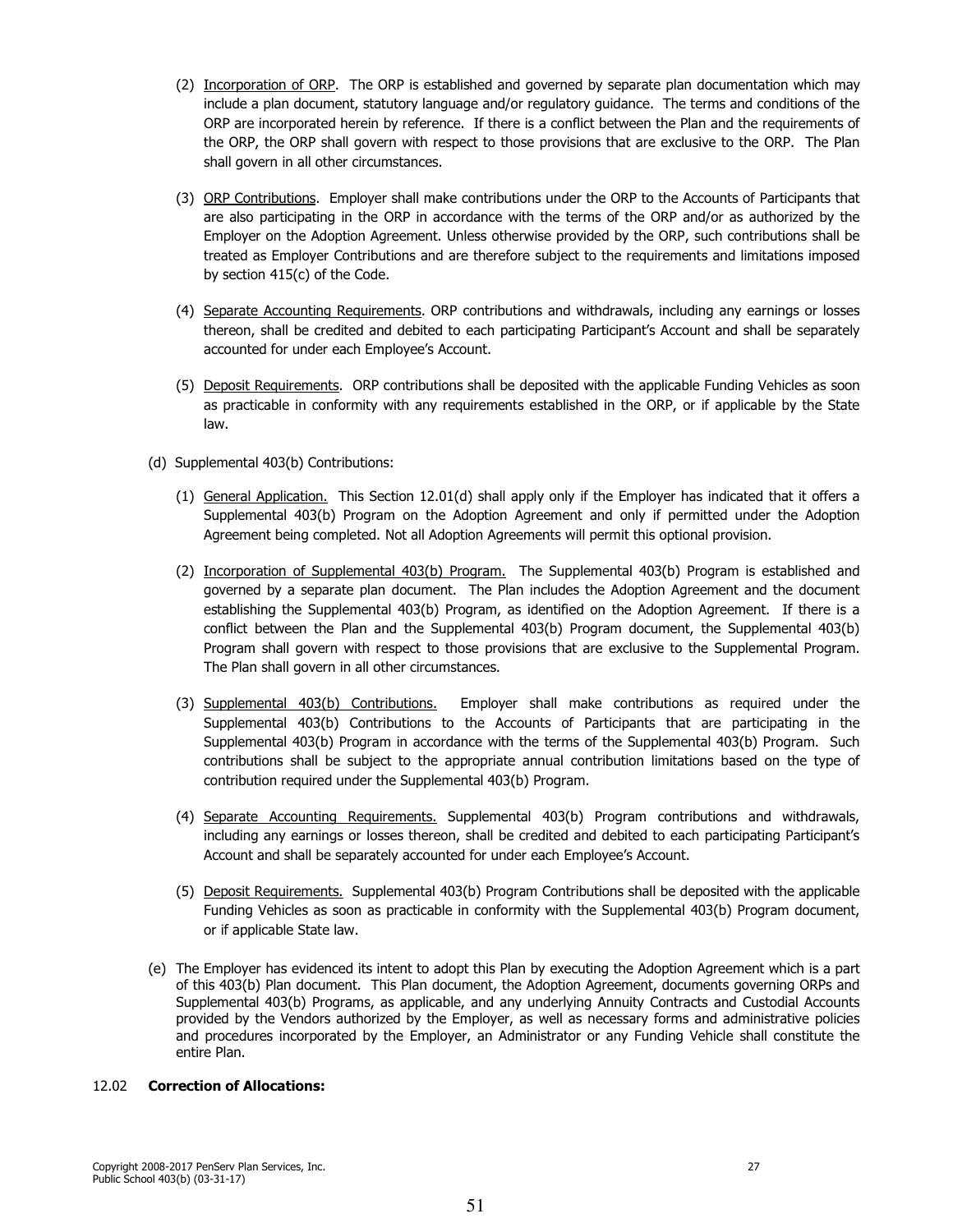- (a) In the event that the Administrator learns that Employer allocations have not been made on behalf of an Employee for whom an allocation should have been made pursuant to the terms of this Plan, the Participant's account for such Employee shall be restored to its proper balance as soon as is reasonably possible.
- (b) In the event that the Administrator learns that contributions or allocations have been made on behalf of an Employee for whom allocations should not have been made pursuant to the terms of the Plan; and if such contributions were made pursuant to a mistake of fact, such contributions shall be returned to the Employer within one year of the contributions. Earnings attributable to the mistaken contribution shall not be returned to the Employer, but losses attributable to the mistaken contribution shall reduce the amount to be returned to the Emplover.

# 12.03 Employer Contributions for former Employees:

- (a) Includible compensation deemed to continue for post-employment Employer Contributions For purposes of applying paragraph (b) of this section, a former Employee is deemed to have monthly includible compensation for the period through the end of the taxable year of the Employee in which he or she ceases to be an Employee and through the end of each of the next five taxable years. The amount of the monthly Includible Compensation is equal to one twelfth of the former Employee's Includible Compensation during the former Employee's most recent year of service. Accordingly, post-employment Employer Contributions for a former Employee must not exceed the limitation of section  $415(c)(1)$  up to the lesser of the dollar amount in section 415(c)(1)(A) or the former Employee's annual Includible Compensation based on the former Employee's average monthly compensation during his or her most recent year of service.
- (b) If a Participant who is a former Employee dies during the first 5 calendar years following the date on which the Participant ceases to be an Employee, and Employer contributions are being made pursuant to this Section 12.03, then any additional contributions made after the death of the Participant or former Employee may not exceed the lesser of  $-$ 
	- (1) The excess of the former Employee's Includible Compensation for the year of death over the contributions previously made for the former Employee for that year; or
	- (2) The total contributions that would have been made on the former Employee's behalf thereafter if he or she had survived to the end of the 5-year period.
- 12.04 Service: Service will be computed on the basis designated by the Employer in the Adoption Agreement. Except where specifically excluded under this section, all of an Employee's Years of Service will be taken into account for purposes of eligibility, including:
	- (a) Years of Service for employment with an employer required to be aggregated with the Employer under section 414(b), (c), (m), or (o) of the Code;
	- (b) Years of Service for an employee required under section  $414(n)$  or  $414(o)$  of the Code to be considered an employee of any employer aggregated with the Employer under section 414(b), (c), or (m) of the Code;
	- (c) Years of Service with the predecessor Employer, if the Adoption Agreement allows and the Employer so specifies; and
	- (d) Years of Service with the predecessor employer during the time a qualified plan was maintained, if the Adoption Agreement allows and the Employer so specifies. If the Employer maintains the Plan of a predecessor Employer, Service with such Employer will be treated as Service for the Employer.

#### **Eligibility Computation Periods:** 12.05

- (a) Hours of Service Method If the Employer has specified in the Adoption Agreement that service will be credited on the basis of hours, days, weeks, semi-monthly payroll periods, or months, the initial eligibility computation period is the 12-consecutive month period beginning on the date the Employee first performs an Hour of Service for the Employer ("employment commencement date"). Pursuant to the Employer's election in the Adoption Agreement, the succeeding 12-consecutive month periods shall commence with either:
	- (1) the first anniversary of the Employee's employment commencement date; or
	- (2) the first Plan Year which commences prior to the first anniversary of the Employee's employment commencement date regardless of whether the Employee is entitled to be credited with 1,000 Hours of Service (or any lesser number specified by the Employer in the Adoption Agreement) during the initial eligibility computation period. An employee who is credited with 1,000 Hours of Service (or such lesser number specified by the Employer in the Adoption Agreement) in both the initial eligibility computation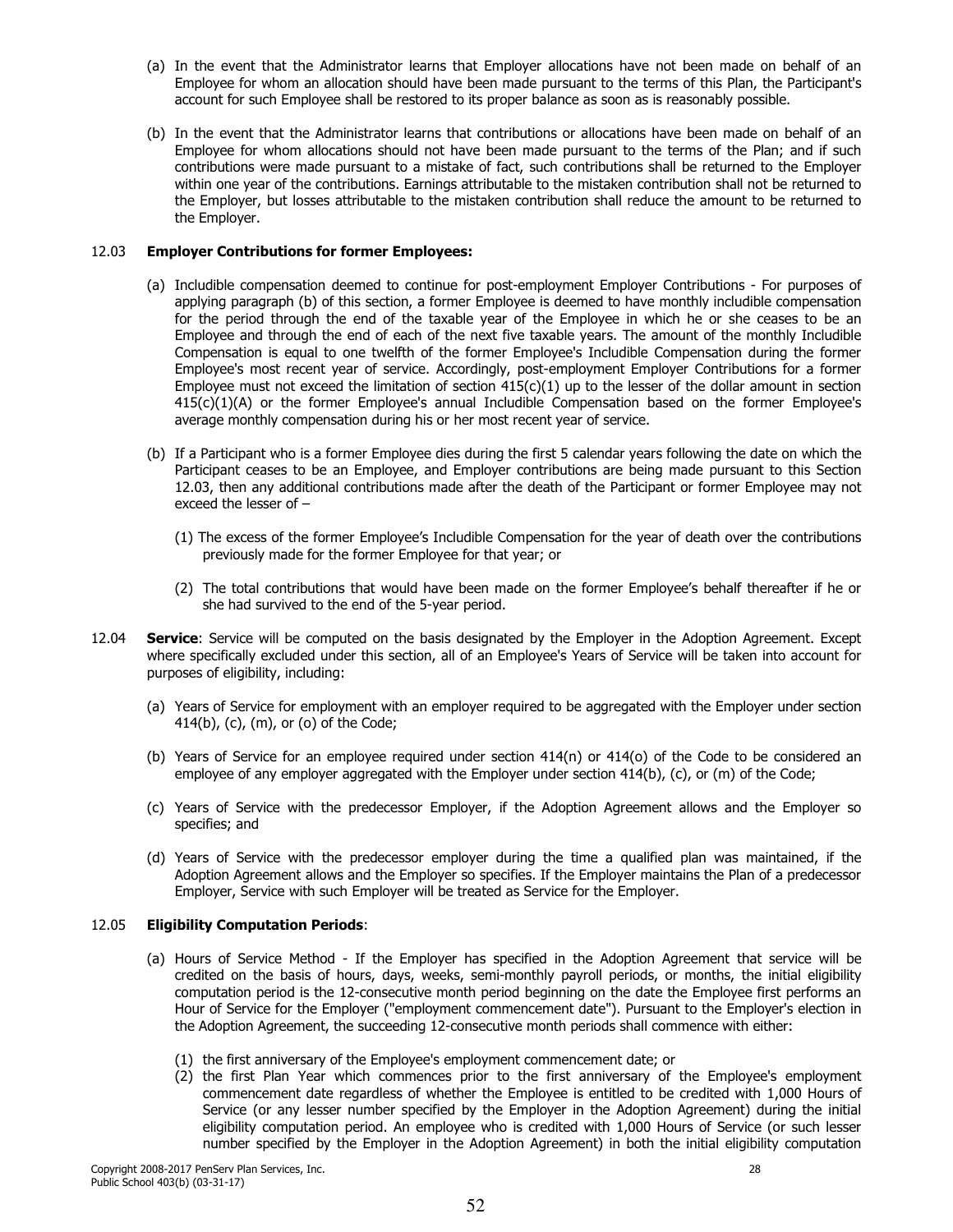period and the first Plan Year which commences prior to the first anniversary of the Employee's initial eligibility computation period will be credited with two Years of Service for purposes of eligibility to participate.

- (b) Elapsed Time Method If the Employer has specified in the Adoption Agreement (or if the Adoption Agreement default is) that service will be credited under the elapsed time method, an Employee will receive credit for the aggregate of all time periods commencing with the Employee's first day of employment or reemployment and ending on the date a Break in Service begins. The first day of employment or reemployment is the first day an Employee performs an Hour of Service. An Employee shall also receive credit for any Period of Severance of less than twelve consecutive months. Fractional periods of a year will be expressed in terms of days. For purposes of this paragraph, Hour of Service shall mean each hour for which an Employee is paid or entitled to payment for the performance of duties for the Employer.
- 12.06 Use of Computation Periods: Years of Service and Breaks in Service shall be measured on the same eligibility computation period.
- 12.07 **Eligibility Break in Service:** In the case of any Participant who has a 1-year Break in Service, years of eligibility service before such break will not be taken into account until the Employee has completed a Year of Service after returning to employment. Pursuant to the Employer's election in the Adoption Agreement, such Year of Service will be measured by the 12-consecutive month period beginning on an Employee's reemployment commencement date and, if necessary, either:
	- (a) subsequent 12-consecutive month periods beginning on anniversaries of the reemployment commencement date; or
	- (b) Plan Years beginning with the Plan Year which includes the first anniversary of the reemployment commencement date. The reemployment commencement date is the first day on which the Employee is credited with an Hour of Service for the performance of duties after the first eligibility computation period in which the Employee incurs a one year Break in Service.

If a Participant completes a Year of Service in accordance with this provision, his or her participation will be reinstated as of the reemployment commencement date.

- 12.08 **Entry into Plan:** Each Employee who is a member of an eligible class of employees specified in the Adoption Agreement will participate on the Entry Date selected by the Employer in the Adoption Agreement after such Employee has met the minimum age and service requirements, if any, in the Adoption Agreement.
- 12.09 Participation upon Return to Eligible Class: In the event a Participant is no longer a member of an eligible class of employees and becomes ineligible to participate but has not incurred a Break in Service, such Employee will participate immediately upon returning to an eligible class of employees. If such Participant incurs a Break in Service, eligibility will be determined under the Break in Service rules of the Plan.

In the event an Employee who is not a member of an eligible class of employees becomes a member of an eligible class, such Employee will participate immediately if such Employee has satisfied the minimum age and service requirements and would have otherwise previously become a Participant.

12.10 Participation during an Authorized Leave of Absence: All contributions on behalf of the Participant shall be suspended, but membership in the Plan shall be deemed to be continuous, unless otherwise terminated, for the period of any Authorized Leave of Absence, provided that the Employee returns to work for the Employer upon completion of such Authorized Leave of Absence.

#### **Eligibility upon Reemployment:** 12.11

- (a) A former Participant will become a Participant immediately upon returning to the employ of the Employer if such former Participant had a nonforfeitable right to all or a portion of his accrued benefit attributable to Employer Contributions at the time of termination from service.
- (b) For a former Participant who did not have a nonforfeitable right to any portion of his accrued benefit attributable to Employer Contributions or for a former Employee (other than an Employee required to complete more than one Year of Service in order to become eligible to participate in the Plan) who had not yet become a Participant at the time of termination from service, the Participant's Years of Service prior to the Break(s) in Service will be disregarded if the number of consecutive 1-year Breaks in Service equal or exceed the greater of five (5) or the aggregate number of Years of Service before such Breaks in Service.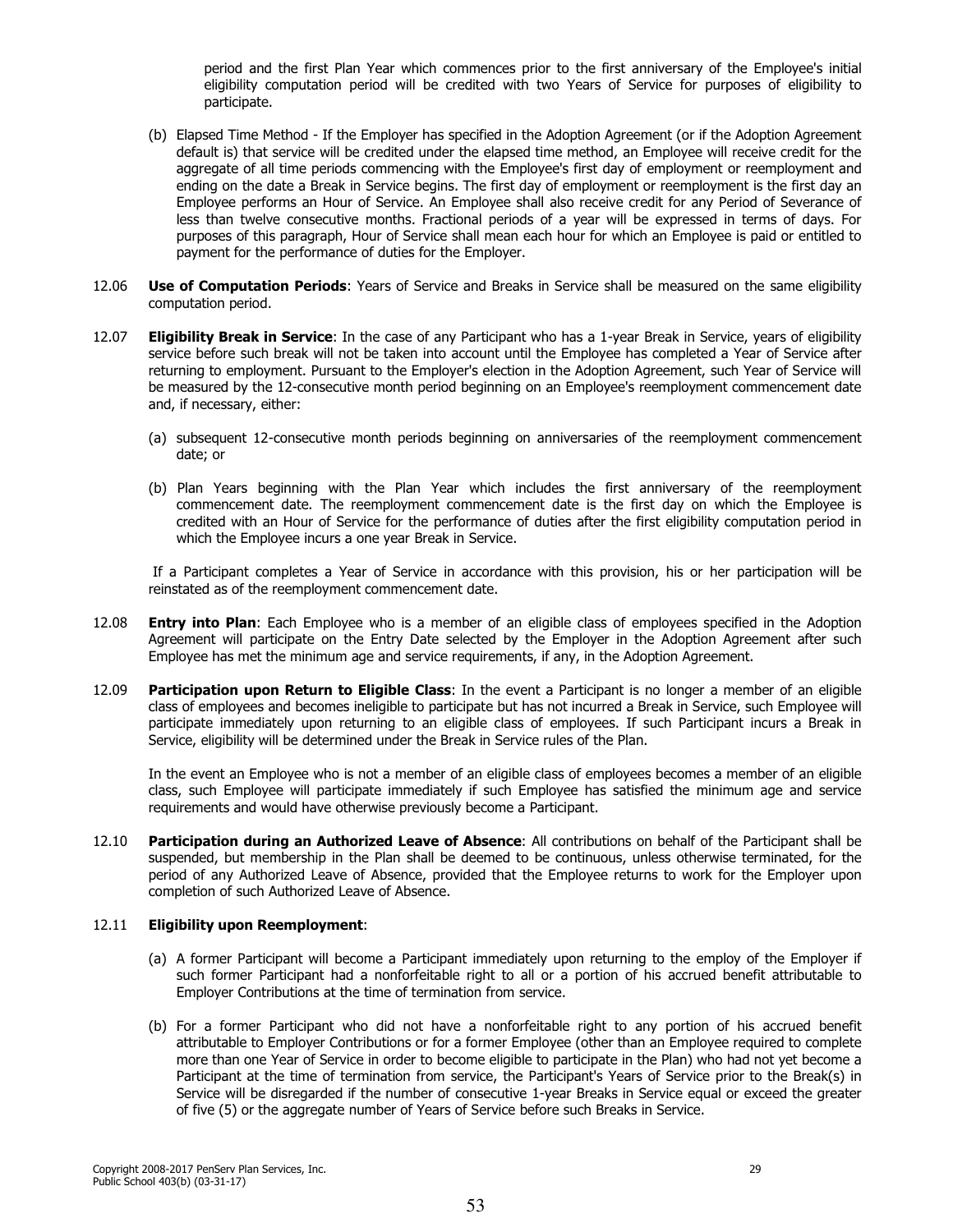- (c) If an Employee is required to complete more than one Year of Service for in order to become eligible to participate in the Plan, and such an Employee incurs a 1-year Break in Service before satisfying the Plan's eligibility requirements, service prior to such 1-year Break in Service shall not be taken into account in the determination of the Employee's eligibility to participate in the Plan upon reemployment.
- (d) A former Participant who's Years of Service before termination from service cannot be disregarded pursuant to Section 12.11(b) shall participate immediately upon reemployment.
- (e) A former Employee who had met the eligibility requirements specified in the Adoption Agreement before termination from service but who had not become a Participant and who's Years of Service before termination from service cannot be disregarded pursuant to Section 12.11(b) will become a Participant as of the later of:
	- (1) his date of reemployment; or
	- (2) the Entry Date next following his date of termination from service.
- (f) A former Employee (including a former Participant) who's Years of Service before termination from service can be disregarded pursuant to Section 12.11(b) will be treated as a new Employee for eligibility purposes and will be eligible to participate once he has met the requirements under the Plan following his most recent date of employment.

## 12.12 Vesting and Forfeitures

- (a) Each type of contribution made by the Employer on behalf of a Participant that is subject to a different vesting schedule will be credited to a separate bookkeeping account. Any portion of such account in which the participant is not vested shall be accounted for separately and treated as a contract to which section 403(c) (or another applicable provision under the Internal Revenue Code) applies.
- (b) Employee Contribution Accounts: A Participant's Elective Deferral Account, After-Tax Employee Contribution Account and Rollover/Transfer Account, and all earnings, appreciations, and additions thereto, less any losses, depreciation, and distributions allocable thereto, shall be fully vested and nonforfeitable at all times.
- (c) Employer Contribution Account: A Participant's Vested Percentage in his Employer Contribution Account shall be determined as follows:
	- (1) Death or Disability: A Participant's interest in his Employer Contribution Account shall become fully vested upon his death or Disability prior to Retirement Age.
	- (2) Termination of Employment: A Participant's Vested Percentage in his Employer Contribution Account shall be determined according to the vesting formula specified in the Adoption Agreement when the Participant terminates his employment.
	- (3) Plan Termination: A Participant's interest in his Employer Contribution Account shall become fully vested in the event of termination or partial termination (but only if the partial termination applies to the Participant) of this Plan.
- Vesting at Termination: When a Participant's employment is terminated on account of retirement, death, 12.13 disability, or otherwise, the Vested Percentage of his Employer Contribution Account (after all required adjustments thereto) shall be determined in accordance with this Article and the vesting formula specified in the Adoption Agreement as of termination of employment. The difference between the balance of the Participant's Employer Contribution Account and the Participant's Vested Percentage shall be forfeiture and shall be allocated pursuant to Section 12.15 below.

#### 12.14 **Computation of Vested Account Balance:**

- (a) Service will be computed on the basis designated by the Employer in the Adoption Agreement. Except where specifically excluded under this Article XII, all of the Employee's Years of Service will be taken into account for purposes of vesting, including:
	- (1) Years of service for employment with an employer required to be aggregated with the Employer under section  $414(b)$ , (c), (m), or (o) of the Code;
	- (2) Years of Service for an employee required under section 414(n) or 414(o) of the Code to be considered any employee of any employer aggregated with the Employer under section 414(b), (c), or (m) of the Code:
	- (3) Years of Service with the predecessor Employer, if the Adoption Agreement allows and the Employer so specifies; and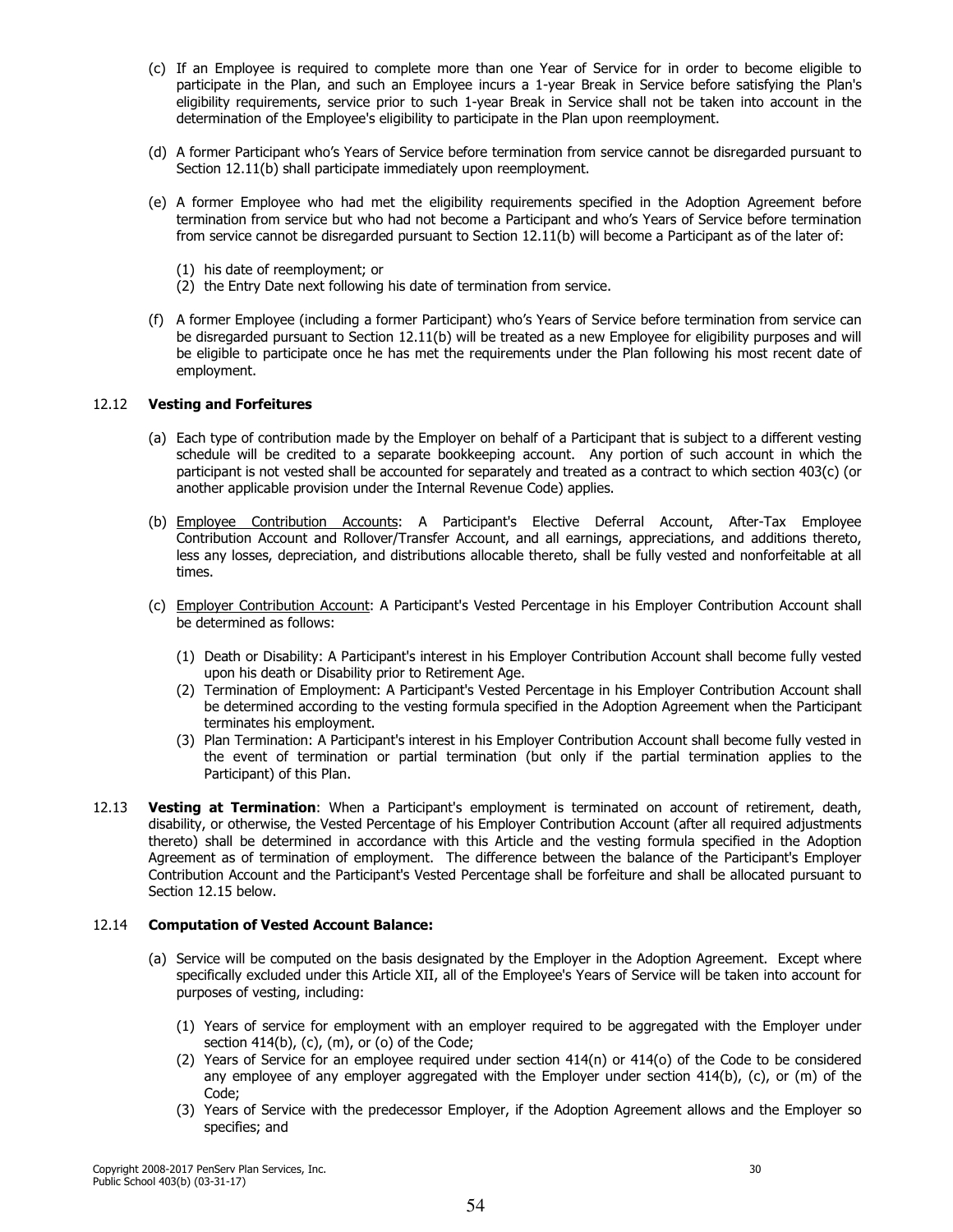- (4) Years of Service with the predecessor employer during the time a qualified plan was maintained, if the Adoption Agreement allows and the Employer so specifies.
- (b) The Employer shall designate in the Adoption Agreement the period described in either (1) or (2) below as the Vesting Computation Period:
	- (1) For purposes of computing the Employee's nonforfeitable right to the account balance derived from Employer Contributions, Years of Service and Breaks in Service will be measured by the Plan Year.
	- (2) For purposes of determining Years of Service and Breaks in Service for purposes of computing an Employee's nonforfeitable right to the account balance derived from Employer Contributions, the 12consecutive month period will commence on the date the Employee first performs an Hour of Service and each subsequent 12-consecutive month period will commence on the anniversary of such date.
- (c) In the case of a Participant who has incurred a 1-year Break in Service, Years of Service before such break will not be taken into account until the Participant has completed a Year of Service after such Break in Service.
- 12.15 Forfeitures: Notwithstanding the Emplover's election in the Adoption Agreement. Forfeitures may be allocated as follows:
	- (a) to restore Participant's Employer Contribution Accounts pursuant to the buy-back provisions of Section 12.18;
	- (b) used to pay any expenses of administration of the Plan; and/or
	- (c) used to make or reduce Employer Contributions required under the terms of the Plan.
- 12.16 Forfeitures - Withdrawal of Employee Contributions: No Forfeitures will occur solely as a result of an Employee's withdrawal of Employee Contributions.
- Vesting for Pre-Break and Post-Break Account: In the case of a Participant who has 5 or more consecutive 1-12.17 year Breaks in Service, all service after such Breaks in Service will be disregarded for the purpose of vesting the employer-derived account balance that accrued before such Breaks in Service. Such Participant's pre-break service will count in vesting the post-break employer-derived account balance only if either:
	- (a) such Participant has any nonforfeitable interest in the account balance attributable to Employer Contributions at the time of separation from service; or
	- (b) upon returning to service, the number of consecutive 1-year Breaks in Service is less than the number of Years of Service.

Separate accounts will be maintained for the Participant's pre-break and post-break employer derived account balance. Both accounts will share in the earnings and losses of the fund..

- 12.18 **Buy-back:** If a former Participant is reemployed by the Employer before the former Participant incurs five consecutive 1-year Breaks in Service, and such former Participant has received a distribution of the entire Vested Percentage of his Employer Contribution Account prior to his reemployment, any forfeited amounts shall be reinstated only if he repays the full amount of his Employer Contribution Account distributed to him before he incurs five consecutive 1-year Breaks in Service after the date of the distribution. In the event the former Participant does repay the full amount distributed to him, his Employer Contribution Account balance will be restored to the amount on the date of distribution.
- Missing Participants: If a benefit is forfeited because the Participant or Beneficiary cannot be found, such benefit 12.19 will be reinstated if a claim is made by the Participant or Beneficiary.
- 12.20 **Definitions:** Refer to Article II, Section 2.45 for definitions related to Employer Contributions.

# **Article XIII - Deemed IRAs**

13.01 Applicability and Effective Date: This section shall apply if elected by the Employer in the Adoption Agreement and shall be effective for Plan Years beginning after the date specified in the Adoption Agreement.

#### 13.02 **Definitions**

(a) Deemed IRAs: Each Participant may make voluntary employee contributions to the Participant's "traditional" or "Roth" IRA under the Plan, as elected by the Employer in the Adoption Agreement. The Plan shall establish a separate account or annuity for the designated IRA contributions of each Participant and any earnings properly allocable to the contributions, and maintain separate recordkeeping with respect to each such IRA.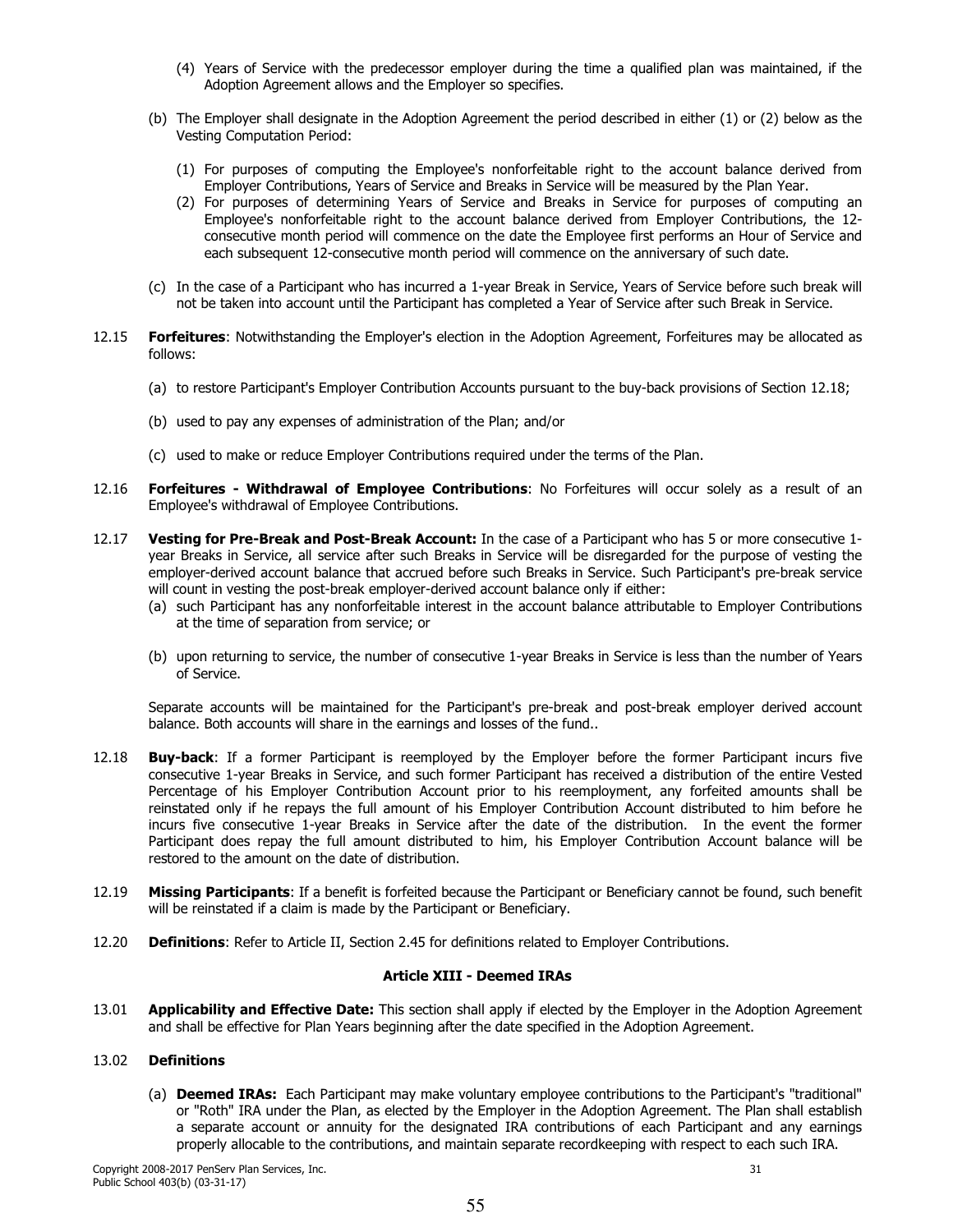- (b) Deemed IRA contributions: For purposes of this section, Deemed IRA contributions means any contribution (other than a mandatory contribution within the meaning of section 411(c)(2) of the Code) that is made by the Participant and which the Participant has designated, at or prior to the time of making the contribution, as a contribution to which this section applies.
- (c) Deemed IRA Participant: Any Participant or Employee or group of Employees eligible to make Deemed IRA Contributions to the Plan.
- (d) IRA Trustee (or Custodian or Issuer): The entity that provides the separate trust agreement, custodial agreement or annuity contract which the Participant executes to establish the IRA account. Throughout this document where IRA Trustee is mentioned, it shall also include an IRA Custodian; or if applicable an Issuer of the IRA Annuity Contract.

#### 13.03 **Separate Accounting**

- (a) IRAs established pursuant to this Article XIII shall be held in a trust, custodial account or an annuity (as evidenced by the separate trust, custodial agreement or annuity contract established by the Participant and shall be separate from the Trust established under this Plan to hold contributions other than deemed IRA contributions and shall satisfy the applicable requirements of sections 408 and 408A of the Code, which requirements are set forth in sections 13.04 through 13.16 below.
- (b) Separate records will be maintained for the interest of each Participant or Beneficiary.
- 13.04 Individual's Interest is Nonforfeitable: The interest of an individual in the balance in his or her Deemed IRA account is nonforfeitable at all times.

#### 13.05 **Prohibited Investments:**

- (a) If the trust acquires collectibles within the meaning of Code § 408(m) after December 31, 1981, trust assets will be treated as a distribution in an amount equal to the cost of such collectibles.
- (b) No part of the trust funds will be invested in life insurance contracts.

#### 13.06 **Reporting Duties:**

- (a) The Trustee, Custodian or Issuer of the Deemed IRA shall be subject to the reporting requirements of section 408(i) of the Internal Revenue Code with respect to all Deemed IRAs that are established and maintained under the plan.
- (b) The Trustee, Custodian or Issuer of a Deemed IRA shall furnish annual calendar-year reports concerning the status of the account and such information concerning required minimum distributions as is prescribed by the Commissioner of Internal Revenue.
- 13.07 Non-Bank Trustee or Custodian: If the Deemed IRA is held by a non-bank Trustee or Custodian, the non-bank Trustee or Custodian shall substitute another trustee or custodian if the non-bank Trustee or Custodian receives notice from the Commissioner of Internal Revenue that such substitution is required because it has failed to comply with the requirements of  $\S$  1.408-2(e) of the Income Tax Regulations.

#### 13.08 **Traditional IRA Maximum Permissible Annual Contributions:**

- (a) Except in the case of a rollover contribution (as permitted by Internal Revenue Code  $\S$  402(c), 402(e)(6),  $403(a)(4)$ ,  $403(b)(8)$ ,  $403(b)(10)$ ,  $408(d)(3)$  and  $457(e)(16)$ ) or a contribution made in accordance with the terms of a Simplified Employee Pension (SEP) as described in  $\S$  408(k), no contributions will be accepted unless they are in cash, and the total of such contributions shall not exceed \$5,000 for any taxable year beginning in 2008 and years thereafter. After 2008, the limit will be adjusted by the Secretary of the Treasury for cost-of-living increases under Code § 219(b)(5)(D). Such adjustments will be in multiples of \$500.
- (b) In the case of an individual who is 50 or older, the annual cash contribution limit is increased by \$1,000 for any taxable year beginning in 2006 and years thereafter.
- (c) In addition to the amounts described in paragraphs (a) and (b) above, an individual may make additional contributions specifically authorized by statute  $-$  such as repayments of qualified reservist distributions,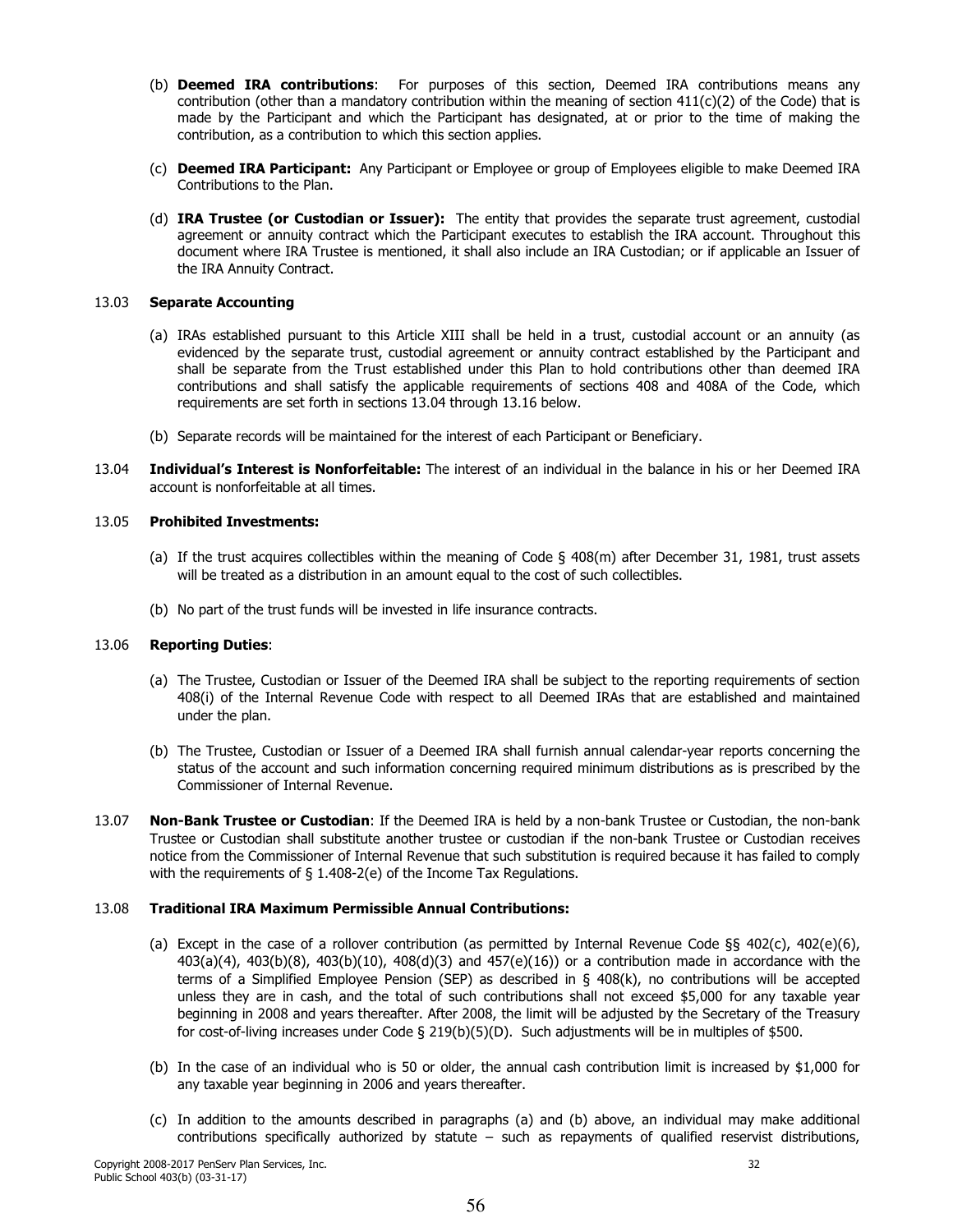repayments of certain plan distributions made on account of federally declared disasters and certain amounts received in connection with the Exxon Valdez litigation.

- (d) No contributions will be accepted under a SIMPLE IRA plan established by any employer pursuant to § 408(p). Also, no transfer or rollover of funds attributable to contributions made by a particular employer under its SIMPLE IRA plan will be accepted from a SIMPLE IRA, that is, an IRA used in conjunction with a SIMPLE IRA plan, prior to the expiration of the 2-year period beginning on the date the individual first participated in that employer's SIMPLE IRA plan.
- (e) If this is an inherited IRA within the meaning of  $\S$  408(d)(3)(C), no contributions will be accepted.

#### 13.09 **Roth IRA Maximum Permissible Annual Contributions:**

- (a) Except in the case of a qualified rollover contribution (as defined in (g) below) or a recharacterization (as defined in (f) below), no contribution will be accepted unless it is in cash and the total of such contributions to all the individual's Roth IRAs for a taxable year does not exceed the applicable amount (as defined in (b) below), or the individual's compensation (as defined in (h) below), if less, for that taxable year. The contribution described in the previous sentence that may not exceed the lesser of the applicable amount or the individual's compensation is referred to as a "regular contribution." However, notwithstanding the preceding limits on contributions, an individual may make additional contributions specifically authorized by statute such as repayments of qualified reservist distributions, repayments of certain plan distributions made on account of a federally declared disaster and certain amounts received in connection with the Exxon Valdez litigation. Contributions may be limited under (c) through (e) below.
- (b) Applicable Amount: The applicable amount is determined below:
	- (1) If the individual is under age 50, the applicable amount is \$5,000 for any taxable year beginning in 2008 and years thereafter. After 2008, the \$5,000 amount will be adjusted by the Secretary of the Treasury for cost-of-living increases under Code §219(b)(5)(D). Such adjustments will be in multiples of \$500.
	- (2) If the individual is 50 or older, the applicable amount under paragraph (1) above is increased by \$1,000 for any taxable year beginning in 2006 and years thereafter.
- (c) Regular Contribution Limit. The maximum regular contribution that can be made to all the individual's Roth IRAs for a taxable year is the smaller amount determined under (1) or (2) below.
	- (1) The maximum regular contribution is phased out ratably between certain levels of modified adjusted gross income in accordance with the following table:

| <b>Filing Status</b>                    | <b>Full Contribution</b> | Phase-out Range             | No Contribution   |
|-----------------------------------------|--------------------------|-----------------------------|-------------------|
| Single or Head of<br>Household          | \$95,000 or less         | Between \$95,000-\$110,000  | \$110,000 or more |
| Joint Return or Qualifying<br>Widow(er) | \$150,000 or less        | Between \$150,000-\$160,000 | \$160,000 or more |
| Married- Separate Return                | \$0                      | Between \$0-\$10,000        | \$10,000 or more  |

An individual's modified adjusted gross income ("modified AGI") for a taxable year is defined in Code §  $408A(c)(3)$  and does not include any amount included in adjusted gross income as a result of a qualified rollover contribution. If the individual's modified AGI for a taxable year is in the phase-out range, the maximum regular contribution determined under this table for that taxable year is rounded up to the next multiple of \$10 and is not reduced below \$200. After 2006, the dollar amounts above will be adjusted by the Secretary of the Treasury for cost-of-living increases under Code § 408A(c)(3). Such adjustments will be in multiples of \$1,000.

- (2) If the individual makes regular contributions to both Roth and non-Roth IRAs for a taxable year, the maximum regular contribution that can be made to all of the individual's Roth IRAs for that taxable year is reduced by the regular contributions made to the individual's non-Roth IRAs for the taxable year.
- (d) SIMPLE IRA Limits: No contributions will be accepted under a SIMPLE IRA plan established by any employer pursuant to §408(p). Also, no transfer or rollover of funds attributable to contributions made by a particular employer under its SIMPLE IRA plan will be accepted from a SIMPLE IRA, that is, an IRA used in conjunction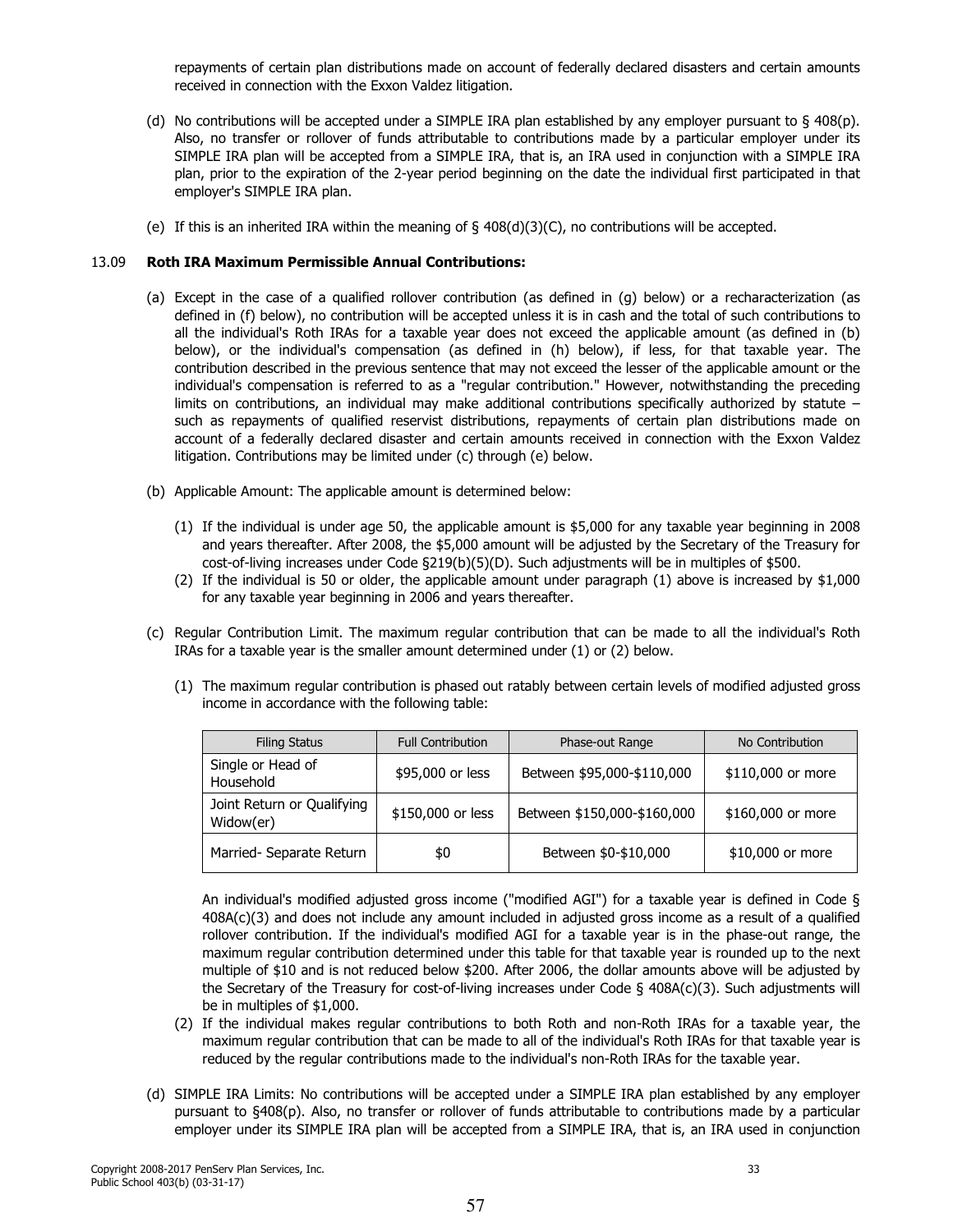with a SIMPLE IRA plan, prior to the expiration of the 2-year period beginning on the date the individual first participated in that employer's SIMPLE IRA plan.

- (e) Inherited Roth IRA. If this is an inherited Roth IRA within the meaning of § 408(d)(3)(C), no contributions will be accepted.
- (f) Recharacterization. A regular contribution to a non-Roth IRA may be recharacterized pursuant to the rules in § 1.408A-5 of the requlations as a reqular contribution to this Roth IRA, subject to the limits in (c) above.
- (q) Qualified Rollover Contribution. A "qualified rollover contribution" is a rollover contribution of a distribution from an eligible retirement plan described in  $\S$  402(c)(8)(B). If the distribution is from an IRA, the rollover must meet the requirements of Code § 408(d)(3), except the one-rollover-per-year rule of § 408(d)(3)(B) does not apply if the distribution is from a non-Roth IRA. If the distribution is from an eligible retirement plan other than an IRA, the rollover must meet the requirements of Code  $\S$  402(c), 402(e)(6), 403(a)(4), 403(b)(8), 403(b)(10), 408(d)(3) or 457(e)(16), as applicable. A qualified rollover contribution also includes (1) and (2) below.
	- (1) All or part of a military death gratuity or service members' group life insurance ("SGLI") payment may be contributed if the contribution is made within 1 year of receiving the gratuity or payment. Such contributions are disregarded for purposes of the one-rollover-per-year rule under  $\S$  408(d)(3)(B).
	- (2) All or part of an airline payment (as defined in § 125 of the Worker, Retiree, and Employer Recovery Act of 2008 ("WRERA"), Pub. L. 110-458) received by certain airline employees may be contributed if the contribution is made within 180 days of receiving the payment, or such other dates as provided by the Treasury Department.
- (h) Compensation. For purposes of (a) above, compensation is defined as wages, salaries, professional fees, or other amounts derived from or received for personal services actually rendered (including, but not limited to commissions paid salesmen, compensation for services on the basis of a percentage of profits, commissions on insurance premiums, tips, and bonuses) and includes earned income, as defined in Code  $\frac{6401(c)}{2}$  (reduced by the deduction the self-employed individual takes for contributions made to a self-employed retirement plan). For purposes of this definition, §401(c)(2) shall be applied as if the term trade or business for purposes of §1402 included service described in subsection (c)(6). Compensation does not include amounts derived from or received as earnings or profits from property (including but not limited to interest and dividends) or amounts not includible in gross income (determined without regard to §112). Compensation also does not include any amount received as a pension or annuity or as deferred compensation. The term "compensation" shall include any amount includible in the individual's gross income under §71 with respect to a divorce or separation instrument described in subparagraph (A) of  $\S71(b)(2)$ . In the case of a married individual filing a joint return, the greater compensation of his or her spouse is treated as his or her own compensation, but only to the extent that such spouse's compensation is not being used for purposes of the spouse making an IRA contribution. The term "compensation" also includes any differential wage payments as defined in §3401(h)(2).

#### 13.10 **Deemed IRA Annuity Contract Requirements for Roth and Traditional IRAs:**

- (a) This contract is nontransferable by the individual.
- (b) Any refund of premiums (other than those attributable to excess contributions) will be applied, before the close of the calendar year following the year of the refund, toward the payment of future premiums or the purchase of additional benefits.
- (c) If the premium payments are interrupted, the contract will be reinstated at any date prior to maturity upon payment of a premium to the Company, and the minimum premium amount for reinstatement shall be determined by the underlying Individual Agreement of the Annuity Contract; however, the Issuer may at its option either accept additional future payments or terminate the contract by payment in cash of the then present value of the paid up benefit if no premiums have been received for two full consecutive policy years and the paid up annuity benefit at maturity would be less than \$20 per month.

#### $13.11$ **Required Minimum Distributions from a Traditional IRA:**

- (a) Notwithstanding any provision of this IRA to the contrary,
	- (1) The distribution of the individual's interest in the Deemed IRA Custodial Account shall be made in accordance with the requirements of Code §408(a)(6) and the regulations thereunder, the provisions of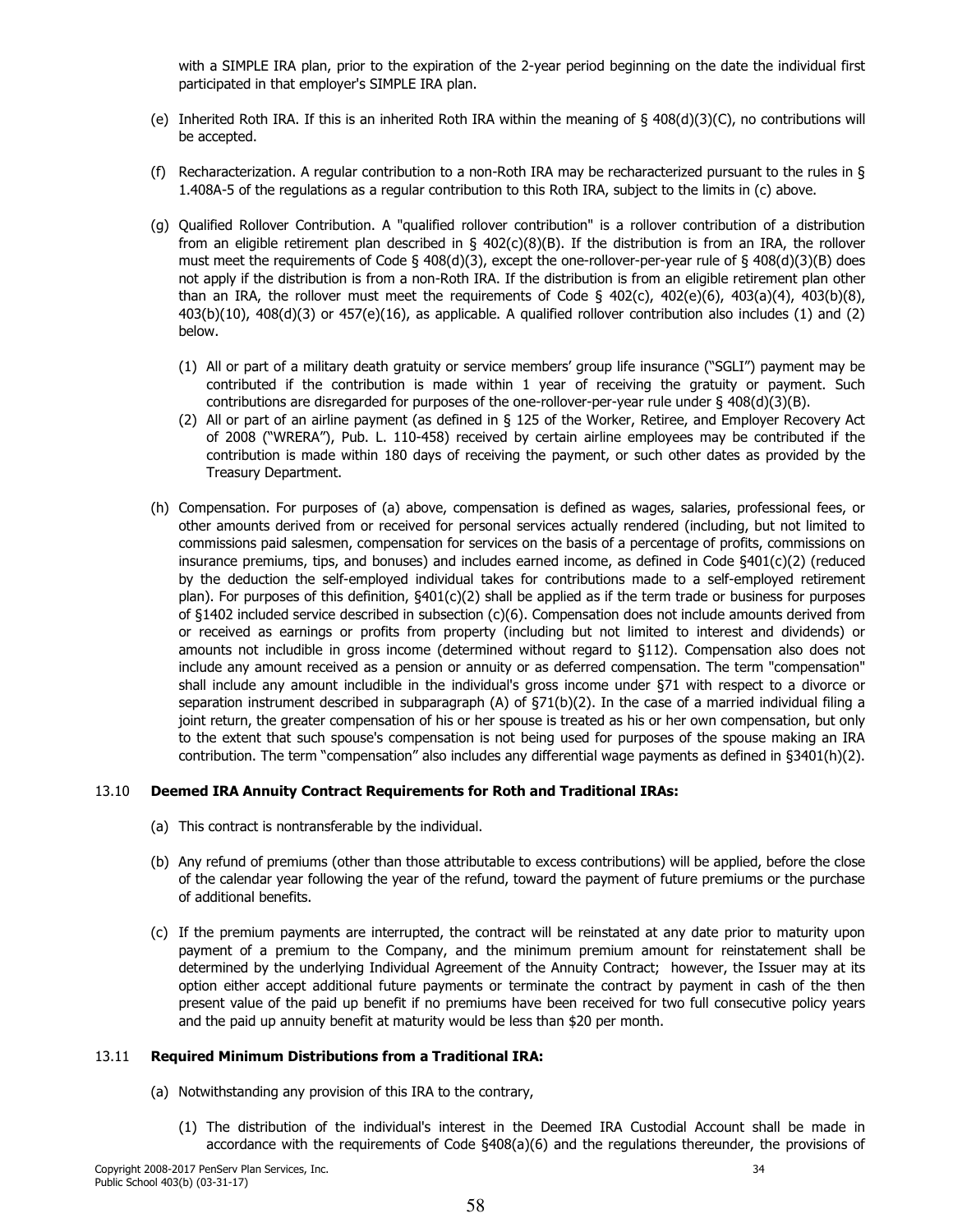which are herein incorporated by reference. If distributions are made from an annuity contract purchased from an insurance company, distributions thereunder must satisfy the requirements of Q&A-4 of  $\S$  $1.401(a)(9)-6$  of the Income Tax Regulations, rather than paragraphs (b), (c) and (d) below and section 13.12. The required minimum distributions calculated for this IRA may be withdrawn from another IRA of the individual in accordance with  $O&4-9$  of  $\frac{2}{3}$  1.408-8 of the Income Tax Regulations.

- (2) The distribution of the individual's interest in the Deemed IRA Annuity Contract shall be made in accordance with the requirements of Code  $\S$  408(b)(3) and the regulations thereunder, the provisions of which are herein incorporated by reference. If distributions are not made in the form of an annuity on an irrevocable basis (except for acceleration), then distribution of the interest in the IRA (as determined under section 13.13(c) must satisfy the requirements of Code §408(a)(6) and the requlations thereunder, rather than paragraphs (b), (c) and (d) below and section 13.13.
- (b) The entire value or interest of the Deemed IRA Account of the individual for whose benefit the account is maintained will commence to be distributed no later than:
	- (1) In the case of a Trust or Custodial Account, the first day of April following the calendar year in which such individual attains age 701/2 (the "required beginning date") over the life of such individual or the lives of such individual and his or her designated beneficiary.
	- (2) In the case of an Annuity Contract, the first day of April following the calendar year in which such individual attains age 701/2 (the "required beginning date") over (A) the life of such individual or the lives of such individual and his or her designated beneficiary or (B) a period certain not extending beyond the life expectancy of such individual or the joint and last survivor expectancy of such individual and his or her designated beneficiary. Payments must be made in periodic payments at intervals of no longer than 1 year and must be either nonincreasing or they may increase only as provided in O&As-1 and -4 of §1.401(a)(9)-6 of the Income Tax Regulations. In addition, any distribution must satisfy the incidental benefit requirements specified in Q&A-2 of  $\S1.401(a)(9)$ -6. If this is an inherited IRA within the meaning of  $\S408(d)(3)(C)$ , this paragraph and paragraphs (c) & (d) below do not apply.
- (c) The amount to be distributed each year, beginning with the calendar year in which the individual attains age 701/2 and continuing through the year of death, shall not be less than the quotient obtained by dividing the value of the IRA (as determined under section  $13.12(c)$  as of the end of the preceding year by the distribution period in the Uniform Lifetime Table in Q&A-2 of §1.401(a)(9)-9 of the Income Tax Regulations, using the individual's age as of his or her birthday in the year. However, if the individual's sole designated beneficiary is his or her surviving spouse and such spouse is more than 10 years younger than the individual, then the distribution period is determined under the Joint and Last Survivor Table in Q&A-3 of § 1.401(a)(9)-9, using the ages as of the individual's and spouse's birthdays in the year.
- (d) The required minimum distribution for the year the individual attains age  $70\frac{1}{2}$  can be made as late as April 1 of the following year.
	- (1) For distributions from a Custodial Account, the required minimum distribution for any other year must be made by the end of such year
	- (2) For distributions from an Annuity Contract, the first required payment can be made as late as April 1 of the year following the year the individual attains age 701/2 and must be the payment that is required for one payment interval. The second payment need not be made until the end of the next payment interval.
	- (3) In the case of an Annuity Contract, the distribution periods described in paragraph (b) above cannot exceed the periods specified in  $\S$  1.401(a)(9)-6 of the Income Tax Regulations.

#### Distributions Due to Death from a Traditional Deemed IRA Custodial Account:  $13.12$

- (a) Death On or After Required Beginning Date: If the individual dies on or after the required beginning date, the remaining portion of his or her interest will be distributed at least as rapidly as follows:
	- (1) If the designated beneficiary is someone other than the individual's surviving spouse, the remaining interest will be distributed over the remaining life expectancy of the designated beneficiary, with such life expectancy determined using the beneficiary's age as of his or her birthday in the year following the year of the individual's death, or over the period described in paragraph (a)(3) below if longer.
	- (2) If the individual's sole designated beneficiary is the individual's surviving spouse, the remaining interest will be distributed over such spouse's life expectancy or over the period described in paragraph  $(a)(3)$ below if longer. Any interest remaining after such spouse's death will be distributed over such spouse's remaining life expectancy determined using the spouse's age as of his or her birthday in the year of the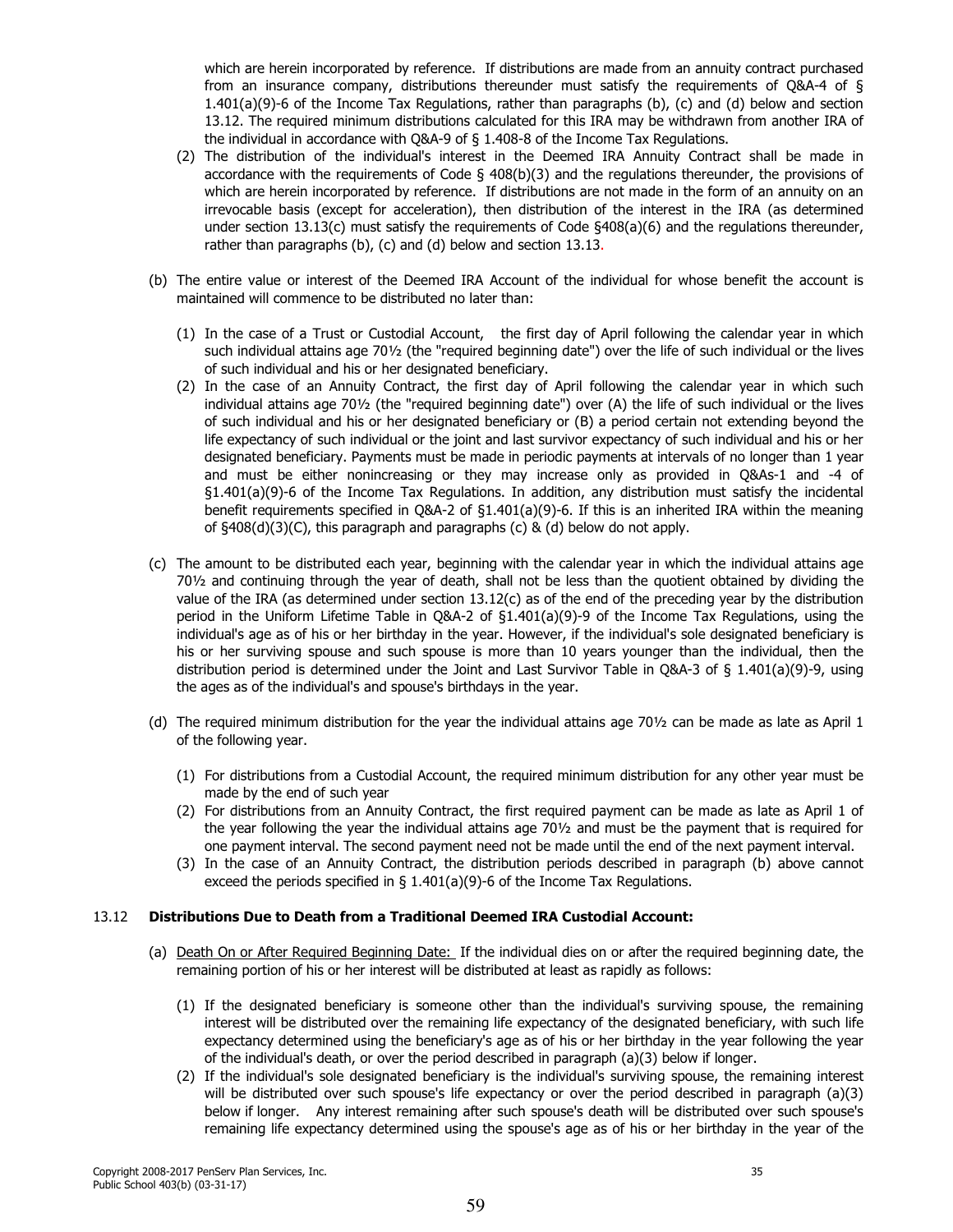spouse's death, or, if the distributions are being made over the period described in paragraph  $(a)(3)$ below, over such period.

- (3) If there is no designated beneficiary, or if applicable by operation of paragraph  $(a)(1)$  or  $(a)(2)$  above, the remaining interest will be distributed over the individual's remaining life expectancy determined in the year of the individual's death.
- (4) The amount to be distributed each year under paragraph  $(a)(1)$ ,  $(2)$  or  $(3)$ , beginning with the calendar year following the calendar year of the individual's death, is the quotient obtained by dividing the value of the IRA as of the end of the preceding year by the remaining life expectancy specified in such paragraph. Life expectancy is determined using the Single Life Table in O&A-1 of § 1.401(a)(9)-9 of the Income Tax Regulations. If distributions are being made to a surviving spouse as the sole designated beneficiary, such spouse's remaining life expectancy for a year is the number in the Single Life Table corresponding to such spouse's age in the year. In all other cases, remaining life expectancy for a year is the number in the Single Life Table corresponding to the beneficiary's or individual's age in the year specified in paragraph  $(a)(1)$ ,  $(2)$  or  $(3)$  and reduced by 1 for each subsequent year.
- (b) Death Before Required Beginning Date: If the individual dies before the required beginning date, his or her entire interest will be distributed at least as rapidly as follows:
	- (1) If the designated beneficiary is someone other than the individual's surviving spouse, the entire interest will be distributed, starting by the end of the calendar year following the calendar year of the individual's death, over the remaining life expectancy of the designated beneficiary, with such life expectancy determined using the age of the beneficiary as of his or her birthday in the year following the year of the individual's death, or, if elected, in accordance with paragraph (b)(3) below. If this is an inherited IRA within the meaning of Code  $\S$  408(d)(3)(C) established for the benefit of a nonspouse designated beneficiary by a direct trustee-to-trustee transfer from a retirement plan of a deceased individual under  $\S402(c)(11)$ , then, notwithstanding any election made by the deceased individual pursuant to the preceding sentence, the nonspouse designated beneficiary may elect to have distributions made under this paragraph (b)(1) if the transfer is made no later than the end of the year following the year of death.
	- (2) If the individual's sole designated beneficiary is the individual's surviving spouse, the entire interest will be distributed, starting by the end of the calendar year following the calendar year of the individual's death (or by the end of the calendar year in which the individual would have attained age 701/2, if later), over such spouse's life expectancy, or, if elected, in accordance with paragraph (b)(3) below. If the surviving spouse dies before distributions are required to begin, the remaining interest will be distributed, starting by the end of the calendar year following the calendar year of the spouse's death, over the spouse's designated beneficiary's remaining life expectancy determined using such beneficiary's age as of his or her birthday in the year following the death of the spouse, or, if elected, will be distributed in accordance with paragraph (b)(3) below. If the surviving spouse dies after distributions are required to begin, any remaining interest will be distributed over the spouse's remaining life expectancy determined using the spouse's age as of his or her birthday in the year of the spouse's death.
	- (3) If there is no designated beneficiary, or if applicable by operation of paragraph  $(b)(1)$  or  $(b)(2)$  above, the entire interest will be distributed by the end of the calendar year containing the fifth anniversary of the individual's death (or of the spouse's death in the case of the surviving spouse's death before distributions are required to begin under paragraph (b)(2) above).
	- (4) The amount to be distributed each year under paragraph  $(b)(1)$  or  $(2)$  is the quotient obtained by dividing the value of the IRA as of the end of the preceding year by the remaining life expectancy specified in such paragraph. Life expectancy is determined using the Single Life Table in Q&A-1 of § 1.401(a)(9)-9 of the Income Tax Regulations. If distributions are being made to a surviving spouse as the sole designated beneficiary, such spouse's remaining life expectancy for a year is the number in the Single Life Table corresponding to such spouse's age in the year. In all other cases, remaining life expectancy for a year is the number in the Single Life Table corresponding to the beneficiary's age in the year specified in paragraph  $(b)(1)$  or  $(2)$  and reduced by 1 for each subsequent year.
- (c) IRA Value: The "value" of the IRA includes the amount of any outstanding rollover, transfer and recharacterization under Q&As-7 and -8 of § 1.408-8 of the Income Tax Regulations.
- (d) Spouse as Sole Beneficiary: If the sole designated beneficiary is the individual's surviving spouse, the spouse may elect to treat the IRA as his or her own IRA. This election will be deemed to have been made if such surviving spouse makes a contribution to the IRA or fails to take required distributions as a beneficiary.
- (e) Distribution may be met in another IRA: The required minimum distributions payable to a designated beneficiary from this IRA may be withdrawn from another IRA the beneficiary holds from the same decedent in accordance with Q&A-9 of §1.408-8 of the Income Tax Regulations.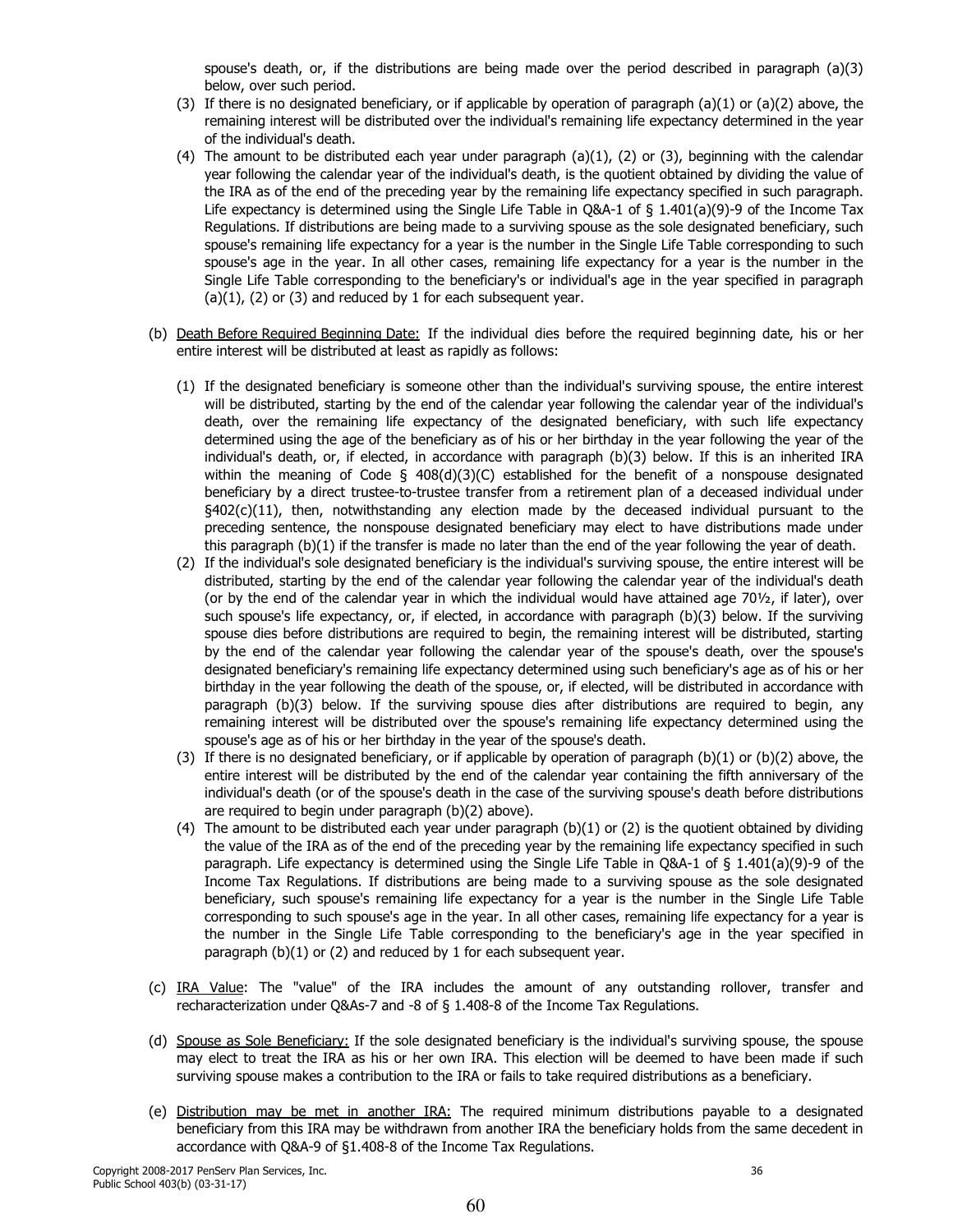#### Distributions Due to Death from a Traditional Deemed IRA Annuity Contract: 13.13

- (a) Death On or After Required Distributions Commence. If the individual dies on or after required distributions commence, the remaining portion of his or her interest will continue to be distributed under the contract option chosen.
- (b) Death Before Required Distributions Commence. If the individual dies before required distributions commence, his or her entire interest will be distributed at least as rapidly as follows:
	- (1) If the designated beneficiary is someone other than the individual's surviving spouse, the entire interest will be distributed, starting by the end of the calendar year following the calendar year of the individual's death, over the remaining life expectancy of the designated beneficiary, with such life expectancy determined using the age of the beneficiary as of his or her birthday in the year following the year of the individual's death, or, if elected, in accordance with paragraph (b)(3) below. If this is an inherited IRA within the meaning of Code  $\frac{5}{4}$  408(d)(3)(C) established for the benefit of a nonspouse designated beneficiary by a direct trustee-to-trustee transfer from a retirement plan of a deceased individual under §  $402(c)(11)$ , then, notwithstanding any election made by the deceased individual pursuant to the preceding sentence, the nonspouse designated beneficiary may elect to have distributions made under this paragraph  $(b)(1)$  if the transfer is made no later than the end of the year following the year of death.
	- (2) If the individual's sole designated beneficiary is the individual's surviving spouse, the entire interest will be distributed, starting by the end of the calendar year following the calendar year of the individual's death (or by the end of the calendar year in which the individual would have attained age 701/2, if later), over such spouse's life expectancy, or, if elected, in accordance with paragraph (b)(3) below. If the surviving spouse dies before required distributions commence to him or her, the remaining interest will be distributed, starting by the end of the calendar year following the calendar year of the spouse's death, over the spouse's designated beneficiary's remaining life expectancy determined using such beneficiary's age as of his or her birthday in the year following the death of the spouse, or, if elected, will be distributed in accordance with paragraph (b)(3) below. If the surviving spouse dies after required distributions commence to him or her, any remaining interest will continue to be distributed under the contract option chosen.
	- (3) If there is no designated beneficiary, or if applicable by operation of paragraph  $(b)(1)$  or  $(b)(2)$  above, the entire interest will be distributed by the end of the calendar year containing the fifth anniversary of the individual's death (or of the spouse's death in the case of the surviving spouse's death before distributions are required to begin under paragraph (b)(2) above).
	- (4) Life expectancy is determined using the Single Life Table in Q&A-1 of  $\S$  1.401(a)(9)-9 of the Income Tax Regulations. If distributions are being made to a surviving spouse as the sole designated beneficiary, such spouse's remaining life expectancy for a year is the number in the Single Life Table corresponding to such spouse's age in the year. In all other cases, remaining life expectancy for a year is the number in the Single Life Table corresponding to the beneficiary's age in the year specified in paragraph  $(b)(1)$  or  $(2)$ and reduced by 1 for each subsequent year.
- (c) The "interest" in the IRA includes the amount of any outstanding rollover, transfer and recharacterization under Q&As-7 and -8 of § 1.408-8 of the Income Tax Regulations and the actuarial value of any other benefits provided under the IRA, such as guaranteed death benefits.
- (d) For purposes of paragraphs (a) and (b) above, required distributions are considered to commence on the individual's required beginning date or, if applicable, on the date distributions are required to begin to the surviving spouse under paragraph (b)(2) above. However, if distributions start prior to the applicable date in the preceding sentence, on an irrevocable basis (except for acceleration) under an annuity contract meeting the requirements of  $\S$  1.401(a)(9)-6 of the Income Tax Regulations, then required distributions are considered to commence on the annuity starting date.
- (e) If the sole designated beneficiary is the individual's surviving spouse, the spouse may elect to treat the IRA as his or her own IRA. This election will be deemed to have been made if such surviving spouse makes a contribution to the IRA or fails to take required distributions as a beneficiary.
- (f) The required minimum distributions payable to a designated beneficiary from this IRA may be withdrawn from another IRA the beneficiary holds from the same decedent in accordance with Q&A-9 of § 1.408-8 of the Income Tax Regulations.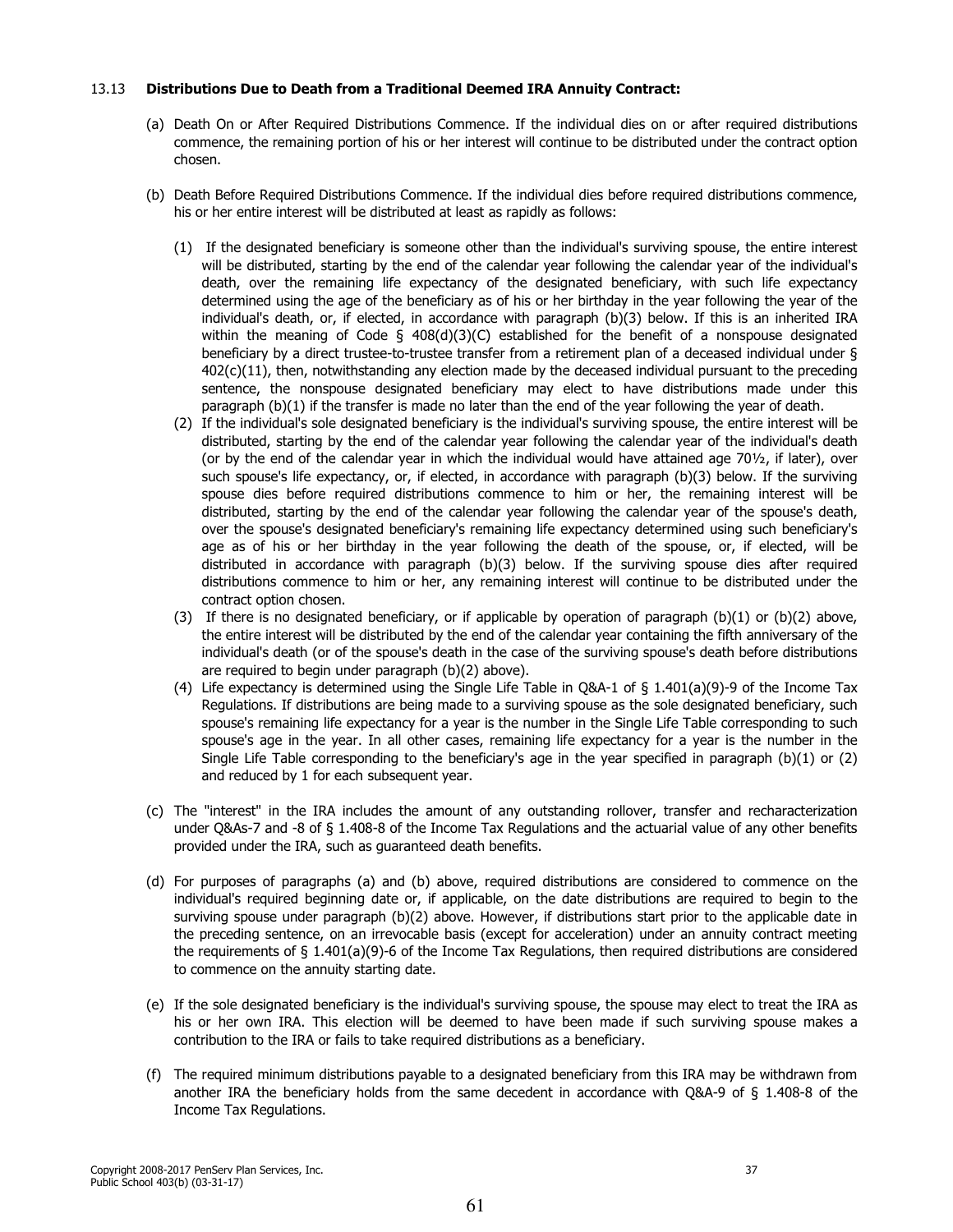No Required Minimum Distribution from Roth Deemed IRA Account: No amount is required to be 13.14 distributed prior to the death of the individual for whose benefit the account was originally established. If this is an inherited IRA within the meaning of Code  $\S$  408(d)(3)(C), this paragraph does not apply.

#### 13.15 Distributions Due to Death from a Roth Deemed IRA Custodial Account:

- (a) Notwithstanding any provision of this IRA to the contrary, the distribution of the individual's interest in the account shall be made in accordance with the requirements of Code § 408(a)(6), as modified by § 408A(c)(5), and the regulations thereunder, the provisions of which are herein incorporated by reference. If distributions are made from an annuity contract purchased from an insurance company, distributions thereunder must satisfy the requirements of  $\S$  1.401(a)(9)-6 of the Income Tax Regulations (taking into account Code  $\S$  $408A(c)(5)$ , rather than the distribution rules in paragraphs (b), (c) and (d) below.
- (b) Upon the death of the individual, his or her entire interest will be distributed at least as rapidly as follows:
	- (1) If the designated beneficiary is someone other than the individual's surviving spouse, the entire interest will be distributed, starting by the end of the calendar year following the calendar year of the individual's death, over the remaining life expectancy of the designated beneficiary, with such life expectancy determined using the age of the beneficiary as of his or her birthday in the year following the year of the individual's death, or, if elected, in accordance with paragraph (b)(3) below. If this is an inherited IRA within the meaning of Code  $\S$  408(d)(3)(C) established for the benefit of a nonspouse designated beneficiary by a direct trustee-to-trustee transfer from a retirement plan of a deceased individual under § 402(c)(11), then, notwithstanding any election made by the deceased individual pursuant to the preceding sentence, the nonspouse designated beneficiary may elect to have distributions made under this paragraph (b)(1) if the transfer is made no later than the end of the year following the year of death.
	- (2) If the individual's sole designated beneficiary is the individual's surviving spouse, the entire interest will be distributed, starting by the end of the calendar year following the calendar year of the individual's death (or by the end of the calendar year in which the individual would have attained age 701/2, if later), over such spouse's life expectancy, or, if elected, in accordance with paragraph (b)(3) below. If the surviving spouse dies before distributions are required to begin, the remaining interest will be distributed, starting by the end of the calendar year following the calendar year of the spouse's death, over the spouse's designated beneficiary's remaining life expectancy determined using such beneficiary's age as of his or her birthday in the year following the death of the spouse, or, if elected, will be distributed in accordance with paragraph (b)(3) below. If the surviving spouse dies after distributions are required to begin, any remaining interest will be distributed over the spouse's remaining life expectancy determined using the spouse's age as of his or her birthday in the year of the spouse's death.
	- (3) If there is no designated beneficiary, or if applicable by operation of paragraph (b)(1) or (b)(2) above, the entire interest will be distributed by the end of the calendar year containing the fifth anniversary of the individual's death (or of the spouse's death in the case of the surviving spouse's death before distributions are required to begin under paragraph (b)(2) above).
	- (4) The amount to be distributed each year under paragraph (b)(1) or (2) is the quotient obtained by dividing the value of the IRA as of the end of the preceding year by the remaining life expectancy specified in such paragraph. Life expectancy is determined using the Single Life Table in Q&A-1 of § 1.401(a)(9)-9 of the Income Tax Regulations. If distributions are being made to a surviving spouse as the sole designated beneficiary, such spouse's remaining life expectancy for a year is the number in the Single Life Table corresponding to such spouse's age in the year. In all other cases, remaining life expectancy for a year is the number in the Single Life Table corresponding to the beneficiary's age in the year specified in paragraph  $(b)(1)$  or  $(2)$  and reduced by 1 for each subsequent year.
- (c) The "value" of the IRA includes the amount of any outstanding rollover, transfer and recharacterization under Q&As-7 and -8 of § 1.408-8 of the Income Tax Regulations.
- (d) If the sole designated beneficiary is the individual's surviving spouse, the spouse may elect to treat the IRA as his or her own IRA. This election will be deemed to have been made if such surviving spouse makes a contribution to the IRA or fails to take required distributions as a beneficiary.
- (e) The required minimum distributions payable to a designated beneficiary from this IRA may be withdrawn from another IRA the beneficiary holds from the same decedent in accordance with Q&A-9 of § 1.408-8 of the Income Tax Regulations.

#### 13.16 Distributions Due to Death from a Roth Deemed IRA Annuity Contract: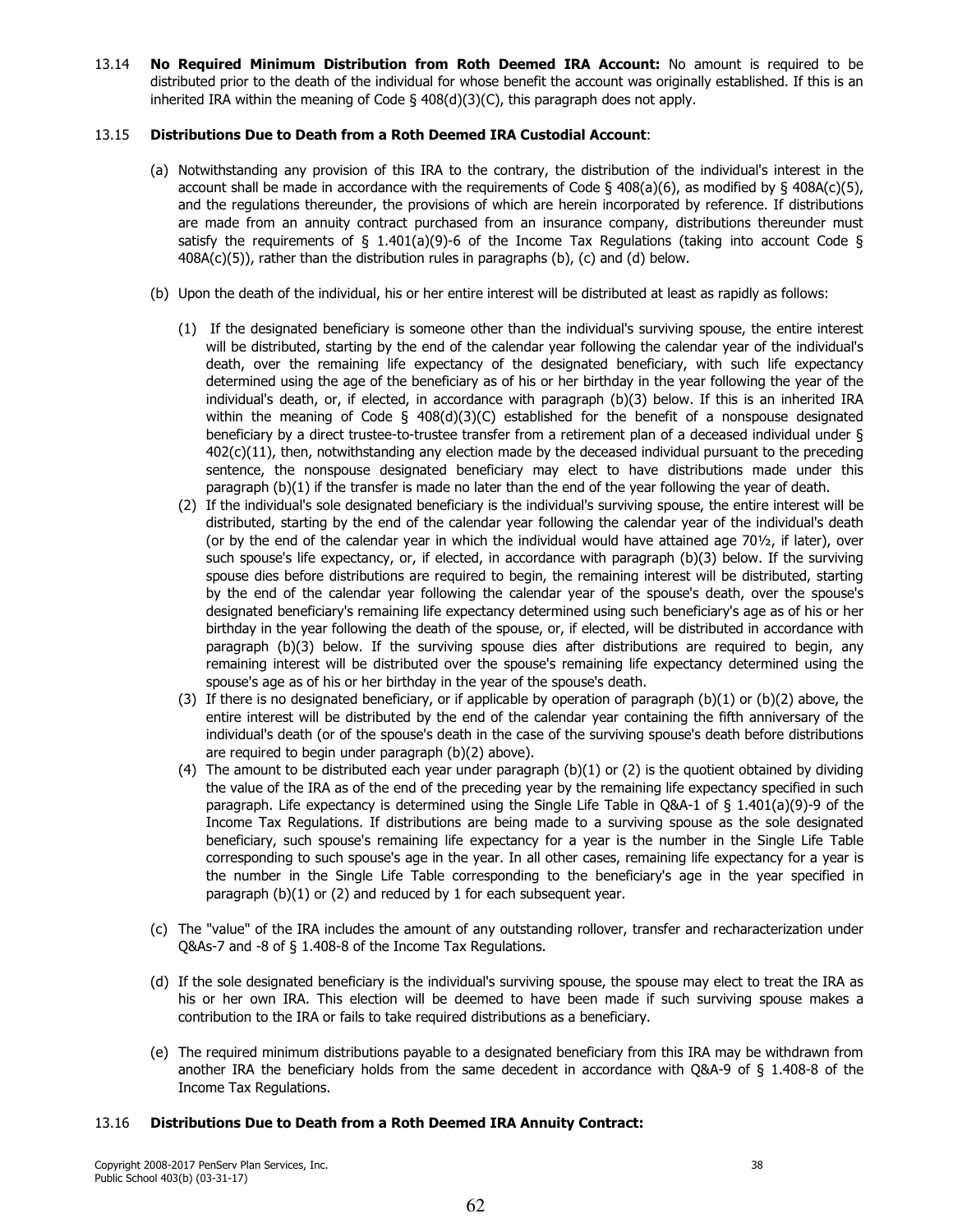- (a) Notwithstanding any provision of this IRA to the contrary, the distribution of the individual's interest in the IRA shall be made in accordance with the requirements of Code  $\S$  408(b)(3), as modified by  $\S$  408A(c)(5), and the regulations thereunder, the provisions of which are herein incorporated by reference. If distributions are not made in the form of an annuity on an irrevocable basis (except for acceleration), then distribution of the interest in the IRA (as determined under section 13.16(c) must satisfy the requirements of Code  $\S$  408(a)(6), as modified by  $\S$  408A(c)(5), and the regulations thereunder, rather than the distribution rules in paragraphs  $(b)$ ,  $(c)$ ,  $(d)$  and  $(e)$  below.
- (b) Upon the death of the individual, his or her entire interest will be distributed at least as rapidly as follows:
	- (1) If the designated beneficiary is someone other than the individual's surviving spouse, the entire interest will be distributed, starting by the end of the calendar year following the calendar year of the individual's death, over the remaining life expectancy of the designated beneficiary, with such life expectancy determined using the age of the beneficiary as of his or her birthday in the year following the year of the individual's death, or, if elected, in accordance with paragraph (b)(3) below. If this is an inherited IRA within the meaning of Code  $\S$  408(d)(3)(C) established for the benefit of a nonspouse designated beneficiary by a direct trustee-to-trustee transfer from a retirement plan of a deceased individual under § 402(c)(11), then, notwithstanding any election made by the deceased individual pursuant to the preceding sentence, the nonspouse designated beneficiary may elect to have distributions made under this paragraph (b)(1) if the transfer is made no later than the end of the year following the year of death.
	- (2) If the individual's sole designated beneficiary is the individual's surviving spouse, the entire interest will be distributed, starting by the end of the calendar year following the calendar year of the individual's death (or by the end of the calendar year in which the individual would have attained age 701/2, if later), over such spouse's life expectancy, or, if elected, in accordance with paragraph (b)(3) below. If the surviving spouse dies before required distributions commence to him or her, the remaining interest will be distributed, starting by the end of the calendar year following the calendar year of the spouse's death, over the spouse's designated beneficiary's remaining life expectancy determined using such beneficiary's age as of his or her birthday in the year following the death of the spouse, or, if elected, will be distributed in accordance with paragraph (b)(3) below. If the surviving spouse dies after required distributions commence to him or her, any remaining interest will continue to be distributed under the contract option chosen.
	- (3) If there is no designated beneficiary, or if applicable by operation of paragraph  $(b)(1)$  or  $(b)(2)$  above, the entire interest will be distributed by the end of the calendar year containing the fifth anniversary of the individual's death (or of the spouse's death in the case of the surviving spouse's death before distributions are required to begin under paragraph (b)(2) above).
	- (4) Life expectancy is determined using the Single Life Table in Q&A-1 of  $\S$  1.401(a)(9)-9 of the Income Tax Regulations. If distributions are being made to a surviving spouse as the sole designated beneficiary, such spouse's remaining life expectancy for a year is the number in the Single Life Table corresponding to such spouse's age in the year. In all other cases, remaining life expectancy for a year is the number in the Single Life Table corresponding to the beneficiary's age in the year specified in paragraph (b)(1) or (2) and reduced by 1 for each subsequent year.
- (c) The "interest" in the IRA includes the amount of any outstanding rollover, transfer and recharacterization under Q&As-7 and -8 of § 1.408-8 of the Income Tax Regulations and the actuarial value of any other benefits provided under the IRA, such as guaranteed death benefits.
- (d) For purposes of paragraph (b)(2) above, required distributions are considered to commence on the date distributions are required to begin to the surviving spouse under such paragraph. However, if distributions start prior to the applicable date in the preceding sentence, on an irrevocable basis (except for acceleration) under an annuity contract meeting the requirements of  $\S$  1.401(a)(9)-6 of the Income Tax Regulations, then required distributions are considered to commence on the annuity starting date.
- (e) If the sole designated beneficiary is the individual's surviving spouse, the spouse may elect to treat the IRA as his or her own IRA. This election will be deemed to have been made if such surviving spouse makes a contribution to the IRA or fails to take required distributions as a beneficiary
- (f) The required minimum distributions payable to a designated beneficiary from this IRA may be withdrawn from another IRA the beneficiary holds from the same decedent in accordance with Q&A-9 of § 1.408-8 of the Income Tax Regulations.

## **Article XIV - Multiple Employer Plans**